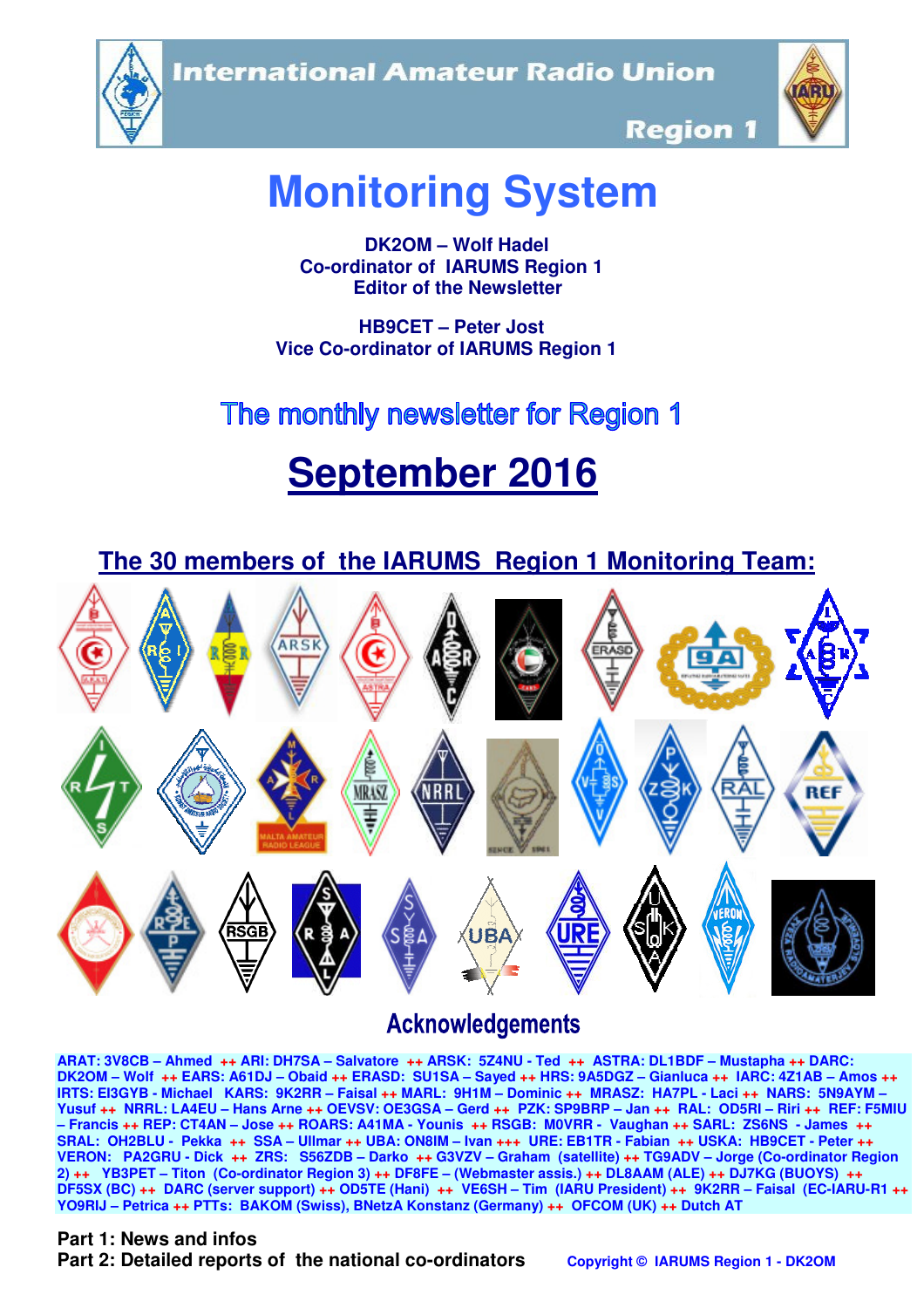# **Part 1: News and Infos**

### **1. Radio Eritrea again on 7 MHz**

 We observed again Radio Eritrea on 71754.989 kHz and also on 7146.557 kHz with different programs (both disturbed by Radio Ethiopia with white noise).The German, Austrian and Swiss PTTs were informed for official complaints.  **Below:** 

 You can see the carriers from Eritrea and Ethiopia on 7175 kHz, BC modulation on both sidebands and the white noise from Ethiopia. Screenshot: DK2OM with Wavecom W-Code on Sept. 22<sup>nd</sup> at 1644 UTC



#### **2. Beacon "V" on 7091.5 kHz:**

The CW-beacon "V" loop was daily audible on 7091.543 kHz. Location: Almaty, Kazakhstan.

#### **3. Russian Radar Contayner on 7 and 14 MHz**

 The Russian radar Contayner was again active with long lasting transmissions on 7 and 14 MHz, often with many spurious emissions.

#### **4. REA4 – again on 7117 kHz**

 The Russian airforce Moscow was again active on 7117 kHz on F1B – 100 Bd – 1000 Hz shift – mostly idling. The ident "REA4" was sent on CW at 1640 UTC on the mark-QRG. Observed by DK2OM on Sept. 7<sup>th</sup> at 1418 UTC.

#### **5. Russian Navy Sevastopol on 14180 kHz**

 The Russian Navy (ident "RDL") was transmitting on 14180 kHz on F1B with 50 Bd and 200 Hz shift for several days. Location: Sevastopol – Crimea The German PTT filed an official complaint.

#### **6. Russian MIL on 7016 kHz**

A Russian MIL transmission on F1B (75 Bd – 250 shift) disturbed the CW-part on 7016 kHz for several days. Location: Moscow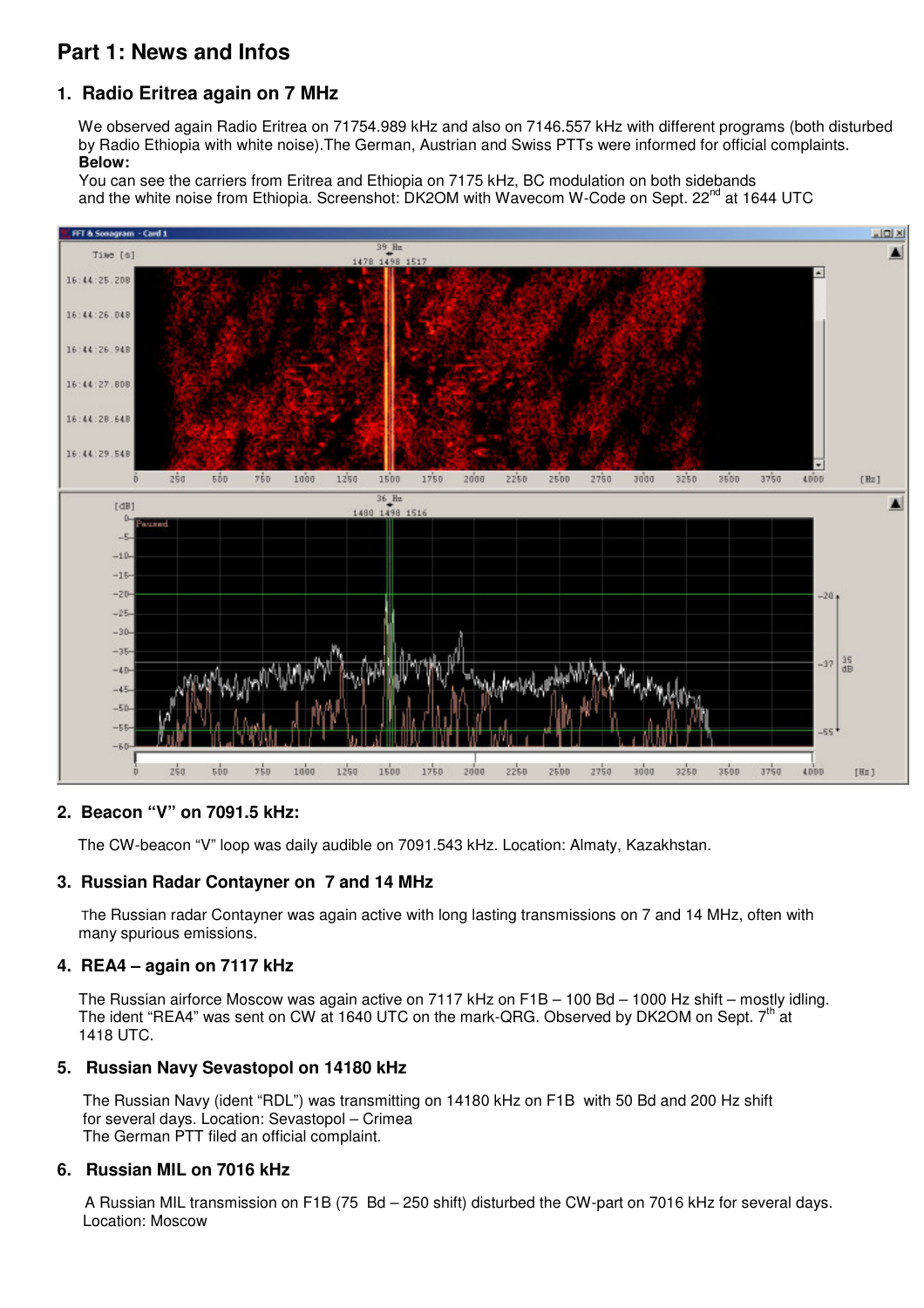#### **7. Radar Iran on 28960 kHz**

 The Iranian radar was daily transmitting 28960 kHz on FMOP with 150 and 313 sps covering about 50 kHz with many spurious emissions. Due to bad conditions on 10 m the signals could not be found during the last September days.

#### **8. Chinese broadband OTH radars on 14 MHz**

 I got some complaints about the "Woodpecker" on 14 MHz from different HAMs. But this was not the Russian "Woodpecker". A Chinese broadband caused strong QRM on 14205 – 14365 kHz with 10 sps and blocks of 100 sec. Observed on Sept. 25<sup>th</sup> at 0846 UTC by DK2OM Another broadband OTH radar from China was detected on 14075 – 14235 kHz (10 sps) on Sept. 16<sup>th</sup> at 0900 UTC:

#### **9. The situation on the 10 MHz-band (shared band)**

 HAMs observed many intruders on 10100 – 10150 kHz. All intruders are legal, except the fishermen. You can find many MIL-traffic from Africa, Europe and also from Far-East. Even the Australian OTH radar "JORN" appears there in burst-mode from time to time during the evening hours. Please observe the entries in my table!

#### **10. Unknown signal on 3712 kHz**

An unknown and strange signal was found on 3712 kHz on Sept. 21<sup>st</sup> at 1732 UTC. Perhaps a defective military system, location: Marseille – South France. Screenshot: DK2OM with Wavecom W-Code.



#### **11. No changes or bad news**

3590.0 kHz – USB – Spanish fishery with voice scrambler "CRY 2001" every evening 6998.0 kHz - Russian buzzer – daily and all day 7120.0 kHz – Radio Hargaysa Somalia 7146.5 kHz – Radio Eritrea with Ethiopian QRM 7175.0 kHz – Radio Eritrea with Ethiopian QRM 7200.0 kHz – Radio Myanma 7205.0 kHz – RFI = Radio France International) splattering down to 7185 kHz every evening 14295.0 kHz - Radio Tajik (harmonic from 4765 kHz) **12. Homepage IARU Region 1 http://www.iaru-r1.org/ Homepage IARUMS Region 1 http://www.iarums-r1.org**

| Homepage IARUMS Region 1 http://www.iarums-r1.org |                                                                                         |
|---------------------------------------------------|-----------------------------------------------------------------------------------------|
| Homepage IARUMS Region 2 http://www.iaru-r2.org/  |                                                                                         |
|                                                   | Homepage IARUMS Region 3 http://iaru-r3.org/iaru-region-3-monitoring-system-newsletter/ |
| Intruderlogger Region 1                           | http://peditio.net/intruder/bluechat.cgi                                                |
| <b>ITU-Monitoring Reports</b>                     | http://www.itu.int/en/ITU-R/terrestrial/monitoring/Pages/Regular.aspx                   |
|                                                   |                                                                                         |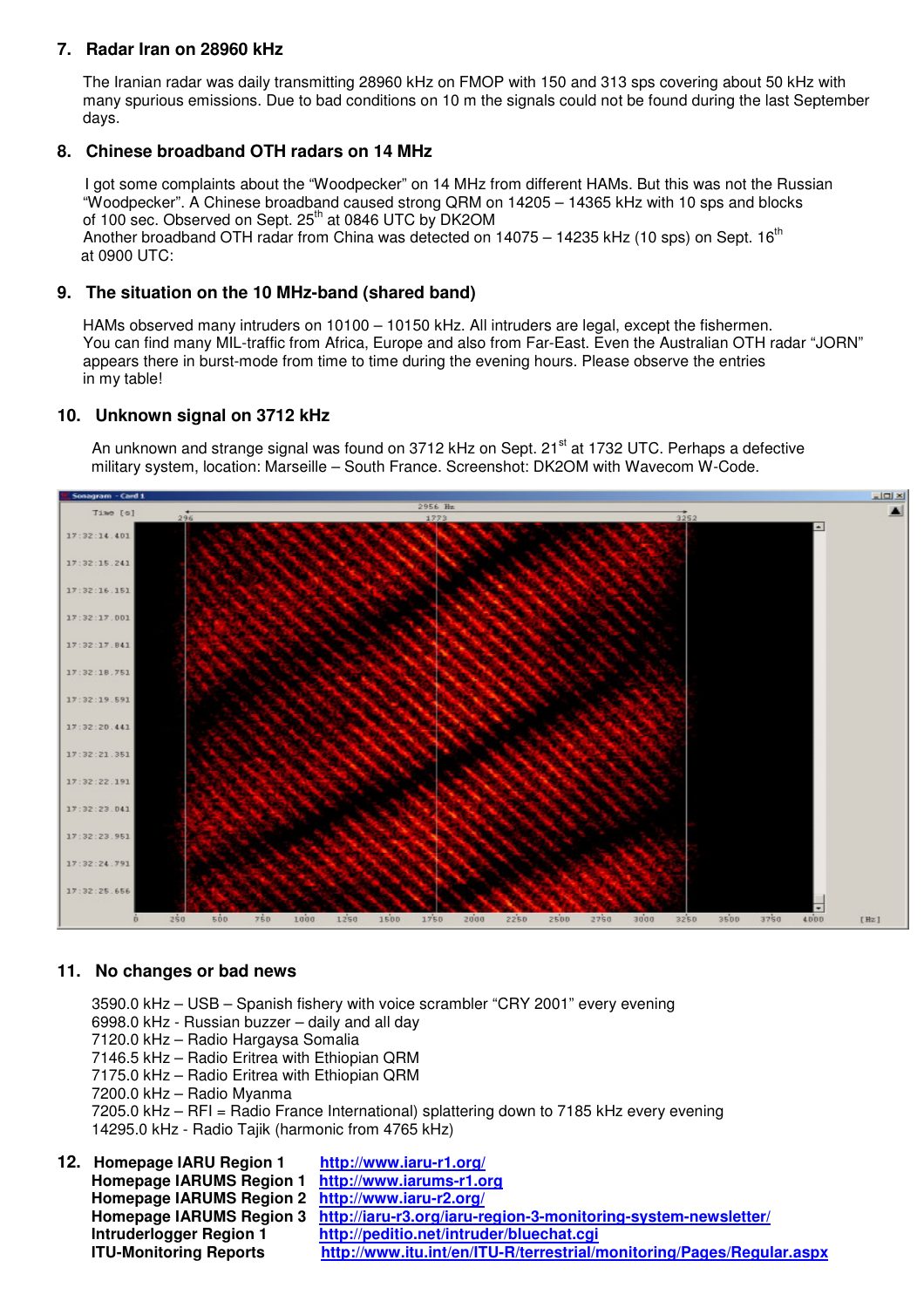# **Part 2: Detailed reports of the national Co-ordinators**

**DD** = day **\*\*\* MM** = month **\*\*\* dly** = daily \*\*\* **vt** = various times **\*\*\* vd** = various days **\*\*\* BD** = Baud **\*\*\* SH** = shift **\*\*\* SP** = spacing **\*\*\* Mode** = mode of transmission **\*\*\* A3E** = AM **\*\*\* A1A** = CW **\*\*\* J3E-U** = USB **\*\*\* J3E-L** = LSB **\*\*\* FSK (F1B)** = frequency shift keying **\*\*\* PSK** = phase shift keying **\*\*\* OFDM** = othogonal frequency division multiplex **ALE (MIL-188-141A)** = automatic link establishment **\*\*\* MUX** = multiplex **\*\*\* Ui (unid)** = unidentified **\*\*\* Illicit** = illegal **\* UiILL** = unidentified illegal **\*\*\* BC** = broadcast **\*\*\* MIL** = military **\*\*\* PTR** = printer **\*\*\* NGO** = non governmental organization **\*\*\* ITU** = ITU country abbreviation **\*\*\* PRC** = People´s Republic of China **\*\*\* PLA** = People´s Liberation Army **\*\*\*** MFA = Ministry of Foreign Affairs \*\*\* MOI = Ministry of Interior \*\*\* MOPO = Ministry of Public Order \*\*\* IARUMS = IARU Monitoring System  $\cdots$  **UTC** = Universal Time Coordinated  $\cdots$  **PRF** = pulse repetition frequency (radar) = **sps**  $\cdots$ **sps** = sweeps/sec (radar systems) **\*\*\* FMCW** = frequency modulated continuous wave (OTH radars) **FMOP** = frequency modulation on pulse (OTH radars)  $\cdots$  **5BL** = cyrillic 5 lettergroups

#### **ARSK MONITORING OVERVIEW FOR SEPTEMBER 2016**

Radio Hargeisha remained on 7,120 kHz with broadcasts. As usual there were some local or Central African intruders observed on 7,000, 7,074 and 7,075 kHz.

E.H.M. Alleyne, 5Z4NU - ARSK National IARUMS Co-ordinator

| H'd by      | kHz    | <b>UTC</b> | dd        | mm | <b>ITU</b> | <b>Identity</b>          | MODE. | <b>Details</b>                 |
|-------------|--------|------------|-----------|----|------------|--------------------------|-------|--------------------------------|
| <b>ARSK</b> | 7000.0 | vt         | dly       | 9  | Ε.         |                          | J3Eu  | Inidentified, KiSwahili, East  |
|             |        |            |           |    | Africa     |                          |       | Africa. Possibly military.     |
| <b>ARSK</b> | 7074.0 | vt         | dly       | 9  | E.         | $\overline{\mathcal{C}}$ | J3E   | Unidentified language,         |
|             |        |            |           |    | Africa?    |                          |       |                                |
| <b>ARSK</b> | 7075.0 | vt         | dly       | 9  | Е.         | $\overline{\mathcal{C}}$ | J3Eu  | Unidentified language          |
|             |        |            |           |    | Africa     |                          |       |                                |
| <b>ARSK</b> | 7120.0 | vt         | dly       | 9  | Rep.of     | Hargeisha                | A3E   | <b>Broadcast</b>               |
|             |        |            |           |    | Somalia    |                          |       |                                |
| <b>ARSK</b> | 7145.0 | AM/PM      | $25 - 30$ | 9  | Eritrea    | VOBM?                    | A3E   | Voice of he Broad Masses?      |
|             |        |            |           |    |            |                          |       | Broadcast, Amharic, Arabic     |
| <b>ARSK</b> | 7164.0 | vt         | dly       | 9  | E.         | ?                        | J3Eu  | Military? Phonetics, messages. |
|             |        |            |           |    | Africa?    |                          |       |                                |
| <b>ARSK</b> | 7175.0 | AM/PM      | $25 - 30$ | 9  | Eritrea    | VOBM?                    | A3E   | Probable hopping to avoid      |
|             |        |            |           |    |            |                          |       | jamming                        |

**ARSK – Kenya – 5Z4NU (Ted)**

#### **DARC 1 – Germany – DG0JBJ (Mario) – OTH radar intrusions**

**DG0JBJ (Mario) observed 11 OTH radars on 40 m, 40 OTH radars on 20 m, 34 OTH radars on 17m, 13 OTH radar on 15 m and 2 OTH radar on 10 m in September 2016.** 

#### **DARC 2 – Germany - DK2OM (Wolf)**

**FSK transmissions -> center frequency between mark and space PSK transmissions -> center QRG - ALE (MIL188-141A) -> USB QRG exclusive bands -> black – shared bands -> blue - voice traffic -> green - BC -> red SH = shift - SP = spread (radar) – SPS = sweeps/sec (radar)-> (aka PRF)** 

| <b>DK2OM</b> | kHz    | <b>UTC</b> | <b>DD</b>       | MМ | <b>ITU</b> | <b>IDENT</b> | <b>MODE</b>      | BD   | <b>SH/SP</b> | <b>DETAILS</b>                 |
|--------------|--------|------------|-----------------|----|------------|--------------|------------------|------|--------------|--------------------------------|
| DK2OM        | 1812,0 | 2055       | 01              | 09 | <b>RUS</b> |              | <b>USB</b>       |      |              | 14 tones – hyperbolic radio    |
|              |        |            |                 |    |            |              | <b>LSB</b>       |      |              | navigation system - BRAS-      |
|              |        |            |                 |    |            |              |                  |      |              | $3/RS-10 - Kaliningrad - no$   |
|              |        |            |                 |    |            |              |                  |      |              | carrier - daily, all day       |
| DK2OM        | 1852.0 | 2055       | 01              | 09 |            | <b>IPP</b>   | <b>USB</b>       |      |              | Palermo Radio, weather reports |
| DK2OM        | 1855,0 | 2055       | 0 <sub>1</sub>  | 09 |            | <b>IQP</b>   | <b>USB</b>       |      |              | San Benedetto Radio, weather   |
|              |        |            |                 |    |            |              |                  |      |              | reports                        |
| DK2OM        | 1876,0 | 2056       | 01              | 09 |            | <b>IQN</b>   | <b>USB</b>       |      |              | Lampedusa Radio, weather       |
|              |        |            |                 |    |            |              |                  |      |              | reports                        |
| DK2OM        | 1888,0 | 2056       | 01              | 09 |            | <b>IPD</b>   | <b>USB</b>       |      |              | Civitavecchia Radio, weather   |
|              |        |            |                 |    |            |              |                  |      |              | reports                        |
| DK2OM        | 1896,5 | 2057       | $\overline{01}$ | 09 | D          |              | PSK <sub>8</sub> | 2400 | 2400         | $Stanag4285 - 600 bps long -$  |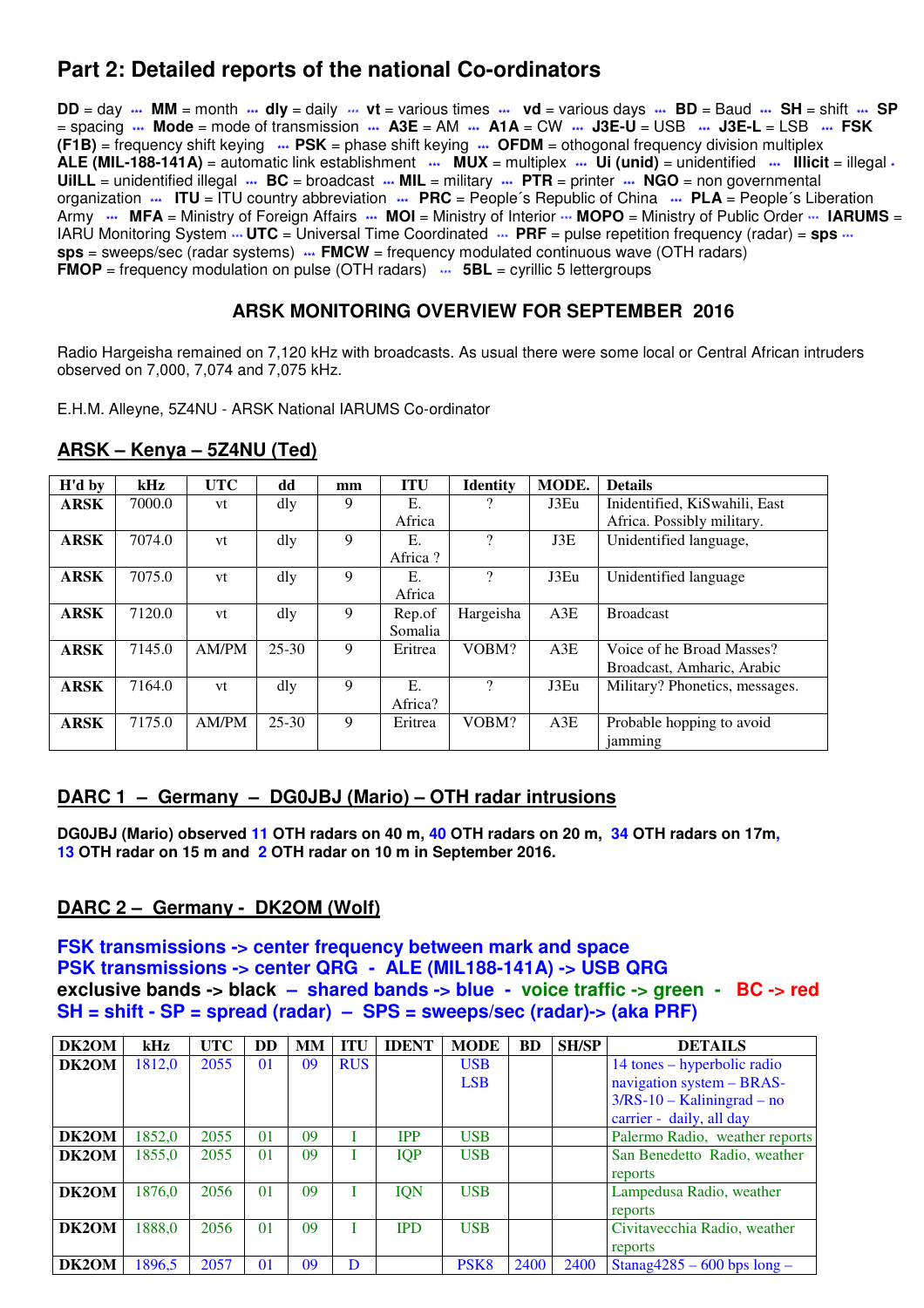| DK2OM              | kHz    | <b>UTC</b> | <b>DD</b>       | <b>MM</b>       | <b>ITU</b>              | <b>IDENT</b> | <b>MODE</b>        | <b>BD</b> | <b>SH/SP</b> | <b>DETAILS</b>                               |
|--------------------|--------|------------|-----------------|-----------------|-------------------------|--------------|--------------------|-----------|--------------|----------------------------------------------|
|                    |        |            |                 |                 |                         |              |                    |           |              | German Navy - daily, all day                 |
| DK2OM              | 1925,0 | 1831       | 17              | 09              | Ī                       | <b>IPL</b>   | <b>USB</b>         |           |              | Livorno Radio, weather reports               |
| DK2OM              | 3500,0 | vt         | dly             | $\overline{09}$ | <b>TUR</b>              |              | FSK8               | 125       | 1750         | ALE, "2016" "4017" - Turkish                 |
|                    |        |            |                 |                 |                         |              |                    |           |              | Red Crescent – just for info!                |
| DK2OM              | 3501,0 | 2017       | 26              | 09              | E                       |              | <b>LSB</b>         |           |              | Spanish fishery                              |
| DK2OM              | 3503,5 | vt         | $\frac{d}{dy}$  | 09              | $\overline{G}$          | no ITU       | FSK8               | 125       | 1750         | ALE - "XSS" "XPU" "XJR" -                    |
|                    |        |            |                 |                 |                         |              |                    |           |              | British MIL Tascomm - vt,                    |
|                    |        |            |                 |                 |                         |              |                    |           |              | daily - legal!                               |
| DK2OM              | 3519,5 | 1628       | 12              | 09              |                         |              | PSK8A              | 2400      | 2400         | Stanag-4285 – 600 bps long –                 |
|                    |        |            |                 |                 |                         |              |                    |           |              | $idling - ship - Baltic Sea$                 |
| DK2OM              | 3520,0 | $-$        | $\rightarrow$   | 09              | <b>KAZ</b>              |              | <b>USB</b>         |           |              | 2 women in Russian voice -                   |
|                    |        |            |                 |                 |                         |              |                    |           |              | Kazakhstan - often evenings                  |
| DK2OM              | 3520,0 | 1916       | 01              | 09              | $\bf{E}$                |              | <b>USB</b>         |           |              | <b>Spanish fishery</b>                       |
| DK2OM              | 3525,0 | 1724       | 26              | 09              | $\overline{F}$          |              | PSK4               | 75        | 5800         | LINK11-CLEW on both                          |
|                    |        |            |                 |                 |                         |              |                    |           |              | sidebands $(5800 \text{ Hz wide})$ -         |
|                    |        |            |                 |                 |                         |              |                    |           |              | area of Marseille - legal!                   |
| DK2OM              | 3526,8 | 1923       | 15              | 09              |                         |              | PSK8A              | 2400      | 2400         | Link11- SLEW - Baltic Sea                    |
| DK2OM              | 3527,0 | 1902       | 26              | 09              | <b>RUS</b>              |              | PSK <sub>2</sub> A | 120       | 2600         | AT3004D - Kaliningrad                        |
| DK2OM              | 3530,0 | 1745       | 08              | 09              | <b>RUS</b>              |              | PSK <sub>2</sub> A | 120       | 2600         | AT3004D - Crimea                             |
| DK2OM              | 3531,0 | ---        | 44              | 09              | <b>RUS</b>              | REA4         | <b>NON</b>         |           |              | unclean carrier - RUS airforce               |
|                    |        |            |                 |                 |                         |              |                    |           |              | Moscow, ident: 1940 utc - daily              |
| DK2OM              | 3532,0 | 2018       | 27              | 09              | $\mathbf F$             |              | PSK4               | 75        | 5800         | LINK11-CLEW on both                          |
|                    |        |            |                 |                 |                         |              |                    |           |              | sidebands $(5800 \text{ Hz wide})$ -         |
|                    |        |            |                 |                 |                         |              |                    |           |              | area of Brest - legal!                       |
| DK2OM              | 3535,0 | 1750       | 02              | 09              | E                       |              | <b>USB</b>         |           |              | <b>Spanish fishery - daily</b>               |
| DK2OM              | 3539,0 | 1903       | 11              | 09              | $\overline{F}$          |              | <b>USB</b>         |           |              | French fishery                               |
| DK2OM              | 3541,2 | 1940       | 01              | 0 <sup>9</sup>  | $\overline{\mathbf{F}}$ |              | A3E                |           |              | <b>French amateurs not</b>                   |
|                    |        |            |                 |                 |                         |              |                    |           |              | respecting bandplans                         |
| DK2OM              | 3542,0 | 2050       | 05              | 09              | <b>RUS</b>              |              | PSK <sub>2</sub> A | 120       | 2600         | AT3004D - Rostov na Donu                     |
| DK2OM              | 3546,0 | 1937       | 21              | 09              | <b>RUS</b>              |              | PSK <sub>2</sub> A | 120       | 2600         | $AT3004D$ – submode idle and                 |
|                    |        |            |                 |                 |                         |              |                    |           |              | traffic - Nizhny Novgorod                    |
| DK2OM              | 3548,5 | 1936       | 21              | 09              | <b>UKR</b>              |              | PSK <sub>2</sub> A | 120       | 2600         | <b>AT3004D - Kyiv</b>                        |
| DK2OM              | 3550,0 | vt         | dly             | 09              | F                       |              | A3E                |           |              | <b>French amateurs not</b>                   |
|                    |        |            |                 |                 |                         |              |                    |           |              | respecting bandplans - daily                 |
| DK2OM              | 3550,0 | vt         | vd              | 09              | <b>ALG</b>              | no ITU       | FSK8               | 125       | 1750         | ALE, "IU50" "IU52" "FN50"                    |
| DK2OM              | 3550,7 | 1956       | $\overline{05}$ | $\overline{09}$ | <b>ISR</b>              |              | PSK4               | 2400      | 2400         | hybrid modem - ISR Navy -                    |
|                    |        |            |                 |                 |                         |              | PSK <sub>8</sub>   | 2400      | 2400         | PSK4 parallel and PSK8 serial -              |
|                    |        |            |                 |                 |                         |              |                    |           |              | legal operation                              |
| DK2OM              | 3553,8 | ady        | $\frac{d}{dy}$  | 09              | <b>TUR</b>              |              | PSK <sub>8</sub>   | 2400      | 2400         | Stanag $4285 - 600$ bps long -               |
|                    |        |            |                 |                 |                         |              |                    |           |              | TUR MIL - Ankara - daily, all                |
|                    |        |            |                 |                 |                         |              |                    |           |              | day - legal operation                        |
| DK <sub>2</sub> OM | 3560,0 | 1935       | 17              | 09              | $\bf{E}$                |              | <b>USB</b>         |           |              | <b>Spanish fishery</b>                       |
| DK2OM              | 3560,0 | 1844       | 20              | 09              | $\bf{E}$                |              | <b>USB</b>         |           |              | <b>Spanish fishery with voice</b>            |
|                    |        |            |                 |                 |                         |              |                    |           |              | scrambler CRY 2001                           |
| DK2OM              | 3570,0 | 2145       | 01              | 09              | $\bf{E}$                |              | <b>USB</b>         |           |              | <b>Spanish fishery</b>                       |
| DK <sub>2</sub> OM | 3570,0 | 1822       | 21              | 09              | <b>RUS</b>              |              | PSK <sub>2</sub> A | 120       | 2600         | AT3004D - St. Peterburg                      |
| DK2OM              | 3576,6 | ady        | dly             | 09              | I                       | IZ3DVW       | A1A                |           |              | 3576.550 - uncoordinated                     |
|                    |        |            |                 |                 |                         |              |                    |           |              | $beacon - disturbing JT65$                   |
| DK2OM              | 3582,0 | 2007       | 26              | 09              | <b>RUS</b>              |              | PSK <sub>2</sub> A | 120       | 2600         | $AT3004D - St. Peterburg$                    |
| DK2OM              | 3585,0 | 1935       | 08              | 09              | <b>TWN</b>              | <b>HLL</b>   | F1C                |           | 800          | WX-fax Taiwan - 120 rpm,                     |
|                    |        |            |                 |                 |                         |              |                    |           |              | IOC 576, - daily, all day -                  |
|                    |        |            |                 |                 |                         |              |                    |           |              | legal!                                       |
| DK2OM              | 3586,0 | 1800       | dly             | 09              | G                       |              | PSK <sub>2</sub> A | 40        | 40           | encrypted – every evening                    |
|                    |        |            |                 |                 |                         |              |                    |           |              | Great Britain - purpose                      |
|                    |        |            |                 |                 |                         |              |                    |           |              | unknown                                      |
| DK2OM              | 3586,0 | 2029       | 28              | 09              | <b>RUS</b>              |              | PSK <sub>2</sub> A | 120       | 2600         | $AT3004D$ – submode idle and                 |
|                    |        |            |                 |                 |                         |              |                    |           |              | traffic - Kaluga                             |
| DK2OM              | 3587,0 | vt         | vd              | 09              | E                       | no ITU       | FSK8               | 125       | 1750         | ALE, "TVV" "TXX" - Spanish                   |
|                    |        |            |                 |                 |                         |              |                    |           |              | Guardia Civil                                |
| DK2OM              | 3590,0 | vt         | dly             | 09              | <b>PAK</b>              | no ITU       | FSK8               | 125       | 1750         | ALE, "KW" "KHAIBAR" -                        |
|                    |        |            |                 |                 |                         |              |                    |           |              | Pakistan navy                                |
| DK2OM              | 3590,0 | 1730       | 02              | 0 <sup>9</sup>  | $\bf{E}$                |              | <b>USB</b>         |           |              | <b>Spanish fishery - every</b>               |
| DK2OM              | 3590,0 | 2001       | 04              | 09              | $\bf{E}$                |              | <b>USB</b>         |           |              | evening<br><b>Spanish fishery with voice</b> |
|                    |        |            |                 |                 |                         |              |                    |           |              | scrambler CRY 2001                           |
| DK2OM              | 3591,0 | 2012       | 28              | 09              |                         |              | F1B                | 75        | 250          |                                              |
|                    |        |            |                 |                 |                         |              |                    |           |              |                                              |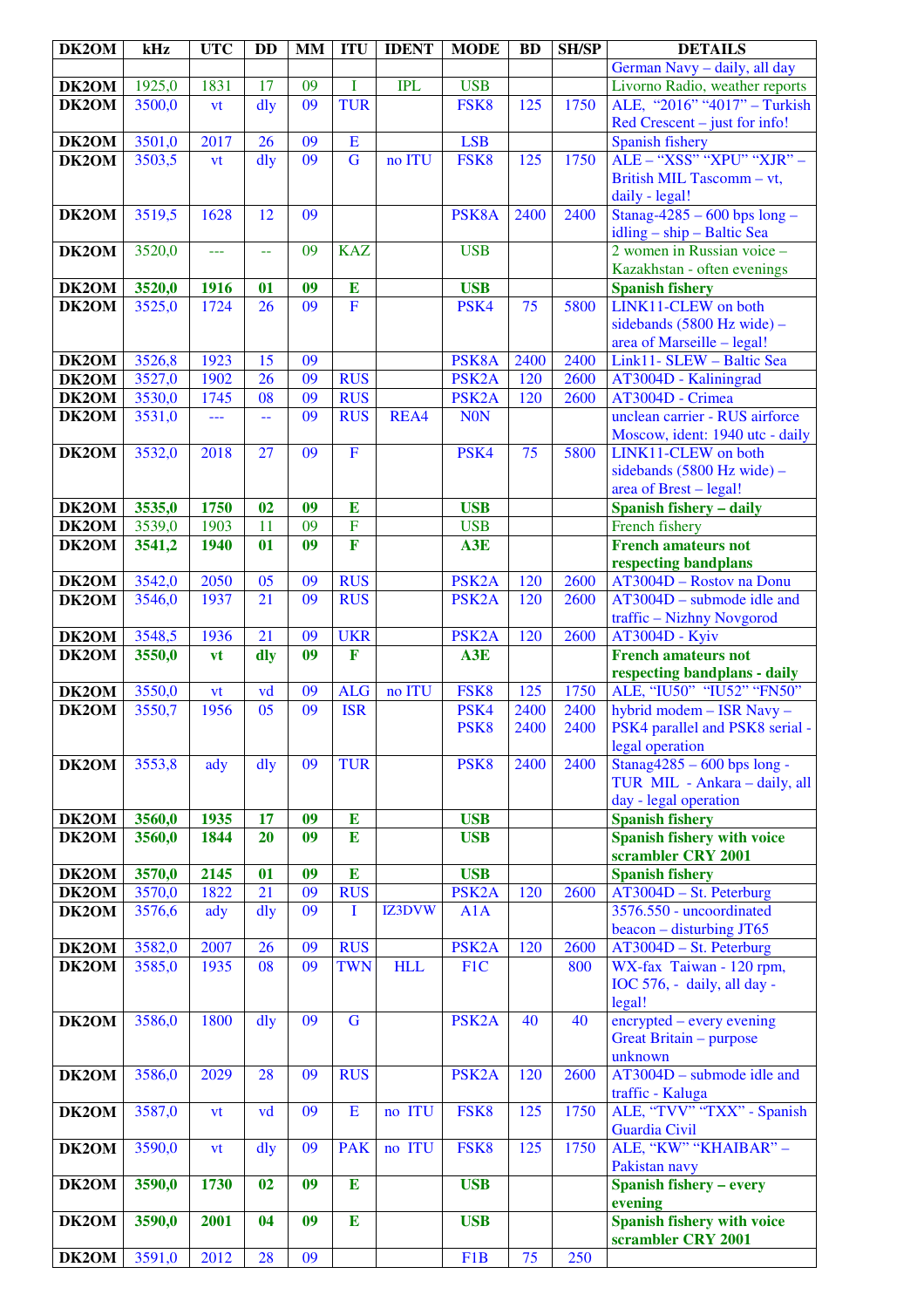| DK2OM          | kHz              | <b>UTC</b>               | <b>DD</b>            | <b>MM</b> | <b>ITU</b>              | <b>IDENT</b>            | <b>MODE</b>              | <b>BD</b> | <b>SH/SP</b> | <b>DETAILS</b>                                                                                                                                                               |
|----------------|------------------|--------------------------|----------------------|-----------|-------------------------|-------------------------|--------------------------|-----------|--------------|------------------------------------------------------------------------------------------------------------------------------------------------------------------------------|
| DK2OM          | 3593,7           |                          |                      | 09        | <b>RUS</b>              | D                       | A1A                      |           |              | Cluster beacon - Sevastopol<br>RUS Navy - "RCV"                                                                                                                              |
| DK2OM          | 3593,8           | ---                      | 44                   | 09        | <b>RUS</b>              | $\mathbf{P}$            | A1A                      |           |              | Cluster beacon - Kaliningrad<br>RUS Navy - "RMP"                                                                                                                             |
| DK2OM          | 3593,9           | ---                      | --                   | 09        | <b>RUS</b>              | $\overline{\mathbf{S}}$ | A1A                      |           |              | <b>Cluster beacon - Severomorsk</b><br>RUS Navy - "RIT"                                                                                                                      |
| DK2OM          | 3594,0           | ---                      | 44                   | 09        | <b>RUS</b>              | $\overline{C}$          | A1A                      |           |              | Cluster beacon C - Moscow<br>RUS Navy - "RIW"                                                                                                                                |
| DK2OM          | 3595,0           | ---                      | --                   | 09        | <b>RUS</b>              | $\mathbf K$             | A1A                      |           |              | Cluster beacon -<br>Petropavlovsk Kamchatskiy -<br>RUS Navy - Pacific fleet -                                                                                                |
| DK2OM          | 3596,0           | vt                       | $\frac{d}{dy}$       | 09        | D                       |                         | FSK8                     | 125       | 1750         | "RCC"<br>ALE, "DK0ESD" - just for                                                                                                                                            |
|                |                  |                          |                      |           |                         |                         |                          |           |              | info!                                                                                                                                                                        |
| DK2OM<br>DK2OM | 3596,0<br>3605,5 | vt<br>1551               | $\frac{d}{dy}$<br>09 | 09<br>09  | $\mathbf{J}$            |                         | FSK8<br>PSK4A            | 125<br>50 | 1750<br>1200 | ALE, "JH1ESB" – just for info!<br>Free-DV $-16 \times 50$ Bd PSK4A                                                                                                           |
|                |                  |                          |                      |           |                         |                         |                          |           |              | $-$ Ham-mode $-$ just for info!                                                                                                                                              |
| DK2OM          | 3617,0           | <b>vt</b>                | dly                  | 09        | <b>HRV</b>              | 9A5EX                   | FSK8                     | 125       | 1750         | ALE, "9A5EX" - HAM-ALE -<br>just for info                                                                                                                                    |
| DK2OM          | 3622,5           | 1936                     | 08                   | 09        | $\mathbf{J}$            | <b>JMH</b>              | F <sub>1</sub> C         |           | 800          | Tokyo Meteo $-120$ rpm $-$ IOC<br>576 - daily, all day - legal!!!                                                                                                            |
| DK2OM          | 3640,0           | vt                       | dly                  | 09        | $\mathbf G$             |                         | FSK8                     | 125       | 1750         | ALE, "XSS" - British MIL<br>$Tascomm - just for info!$                                                                                                                       |
| DK2OM          | 3642,0           | ady                      | $\frac{d}{dy}$       | 09        | <b>CHN</b>              |                         | A1A                      |           |              | loop - DKG6 de 3A7D<br>Chinese military - daily, all day                                                                                                                     |
| DK2OM          | 3649,0           | <b>vt</b>                | vd                   | 09        | <b>ALG</b>              | no ITU                  | FSK8                     | 125       | 1750         | ALE, "BI20" PA20"                                                                                                                                                            |
| DK2OM          | 3658,0           | $\overline{\phantom{a}}$ | 44                   | 09        | <b>UZB</b>              |                         | A1A                      |           |              | beacon "V" - Tashkent                                                                                                                                                        |
| DK2OM          | 3683,0           | 1704                     | 18                   | 09        | <b>CHN</b>              |                         | PSK4A                    | 60        | 2350         | PRC 30 tone modem - LSB<br>$mode - pilot$ tone 450 Hz                                                                                                                        |
| DK2OM          | 3712,0           | 1730                     | 21                   | 09        | $\overline{F}$          |                         | unid                     |           |              | broken signal - Marseille                                                                                                                                                    |
| DK2OM          | 3718,0           | <b>vt</b>                | vd                   | 09        | FEa                     | 7CJK                    | A1A                      |           |              | loop "7CJK"                                                                                                                                                                  |
| DK2OM          | 3720,0           | vt                       | $\frac{d}{dy}$       | 09        | $\overline{\mathbf{S}}$ |                         | FSK8                     | 125       | 1750         | ALE, "YU" "YT" "YV" "DZ"<br>- Swedish MIL                                                                                                                                    |
| DK2OM          | 3751,5           | <b>vt</b>                | $\frac{d}{dy}$       | 09        | <b>POL</b>              | no ITU                  | FSK8                     | 125       | 1750         | ALE, "IZ3" "MI3"                                                                                                                                                             |
| DK2OM          | 3756,0           | 1900                     | dly                  | 09        | <b>RUS</b>              |                         | A3E                      |           |              | RUS MIL - channel marker -<br>Tuapse – East Black Sea –<br>night $QRG - daily - even$<br>audible in Japan                                                                    |
| DK2OM          | 3757,0           | ady                      | dly                  | 09        | FEa                     | RIS9                    | A1A                      |           |              | "M8JF de RIS9" - loop                                                                                                                                                        |
| DK2OM          | 3761,5           | vt                       | vd                   | 09        | <b>POL</b>              | no ITU                  | FSK <sub>8</sub>         | 125       | 1750         | ALE, "NI9" "PL7" "AB2" -<br>Polish MIL                                                                                                                                       |
| DK2OM          | 3772,0           | ady                      | dly                  | 09        | FEa                     | A4JC                    | A1A                      |           |              | "A4JC" - loop                                                                                                                                                                |
| DK2OM          | 3777,0           | 1700                     | 18                   | 09        | FEa                     |                         | A1A                      |           |              | "M8JF de RIS9" – loop – dly                                                                                                                                                  |
| DK2OM          | 3791,0           | <b>vt</b>                | vd                   | 09        | D                       | <b>DK0ESD</b>           | FSK8                     | 125       | 1750         | ALE, "DK0ESD" - daily just<br>for info!                                                                                                                                      |
| DK2OM          | 3797,0           | ady                      | $\frac{d}{dy}$       | 09        | FEa                     |                         | A1A                      |           |              | "M8JF de RIS9" - loop                                                                                                                                                        |
| DK2OM          | 6998,5           | vt                       | dly                  | 09        | <b>POL</b>              |                         | PSK <sub>8</sub>         | 2400      | 2400         | MIL-188-110A - until<br>7001.500 kHz - Polish MIL                                                                                                                            |
| DK2OM          | 7000,0           | 1338                     | 17                   | 09        | <b>INS</b>              |                         | <b>USB</b><br><b>LSB</b> |           |              | Indonesian pirates $-$ daily $-$ all<br>day - audible in Europe in the<br>evenings                                                                                           |
| DK2OM          | 7000,0           | ady                      | dly                  | 09        | <b>RUS</b>              |                         | H3E                      |           | 3.4k         | buzzer – 1 sec bursts - $\overline{118 \text{ Hz}}$<br>AF rough sinus - carrier on<br>$6998.0 + upper sideband -$<br>with splatters 10 kHz wide -<br>daily, all day - Moscow |
| DK2OM          | 7000,0           | 1940                     | 05                   | 09        | E                       |                         | <b>USB</b>               |           |              | Spanish fishery - also<br>29.09.2016 at 1645 utc                                                                                                                             |
| DK2OM          | 7001,5           | 0700                     | vd                   | 09        | <b>POL</b>              |                         | PSK8                     | 2400      | 2400         | RF QRG 6998.5 kHz - 7000.3<br>kHz center - MIL-188-110A -<br>$600 / 300$ bps short - Polish<br>MIL                                                                           |
| DK2OM          | 7005,0           | 0931                     | 19                   | 09        | <b>INS</b>              |                         | <b>USB</b><br><b>LSB</b> |           |              | <b>Indonesian pirates</b>                                                                                                                                                    |
| DK2OM          | 7008,0           | 1502                     | 25                   | 09        | <b>RUS</b>              |                         | PSK <sub>2</sub> A       | 120       | 2600         | AT3004D - Vladimir                                                                                                                                                           |
| DK2OM          | 7010,0           | 0930                     | 19                   | 09        | <b>INS</b>              |                         | <b>USB</b><br><b>LSB</b> |           |              | <b>Indonesian and Philippine</b><br>pirates                                                                                                                                  |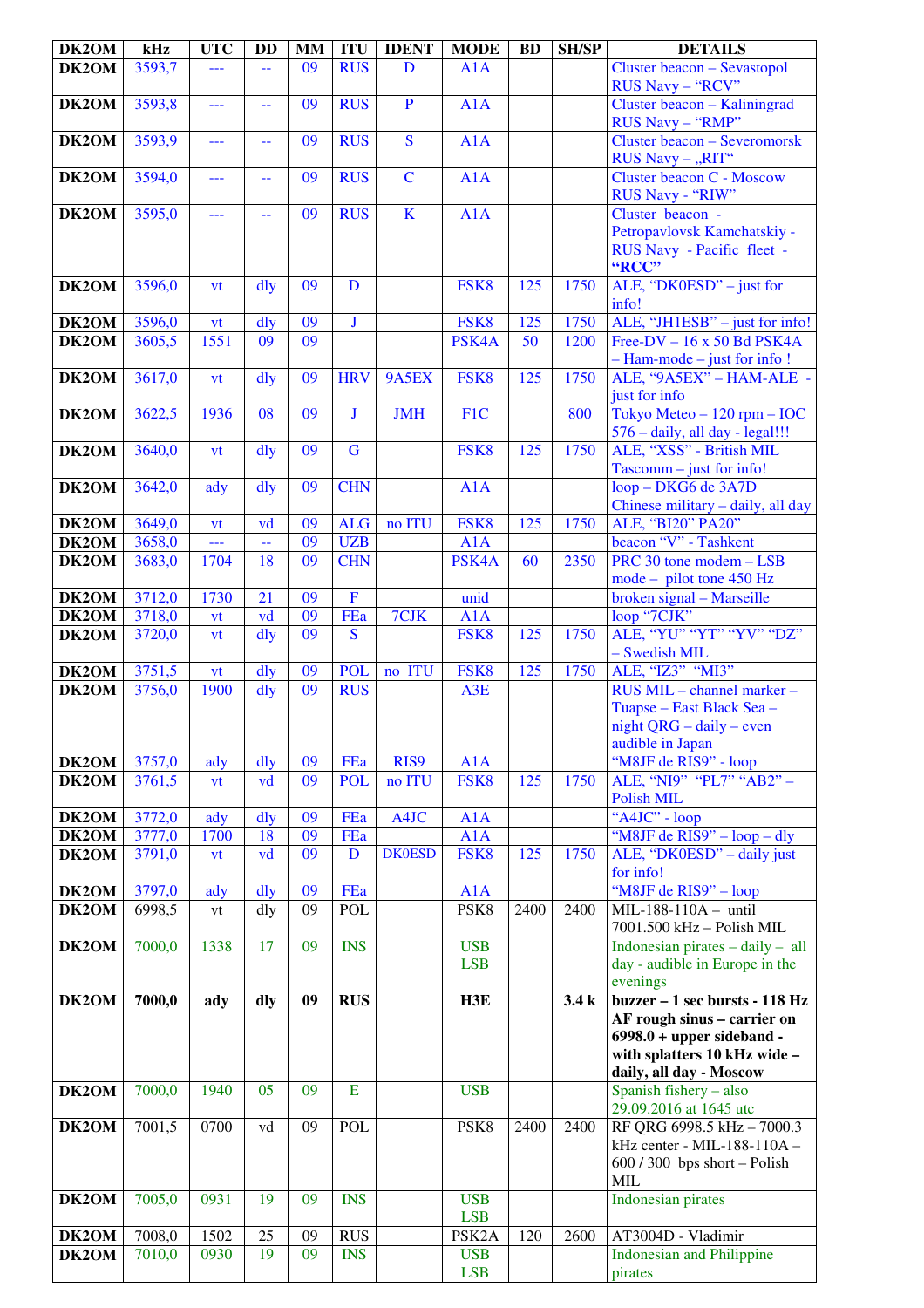| DK2OM | kHz     | <b>UTC</b>     | <b>DD</b>                | <b>MM</b>       | <b>ITU</b>               | <b>IDENT</b>                                       | <b>MODE</b>        | <b>BD</b> | <b>SH/SP</b> | <b>DETAILS</b>                                     |
|-------|---------|----------------|--------------------------|-----------------|--------------------------|----------------------------------------------------|--------------------|-----------|--------------|----------------------------------------------------|
| DK2OM | 7015,0  | vt             | dly                      | 08              | $\overline{\text{INS}}$  |                                                    | <b>USB</b>         |           |              | <b>Indonesian pirates</b>                          |
|       |         |                |                          |                 |                          |                                                    | <b>LSB</b>         |           |              |                                                    |
| DK2OM | 7016,0  | 1724           | 21                       | 09              | <b>RUS</b>               |                                                    | F1B                | 75        | 250          | Moscow                                             |
| DK2OM | 7018,0  | ---            | --                       | 09              | <b>RUS</b>               | REA4                                               | F1B                | 100       | 800          | mostly idling - Russian                            |
|       |         |                |                          |                 |                          |                                                    |                    |           |              | airforce Moscow - ident at full                    |
|       |         |                |                          |                 |                          |                                                    |                    |           |              | hour $+41$ min. on $F1A$                           |
| DK2OM | 7019,0  | 1520           | 28                       | 09              | <b>CHN</b>               |                                                    | PSK4A              | 60        | 2350         | PRC 30 tone modem - LSB                            |
|       |         |                |                          |                 |                          |                                                    |                    |           |              | mode - pilot tone 450 Hz                           |
| DK2OM | 7020,0  | 1254           | 13                       | 09              | <b>INS</b>               |                                                    | <b>USB</b>         |           |              | <b>Indonesian pirates</b>                          |
|       |         |                |                          |                 |                          |                                                    | <b>LSB</b>         |           |              |                                                    |
| DK2OM | 7020,0  | ---            | $-$                      | 09              | ALB                      |                                                    | FSK8               | 125       | 1750         | ALE, "CS004A" "RS008D"                             |
| DK2OM | 7022,0  | 0917           | 20                       | 09              | <b>RUS</b>               |                                                    | PSK <sub>2</sub> A | 120       | 2600         | "RS0" - Albanian coast - daily<br>AT3004D - Moscow |
| DK2OM | 7025,0  | vt             | dly                      | 09              | <b>INS</b>               |                                                    | <b>USB</b>         |           |              | Indonesian pirates                                 |
|       |         |                |                          |                 |                          |                                                    | <b>LSB</b>         |           |              |                                                    |
| DK2OM | 7026,0  | 1618           | 08                       | 09              | <b>RUS</b>               |                                                    | PSK <sub>2</sub> A | 120       | 2600         | AT3004D - area of Moscow                           |
| DK2OM | 7027,5  | ---            | --                       | 09              | <b>UKR</b>               | $\cdot, \! \mathbf{V}^{\mathfrak{c} \mathfrak{c}}$ | A1A                |           |              | beacon "V" - Kyiv                                  |
| DK2OM | 7030,0  | 1256           | 13                       | 09              | <b>INS</b>               |                                                    | <b>LSB</b>         |           |              | Indonesian pirates                                 |
| DK2OM | 7030,0  | 1622           | 01                       | 09              | FEa                      |                                                    | <b>FMCW</b>        |           | 32k          | Codar like ocean surface radar                     |
|       |         |                |                          |                 |                          |                                                    |                    |           |              | $2.6$ sps $-7030 - 7062$ kHz                       |
| DK2OM | 7035,0  | vt             | dly                      | 09              | <b>INS</b>               |                                                    | <b>USB</b>         |           |              | <b>Indonesian pirates</b>                          |
|       |         |                |                          |                 |                          |                                                    | <b>LSB</b>         |           |              |                                                    |
| DK2OM | 7035,0  | 0803           | 31                       | 09              | <b>RUS</b>               |                                                    | <b>FMCW</b>        |           | 10k          | OTH burst radar Contayner - 10                     |
|       |         |                |                          |                 |                          |                                                    |                    |           |              | sps - Gorodezh                                     |
| DK2OM | 7037,0  | 0704           | 20                       | 09              | <b>RUS</b>               |                                                    | PSK <sub>2</sub>   | 120       | 2600         | AT3004D - submode idle -                           |
|       |         |                |                          |                 |                          |                                                    |                    |           |              | Rostov na Donu                                     |
| DK2OM | 7039,0  | ---            | $-$                      | 09              | <b>RUS</b>               | $\mathbf C$                                        | A1A                |           |              | Cluster beacon C - Moscow                          |
|       |         |                |                          |                 |                          |                                                    |                    |           |              | RUS Navy - "RIW"                                   |
| DK2OM | 7039,1  | ---            | $\overline{a}$           | 09              |                          | $\mathbf{A}$                                       | A1A                |           |              | beacon "A" - loop                                  |
| DK2OM | 7039,2  | 1609           | 01                       | $\overline{09}$ | <b>RUS</b>               | $\overline{\mathrm{F}}$                            | A1A                |           |              | Cluster beacon F - Vladivostok                     |
| DK2OM | 7039,3  | $\overline{a}$ | $\overline{\phantom{a}}$ | 09              | RUS                      | $\overline{K}$                                     | A1A                |           |              | RUS Navy - "RJS"<br>Cluster beacon K               |
|       |         |                |                          |                 |                          |                                                    |                    |           |              | Petropavlovsk Kamchatskiy -                        |
|       |         |                |                          |                 |                          |                                                    |                    |           |              | RUS Navy - Pacific fleet -                         |
|       |         |                |                          |                 |                          |                                                    |                    |           |              | "RCC" - daily                                      |
| DK2OM | 7039,4  | 1609           | 01                       | 09              | <b>RUS</b>               | $\mathbf M$                                        | A1A                |           |              | Cluster beacon M - Magadan                         |
|       |         |                |                          |                 |                          |                                                    |                    |           |              | RUS Navy - "RTS" -                                 |
|       |         |                |                          |                 |                          |                                                    |                    |           |              | distorted with spurious                            |
|       |         |                |                          |                 |                          |                                                    |                    |           |              | emissions                                          |
| DK2OM | 7040,0  | vt             | dly                      | 09              | <b>INS</b>               |                                                    | <b>USB</b>         |           |              | <b>Indonesian pirates</b>                          |
|       |         |                |                          |                 |                          |                                                    | <b>LSB</b>         |           |              |                                                    |
| DK2OM | 7040,0  | vt             | dly                      | 09              | ${\bf F}$                | F6BAZ                                              | FSK8               | 125       | 1750         | ALE, "F6BAZ" - just for info                       |
| DK2OM | 7040,0  | ady            | dly                      | 09              | $\mathbf I$              |                                                    | A1A                |           |              | IZ3DVW - uncoordinated                             |
|       |         |                |                          |                 | <b>HRV</b>               |                                                    |                    | 125       | 1750         | and unwanted beacon                                |
| DK2OM | 7040,5  | vt             | dly                      | 09              |                          |                                                    | FSK8               |           |              | ALE, "9A5EX" "9A0ALE" -<br>just for info           |
| DK2OM | 7047,37 | vt             | vd                       | 09              | $\mathbf D$              |                                                    | FSK8               | 125       | 1750         | ALE, " $DLONOT"$ – just for                        |
|       |         |                |                          |                 |                          |                                                    |                    |           |              | info!                                              |
| DK2OM | 7049,5  | vt             | vd                       | 09              | <b>HRV</b>               | 9A0ALE                                             | FSK8               | 125       | 1750         | Amateur ALE, just for info!                        |
|       |         |                |                          |                 | G                        | M1DFO                                              |                    |           |              | daily - various times                              |
|       |         |                |                          |                 | ${\bf F}$                | F6BAZ                                              |                    |           |              |                                                    |
| DK2OM | 7050,0  | vt             | dly                      | 09              | <b>RUS</b>               |                                                    | <b>LSB</b>         |           |              | music transmissions - private                      |
|       |         |                |                          |                 | <b>UKR</b>               |                                                    |                    |           |              | war?                                               |
| DK2OM | 7050,0  | 0340           | 13                       | 09              | <b>UKR</b>               |                                                    | A1A                |           |              | "2B9W" de "TUJU" - Kyiv                            |
| DK2OM | 7055,0  | 1952           | 21                       | 09              | <b>RUS</b>               |                                                    | PSK <sub>2</sub> A | 120       | 2600         | $AT3004D$ – submode idle and                       |
|       |         |                |                          |                 |                          |                                                    |                    |           |              | traffic - Moscow                                   |
| DK2OM | 7055,5  | vt             | vd                       | 09              | MEa                      | no ITU                                             | FSK8               | 125       | 1750         | ALE, "111" "132" "133" -                           |
|       |         |                |                          |                 |                          |                                                    |                    |           |              | Kaukasus                                           |
| DK2OM | 7070,0  | vt             | vd                       | 09              | <b>GEO</b>               | no ITU                                             | FSK8               | 125       | 1750         | ALE, "MV" "244" "686" "334"                        |
| DK2OM | 7070,0  | 0847           | 19                       | 09              | I                        |                                                    | <b>LSB</b>         |           |              | "204" "571" - daily active<br>Italian music        |
| DK2OM | 7076,0  | 1245           | 20                       | 09              | <b>RUS</b>               |                                                    | PSK <sub>2</sub> A | 120       | 2600         | AT3004D - Vladimir                                 |
| DK2OM | 7086,0  | 1943           | 08                       | 09              | <b>CHN</b>               |                                                    | <b>FMOP</b>        |           | 83k          | OTH radar - 7086 - 7169 kHz                        |
|       |         |                |                          |                 | $\overline{\mathcal{E}}$ |                                                    |                    |           |              | $-86$ sps                                          |
| DK2OM | 7088,8  | 1709           | 05                       | 09              | $\overline{S}$           | <b>SLOFRO</b>                                      | A1A                |           |              | 7088.830 kHz - cw-trainee,                         |
|       |         |                |                          |                 |                          |                                                    |                    |           |              | Sweden - SL0FRO - just for                         |
|       |         |                |                          |                 |                          |                                                    |                    |           |              | info!                                              |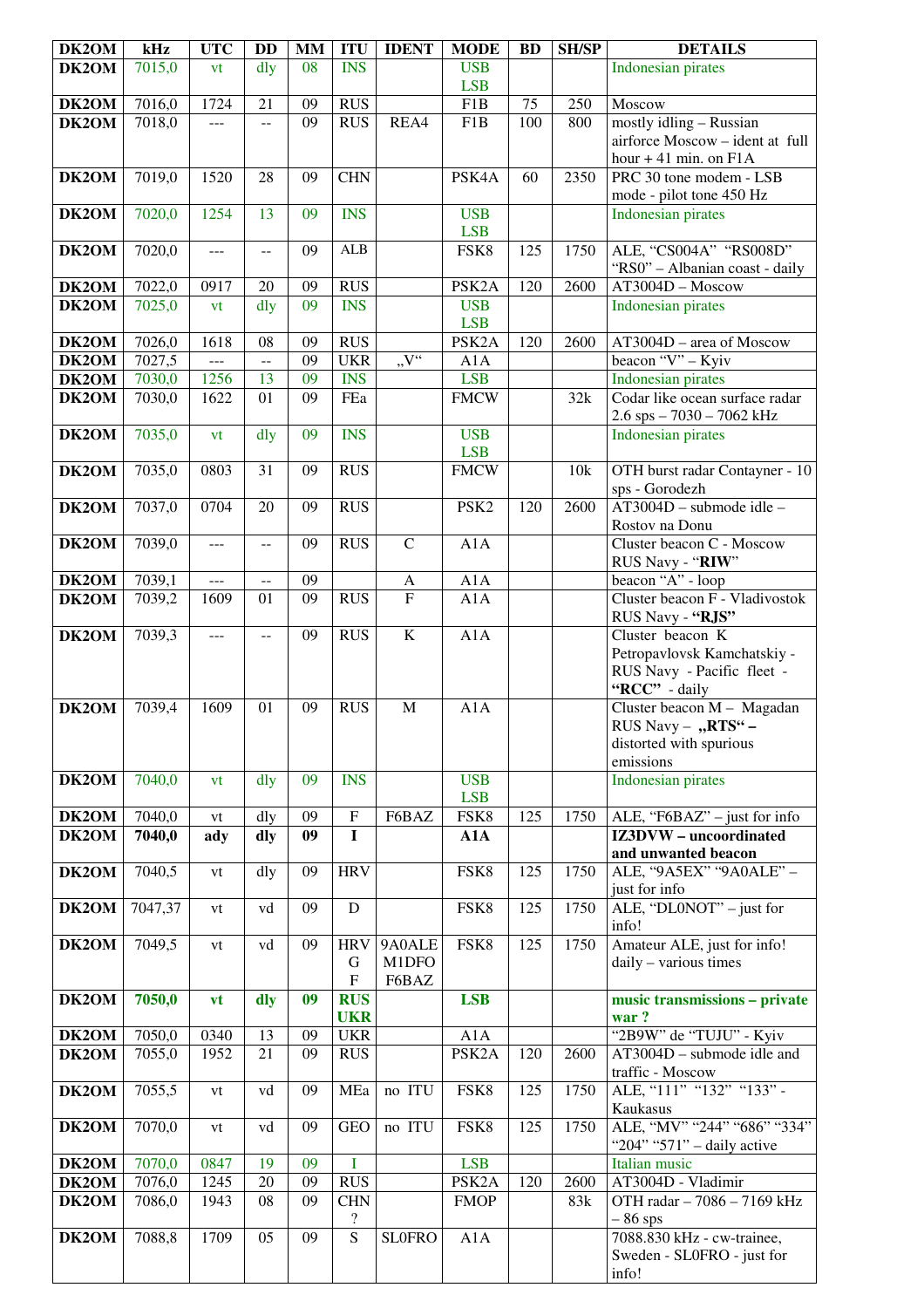| DK2OM | kHz                 | <b>UTC</b> | <b>DD</b> | MM | <b>ITU</b>                | <b>IDENT</b>     | <b>MODE</b>        | <b>BD</b> | <b>SH/SP</b> | <b>DETAILS</b>                                         |
|-------|---------------------|------------|-----------|----|---------------------------|------------------|--------------------|-----------|--------------|--------------------------------------------------------|
| DK2OM | 7089,8              | ---        |           | 09 | <b>TUR</b>                |                  | PSK <sub>8</sub>   | 2400      | 2400         | Link11 - SLEW - aircraft -                             |
|       |                     |            |           |    | <b>CYP</b>                |                  |                    |           |              | west of Cyprus                                         |
| DK2OM | 7090,5              | 2305       | 12        | 09 | <b>RUS</b>                |                  | PSK <sub>2</sub> A | 120       | 2600         | $AT3004D - Severomorsk -$                              |
|       |                     |            |           |    |                           |                  |                    |           |              | also 14.09.2016 at 0809 utc                            |
| DK2OM | 7091,5              | 1632       | 05        | 09 | <b>KAZ</b>                | $\overline{V''}$ | A1A                |           |              | 7091.543 kHz - loop with                               |
|       |                     |            |           |    |                           |                  |                    |           |              | spurious - ident "V" - Almaty -                        |
|       |                     |            |           |    |                           |                  |                    |           |              | Kazakhstan                                             |
| DK2OM | 7099,5              | vt         | dly       | 09 | <b>HRV</b>                | 9A0ZG            | FSK8               | 125       | 1750         | ALE, "9A0ZG" "9A5EX1P"                                 |
|       |                     |            |           |    |                           |                  |                    |           |              | "9A0OS" - daily - just for info!                       |
| DK2OM | 7102,0              | vt         | dly       | 09 | <b>TWN</b>                |                  | FSK8               | 125       | 1750         | ALE, "BV4AS" - just for info!                          |
| DK2OM | 7102,0              | 1630       | 22        | 09 | <b>HRV</b>                | 9A0MIL           | FSK8               | 125       | 1750         | ALE, "9A0MIL" "9A2KS"                                  |
|       |                     |            |           |    | SUI                       |                  |                    |           |              | "HB9MHB" "9A0ZG"                                       |
|       |                     |            |           |    | D                         |                  |                    |           |              | "9A4OS" "DK0ESD" – just for                            |
|       |                     |            |           |    |                           |                  |                    |           |              | info!                                                  |
| DK2OM | 7110,0              | vt         | dly       | 09 | <b>HRV</b>                | 9A0ALE           | FSK8               | 125       | 1750         | ALE, "9A0ALE" - just for info                          |
| DK2OM | 7110,0              | 1711       | 05        | 09 | $\boldsymbol{\mathrm{F}}$ |                  | A1A                |           |              | loop "369" – south of Paris                            |
| DK2OM | 7110,0              | 2020       | 09        | 09 | <b>RUS</b>                |                  | PSK <sub>2</sub> A | 120       | 2600         | AT3004D - Sevastopol                                   |
| DK2OM | 7111,8              | 0910       | 10        | 09 | <b>CHN</b>                |                  | FSK8               | 150       | 2250         | PRC4+4 idling $-8x$ FSK 150                            |
|       |                     |            |           |    |                           |                  |                    |           |              | Bd                                                     |
| DK2OM | 7112,0              | 1525       | 28        | 09 | <b>CHN</b>                |                  | PSK4A              | 60        | 2350         | PRC 30 tone modem - LSB                                |
|       |                     |            |           |    |                           |                  |                    |           |              | mode - pilot tone 450 Hz                               |
| DK2OM | 7117,0              | 1418       | 07        | 09 | <b>RUS</b>                | REA4             | F <sub>1</sub> B   | 100       | 1000         | mostly idling - Russian airforce                       |
|       |                     |            |           |    |                           |                  |                    |           |              | Moscow – ident on CW at $1640$                         |
|       |                     |            |           |    |                           |                  |                    |           |              | utc on the mark-QRG                                    |
| DK2OM | 7117,0              | 1913       | 07        | 09 | <b>RUS</b>                |                  | F1B                | 75        | 200          | Moscow                                                 |
| DK2OM | 7120,0              | vt         | dly       | 09 | <b>SOM</b>                |                  | A3E                |           | 9k           | Radio Hargaysa - Somalia -                             |
|       |                     |            |           |    |                           |                  |                    |           |              | daily - even audible in                                |
|       |                     |            |           |    |                           |                  |                    |           |              | <b>Australia and Japan</b>                             |
| DK2OM | 7122,0              | 1252       | 13        | 09 | <b>RUS</b>                |                  | PSK <sub>2</sub> A | 120       | 2600         | AT3004D - Far East-Russia                              |
| DK2OM | 7126,7              | 0743       | 26        | 09 | <b>ISR</b>                |                  | PSK4               | 2400      | 2400         | hybrid modem - ISR Navy -                              |
|       |                     |            |           |    |                           |                  | PSK8               | 2400      | 2400         | PSK4 parallel and PSK8 serial -                        |
|       |                     |            |           |    |                           |                  |                    |           |              | legal operation                                        |
| DK2OM | 7137,0              | vt         | dly       | 09 | <b>TWN</b>                |                  | FSK8               | 125       | 1750         | ALE, "CBIUN" "CBWPC"                                   |
|       |                     |            |           |    |                           |                  | <b>LSB</b>         |           |              | "CQYTX" "CAPLJ" "CTFOJ"                                |
|       |                     |            |           |    |                           |                  |                    |           |              | "CEGTO" "CSNYI" "CEIPN"                                |
|       |                     |            |           |    |                           |                  |                    |           |              | "CRXWT"-Taiwanese navy -                               |
|       |                     |            |           |    |                           |                  |                    |           |              | daily                                                  |
| DK2OM | $\overline{7}142,3$ | 2234       | 14        | 09 | <b>CHN</b>                |                  | <b>OFDM</b>        | 44.6      | 2400         | PRC 39 - PSK4B - East China                            |
| DK2OM | 7146,5              | 1830       | 29        | 09 | <b>ERI</b>                |                  | <b>A3E/BC</b>      |           | 9k           | carrier on 7146.557 kHz -                              |
| DK2OM | 7150,0              | 1938       | 08        | 09 | FEa                       |                  | <b>FMCW</b>        |           | 32k          | <b>Radio Eritrea</b><br>Codar like ocean surface radar |
|       |                     |            |           |    |                           |                  |                    |           |              | $2.6$ sps $- 7150 - 7182$ kHz                          |
| DK2OM | 7151,0              | 0727       | 03        | 09 | <b>RUS</b>                |                  | PSK <sub>2</sub> A | 120       | 2600         | $AT3004D$ – submode idle and                           |
|       |                     |            |           |    |                           |                  |                    |           |              | traffic - Sevastopol                                   |
| DK2OM | 7156,0              | 1605       | 01        | 09 | FEa                       |                  | <b>FMCW</b>        |           | 32k          | Codar like ocean surface radar                         |
|       |                     |            |           |    |                           |                  |                    |           |              | $2.6$ sps $-7156 - 7188$ kHz                           |
| DK2OM | 7163,0              | ---        | 44        | 09 | <b>UKR</b>                |                  | A3E                |           |              | encrypted MSGs - SZRU in                               |
|       |                     |            |           |    |                           |                  |                    |           |              | <b>Rivne</b>                                           |
| DK2OM | 7174,0              | 1900       | 28        | 09 | $R\overline{US}$          |                  | <b>FMCW</b>        |           | 13k          | OTH radar Contayner - 50 sps -                         |
|       |                     |            |           |    |                           |                  |                    |           |              | Gorodezh                                               |
| DK2OM | 7175,0              | 0430       | 14        | 09 | <b>ERI</b>                |                  | A3E                |           | 9k           | carrier on 7174.989 kHz                                |
|       |                     |            |           |    | <b>ETH</b>                |                  |                    |           |              | <b>Radio Eritrea disturbed by</b>                      |
|       |                     |            |           |    |                           |                  |                    |           |              | <b>Radio Ethiopia with white</b>                       |
|       |                     |            |           |    |                           |                  |                    |           |              | noise emissions                                        |
| DK2OM | 7175,0              | 1630       | 22        | 09 | <b>ERI</b>                |                  | A3E                |           | 9k           | carrier on 7174.989 kHz                                |
|       |                     |            |           |    | <b>ETH</b>                |                  |                    |           |              | <b>Radio Eritrea disturbed by</b>                      |
|       |                     |            |           |    |                           |                  |                    |           |              | <b>Radio Ethiopia with white</b>                       |
|       |                     |            |           |    |                           |                  |                    |           |              | noise emissions                                        |
| DK2OM | 7176,0              | 1909       | 21        | 09 | <b>RUS</b>                |                  | F1B                | 75        | 250          | Moscow                                                 |
| DK2OM | 7183,0              | vt         | dly       | 09 | <b>SUI</b>                |                  | FSK8               | 125       | 1750         | ALE, "HB9MHB" - just for                               |
|       |                     |            |           |    |                           |                  |                    |           |              | info!                                                  |
| DK2OM | 7184,0              | 1939       | 25        | 09 | <b>RUS</b>                |                  | <b>FMCW</b>        |           | 13k          | OTH radar Contayner - 50 sps -                         |
|       |                     |            |           |    |                           |                  |                    |           |              | Gorodezh                                               |
| DK2OM | 7185,5              | 0740       | 24        | 09 | ${\bf D}$                 |                  | FSK8               | 125       | 1750         | ALE, "9A5EX" "DK0ESD"                                  |
|       |                     |            |           |    | <b>HRV</b>                |                  |                    |           |              | just for info - daily                                  |
| DK2OM | 7197,0              | vt         | dly       | 09 | <b>TUR</b>                | no ITU           | FSK8               | 125       | 1750         | ALE, "206102" "318013"                                 |
|       |                     |            |           |    |                           |                  |                    |           |              | "328013" "355013" "365013"                             |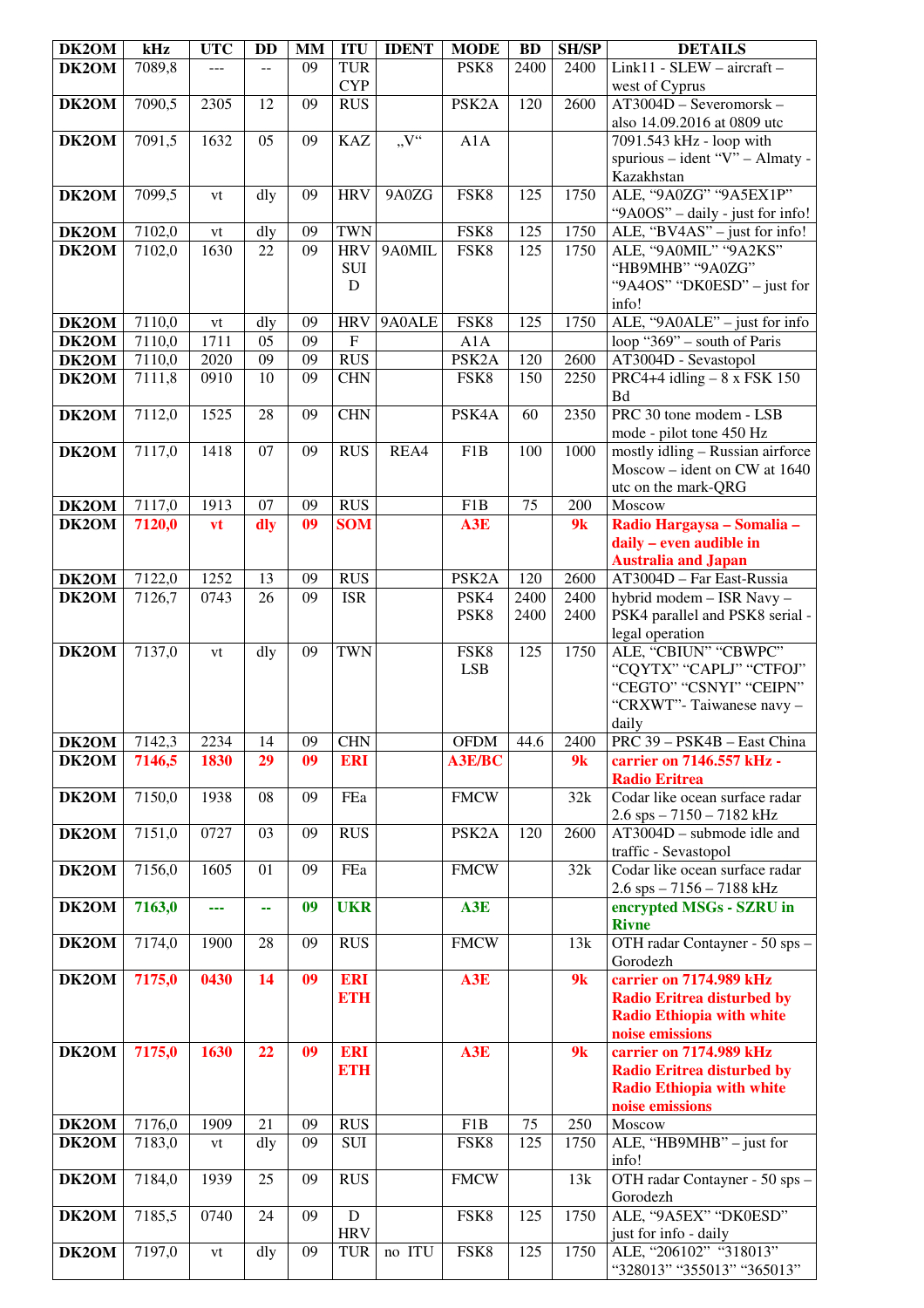| DK2OM                 | kHz                | <b>UTC</b>   | <b>DD</b>      | MM       | <b>ITU</b>              | <b>IDENT</b>  | <b>MODE</b>              | <b>BD</b>       | <b>SH/SP</b>    | <b>DETAILS</b>                                         |
|-----------------------|--------------------|--------------|----------------|----------|-------------------------|---------------|--------------------------|-----------------|-----------------|--------------------------------------------------------|
|                       |                    |              |                |          |                         |               |                          |                 |                 | "329018" "308013" "331730"                             |
|                       |                    |              |                |          |                         |               |                          |                 |                 | "355013" "337013" "381013"                             |
|                       |                    |              |                |          |                         |               |                          |                 |                 | "311013" Turkish                                       |
|                       |                    |              |                |          |                         |               |                          |                 |                 | organisations and Turkish Civil                        |
|                       |                    |              |                |          |                         |               |                          |                 |                 | Defense - source: DL8AAM -                             |
|                       |                    |              |                |          |                         |               |                          |                 |                 | daily, various times                                   |
| DK2OM                 | 7198,8             | 0759         | 25             | 09       | D                       |               | PSK8A                    | 2400            | 2400            | Stanag-4285 – area of                                  |
|                       |                    |              |                |          |                         |               |                          |                 |                 | Nuernberg                                              |
| DK2OM                 | 7205,0             | ---          | 44             | 09       | <b>IRN</b>              |               | A3E                      |                 | 20k             | <b>Voice of Iran with splatters</b>                    |
|                       |                    |              |                |          |                         |               |                          |                 |                 | down to 7195 kHz and up to                             |
|                       |                    |              |                |          |                         |               |                          |                 |                 | 7215 kHz - 1920 - 1950 utc                             |
|                       |                    |              |                |          |                         |               |                          |                 |                 | daily                                                  |
| DK2OM                 | 7205,0             |              | ۰.             | 09       | $\mathbf{F}$            | <b>RFI</b>    | A3E                      |                 | <b>40k</b>      | <b>Radio France International</b>                      |
|                       |                    |              |                | 09       |                         |               |                          | 50              | 450             | splattering down to 7185 kHz                           |
| DK2OM                 | 10100,8            | ady          | dly            |          | D                       |               | F <sub>1</sub> B         |                 |                 | <b>Baudot</b> - German                                 |
| DK2OM                 | 10110,0            |              |                | 09       | <b>SNG</b>              | no ITU        | FSK8                     | 125             | 1750            | Weatherservice - legal!<br>ALE, "CN6" "68" - Singapore |
|                       |                    | vt           | dly            |          |                         |               |                          |                 |                 | Navy - Changi Naval Base                               |
| DK2OM                 | 10112,0            | 0812         | 09             | 09       | $\mathbf I$             |               | PSK8A                    | 2400            | 2400            | Stanag-4285 $-600$ bps long -                          |
|                       |                    |              |                |          |                         |               |                          |                 |                 | Rome                                                   |
| DK2OM                 | 10113,0            | vt           | vd             | 09       | <b>TUN</b>              | no ITU        | FSK8                     | 125             | 1750            | ALE, "TUD" "STAT5"                                     |
|                       |                    |              |                |          |                         |               |                          |                 |                 | "STAT154"                                              |
| DK2OM                 | 10114,0            | vt           | dly            | 09       | <b>ALG</b>              | no ITU        | FSK8                     | 125             | 1750            | ALE, "BSF" "ZEN"                                       |
|                       |                    |              |                |          |                         |               |                          |                 |                 | "CM2OR2"                                               |
| DK2OM                 | 10114,8            | 0717         | 30             | 09       | <b>RUS</b>              |               | F <sub>1</sub> B         | 100             | 1000            | CIS14 - Moscow - daily                                 |
| DK <sub>2</sub> OM    | 10115,0            | vt           | $\frac{d}{dy}$ | 09       | <b>MRC</b>              | no ITU        | FSK8                     | 125             | 1750            | ALE, "100" "114" "201"                                 |
|                       |                    |              |                |          |                         |               |                          |                 |                 | "XXZ" - Western Sahara                                 |
| DK2OM                 | 10115,0            | 0813         | 13             | 09       | <b>RUS</b>              |               | F1B                      | 100             | 500             | <b>Moscow</b>                                          |
| DK2OM                 | 10116,0            | 1910         | 26             | 09       | <b>RUS</b>              |               | F <sub>1</sub> B         | 50              | 250             | <b>Moscow</b>                                          |
| DK2OM                 | 10116,5            | ---          | 44             | 09       | <b>AFS</b>              |               | F <sub>7</sub> D         | 54.3            | 2120            | $MHF50 - 33$ tones - South                             |
|                       |                    |              |                |          |                         |               |                          |                 |                 | African navy                                           |
| DK2OM                 | 10120,0            | vt           | $\frac{d}{dy}$ | 09       | <b>ALG</b>              | no ITU        | FSK8                     | 125             | 1750            | ALE, "CM6" "01012016"                                  |
| DK2OM                 | 10121,0            | 1438         | 06             | 09       | <b>RUS</b>              |               | F <sub>1</sub> B         | 75              | 250             | <b>Moscow</b>                                          |
| DK2OM                 | 10122,0            | 0909         | 10             | 09       | <b>CHN</b>              |               | <b>FMOP</b>              |                 | 50 <sub>k</sub> | OTH radar - 43 sps - 10095 -                           |
|                       |                    |              |                |          |                         |               |                          |                 |                 | 10145 kHz                                              |
| DK2OM                 | 10123,0            | vt           | dly            | 09       | <b>ALG</b>              | no ITU        | FSK8                     | 125             | 1750            | ALE, "CM3" "COF" "BSF"                                 |
|                       |                    |              |                |          |                         |               |                          |                 |                 | "CM2" "ESA" – Algerian                                 |
|                       |                    |              |                |          |                         |               |                          |                 |                 | Airforce                                               |
| DK2OM                 | 10123,0            | 1632         | 26             | 09       | FEa                     |               | <b>USB</b>               |                 |                 | Far East male persons                                  |
| DK2OM                 | 10123,0            | 1456         | 06             | 09       | <b>RUS</b>              |               | PSK <sub>2</sub> A       | 120             | 2600            | AT3004D - Moscow                                       |
| DK2OM                 | 10124,3            | 1556         | 27             | 09       | <b>CHN</b>              |               | PSK4A                    | 75              | 2250            | 10124.275 kHz center -                                 |
|                       |                    |              |                |          |                         |               |                          |                 |                 | $PRC4+4$ – traffic and idle –                          |
| DK2OM                 | 10129,0            | vt           | $\frac{d}{dy}$ | 09       | <b>ALG</b>              | no ITU        | FSK8                     | 125             | 1750            | daily - various times<br>ALE, "CM1" "CTF" "772"        |
| <b>DK2OM</b>          | 10131,0            | 1530         | 05             | 09       | <b>RUS</b>              |               | F1B                      | $\overline{75}$ | 250             | Jekaterinburg                                          |
| DK2OM                 | 10132,0            | vt           | vd             | 09       | $\mathbf{F}$            |               | <b>USB</b>               |                 |                 | French amateurs not respecting                         |
|                       |                    |              |                |          |                         |               |                          |                 |                 | bandplans                                              |
| DK2OM                 | 10133,0            | 0925         | 20             | 09       | <b>RUS</b>              |               | PSK <sub>2</sub> A       | 120             | 2600            | AT3004D - Sevastopol                                   |
| DK2OM                 | 10134,0            | 1849         | 02             | 09       | <b>MRC</b>              |               | <b>USB</b>               |                 |                 | Moroccan fishery                                       |
| DK2OM                 | 10136,0            | vt           | $\frac{d}{dy}$ | 09       | <b>ALG</b>              | no ITU        | FSK8                     | 125             | 1750            | ALE, "CM3" "BLD" "CNC"                                 |
|                       |                    |              |                |          |                         |               |                          |                 |                 | "TF2"                                                  |
| DK2OM                 | 10144,0            | ady          | dly            | 09       | D                       | <b>DK0WCY</b> | A1A                      |                 |                 | 10144.000 kHz - DK0WCY -                               |
|                       |                    |              |                |          |                         |               |                          |                 |                 | German aurora beacon - just                            |
|                       |                    |              |                |          |                         |               |                          |                 |                 | for info!                                              |
| DK2OM                 | 10145,5            | vt           | dly            | 09       | <b>SUI</b>              | <b>HB9MHB</b> | FSK8                     | 125             | 1750            | ALE, "HBMHB" - just for info                           |
|                       |                    |              |                |          |                         |               |                          |                 |                 | - daily                                                |
| DK2OM                 | 10145,5            | 0908         | 19             | 09       | <b>TWN</b>              | <b>BV4AS</b>  | FSK8                     | 125             | 1750            | ALE, "BV4AS" "VK4SAA"-                                 |
|                       |                    |              |                |          | <b>AUS</b>              |               |                          |                 |                 | just for info!                                         |
| DK2OM                 | 10148,0            | 1255         | 02             | 09       | <b>AUS</b>              |               | <b>FMOP</b>              |                 | 10k             | Australian OTH radar JORN -                            |
|                       |                    |              |                |          |                         |               |                          |                 |                 | 20 and 23 sps – intro tones -                          |
|                       |                    |              |                |          |                         |               |                          |                 |                 | $10148 - 10158$ kHz                                    |
| DK2OM                 | 13995,0            | 0812         | 11             | 09       | <b>RUS</b>              |               | <b>FMCW</b>              |                 | 13k             | OTH radar Contayner - 50 sps                           |
|                       |                    |              |                |          |                         |               |                          |                 |                 | Gorodezh - up to 14001.5 kHz                           |
| <b>DK2OM</b>          | 14000,0            | 1627         | 08<br>25       | 09<br>09 | FEa                     |               | <b>USB</b><br><b>USB</b> |                 |                 | pirates from Java Sea - daily                          |
| DK2OM                 | 14000,0<br>14001,8 | 1850<br>1253 | 21             | 09       | <b>MRC</b><br>${\bf S}$ |               | PSK8A                    | 2400            | 2400            | Moroccan fishery<br>Stanag-4285 - Gotland              |
| <b>DK2OM</b><br>DK2OM | 14008,0            | 0750         | 14             | 09       | <b>RUS</b>              |               | F1B                      | 50              | 500             | Moscow - also 26.09.2016 at                            |
|                       |                    |              |                |          |                         |               |                          |                 |                 |                                                        |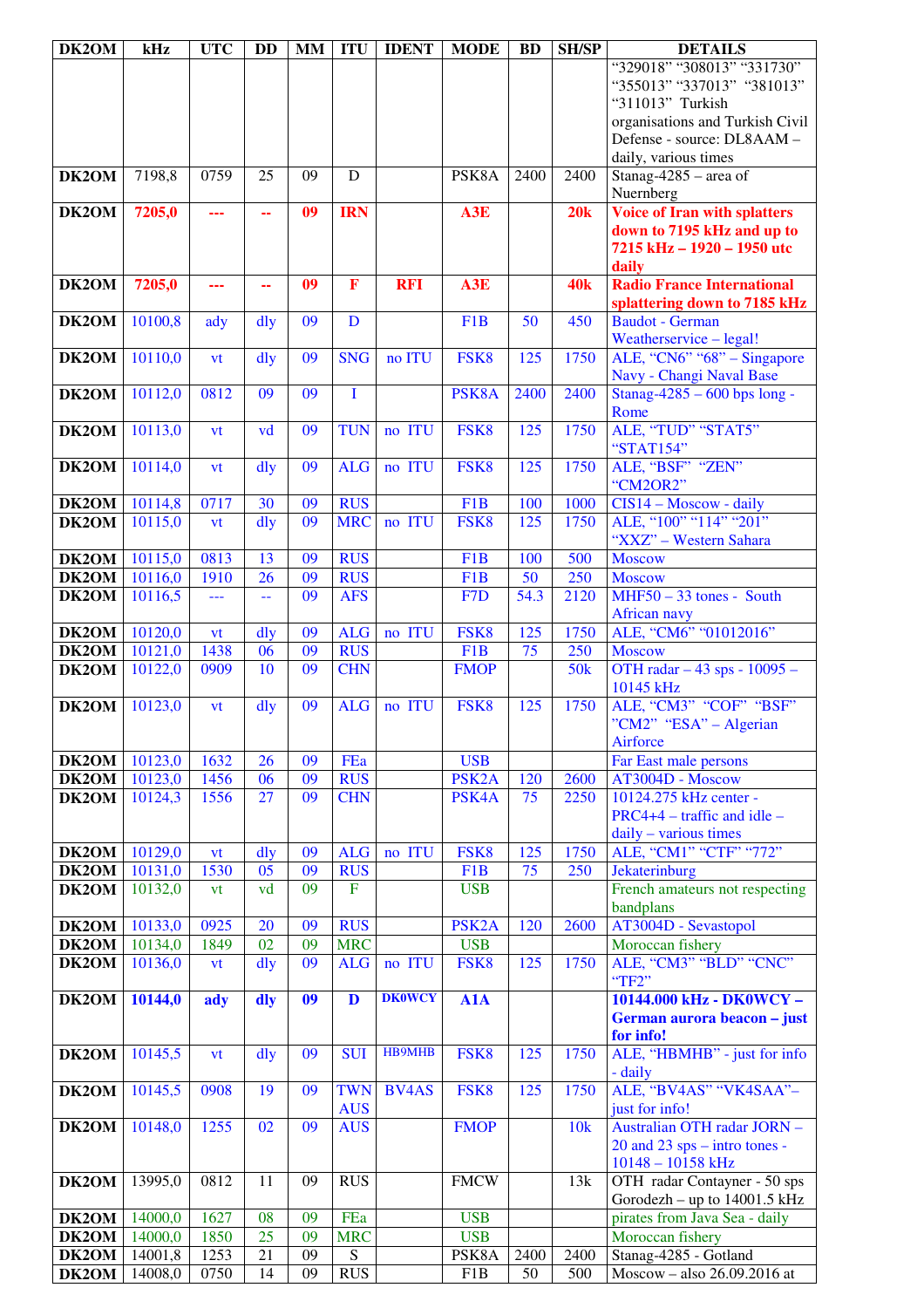| DK2OM          | kHz     | <b>UTC</b> | <b>DD</b> | <b>MM</b> | <b>ITU</b>     | <b>IDENT</b> | <b>MODE</b>          | <b>BD</b> | <b>SH/SP</b> | <b>DETAILS</b>                                                  |
|----------------|---------|------------|-----------|-----------|----------------|--------------|----------------------|-----------|--------------|-----------------------------------------------------------------|
|                |         |            |           |           |                |              |                      |           |              | 1041 utc                                                        |
| DK2OM          | 14026,0 | 0830       | 17        | 09        | <b>RUS</b>     |              | PSK <sub>2</sub> A   | 120       | 2600         | $AT3004D - \text{traffic}$ and                                  |
|                |         |            |           |           |                |              |                      |           |              | submode idle - Moscow                                           |
| <b>DK2OM</b>   | 14030,0 | ${\it vt}$ | vd        | 09        | <b>CHN</b>     |              | FSK <sub>8</sub>     | 125       | 1750         | ALE, "Y" "473" "853"                                            |
| <b>DK2OM</b>   | 14052,0 | 0738       | 17        | 09        | <b>RUS</b>     |              | PSK <sub>2</sub> A   | 120       | 2600         | AT3004D - Moscow                                                |
| DK2OM          | 14075,0 | 0900       | 16        | 09        | <b>CHN</b>     |              | <b>FMCW</b>          |           | 160k         | Chinese broadband OTH radar                                     |
|                |         |            |           |           |                |              |                      |           |              | $-14075 - 14235$ kHz $-10$ sps                                  |
| DK2OM          | 14098,5 | 1252       | 20        | 09        | <b>CHN</b>     |              | <b>OFDM</b>          | 44.45     | 2300         | PRC 39 modem - NW China                                         |
|                |         |            |           |           |                |              | PSK4B                |           |              |                                                                 |
| DK2OM          | 14100,0 | vt         | dly       | 09        | <b>ALG</b>     | no ITU       | FSK8                 | 125       | 1750         | ALE, "6206" "6204" "6212"<br>"6202" "6203" "6207" "6217"        |
|                |         |            |           |           |                |              |                      |           |              | "MTL" "IJI" - Mauritanian                                       |
|                |         |            |           |           |                |              |                      |           |              | border - daily, all day                                         |
| DK2OM          | 14100,0 | ---        | $-$       | 09        | $\overline{F}$ |              | <b>FMCW</b>          |           | 20k          | French OTH burst radar, 6 sps,                                  |
|                |         |            |           |           |                |              |                      |           |              | similar Codar sounding, South                                   |
|                |         |            |           |           |                |              |                      |           |              | France                                                          |
| DK2OM          | 14104,0 | 0803       | 09        | 09        | <b>RUS</b>     |              | <b>FMCW</b>          |           | 13k          | OTH radar Contayner - 50 sps -                                  |
|                |         |            |           |           |                |              |                      |           |              | Gorodezh                                                        |
| DK2OM          | 14105,0 | 1253       | 05        | 09        | <b>RUS</b>     |              | <b>FMCW</b>          |           | 13k          | OTH radar Contayner - 50 sps                                    |
|                |         |            |           |           |                |              |                      |           |              | Gorodezh                                                        |
| DK2OM          | 14108,0 | ---        | $-$       | 09        | <b>RUS</b>     |              | A1A                  |           |              | "BXCS de 9KHQ" - RUS MIL                                        |
|                |         |            |           |           |                |              |                      |           |              | area of Moscow - many                                           |
|                |         |            |           |           |                |              |                      |           |              | spurious emissions                                              |
| DK2OM          | 14109,0 | 1131       | 28        | 09        | <b>TWN</b>     | <b>HAM</b>   | FSK8                 | 125       | 1750         | ALE, "BV4AS" - daily - just                                     |
|                |         |            |           |           |                | ${\rm HAM}$  |                      |           |              | for info!                                                       |
| DK2OM          | 14109,0 | vt         | vd        | 09        | <b>INS</b>     |              | FSK8                 | 120       | 1750         | ALE, "YD0OXH3" - just for<br>info!                              |
| DK2OM          | 14109,0 | vt         | dly       | 09        | $\overline{S}$ |              | FSK8                 | 125       | 1750         | ALE, "SM3FXL" "9A4OS"                                           |
|                |         |            |           |           | <b>HRV</b>     |              |                      |           |              | "9A3BRV" "DK0ESD" - just                                        |
|                |         |            |           |           | ${\bf D}$      |              |                      |           |              | for info!                                                       |
| DK2OM          | 14111,0 | 1300       | 03        | 09        | <b>CHN</b>     |              | FSK8                 | 125       | 1750         | ALE, "201"                                                      |
| DK2OM          | 14111,0 | 0836       | 17        | 09        | <b>RUS</b>     |              | <b>FMCW</b>          |           | 13k          | OTH radar Contayner - 50 sps -                                  |
|                |         |            |           |           |                |              |                      |           |              | Gorodezh                                                        |
| DK2OM          | 14113,0 | 1232       | 02        | 09        | <b>RUS</b>     |              | <b>FMCW</b>          |           | 13k          | OTH radar Contayner - 50 sps -                                  |
|                |         |            |           |           |                |              |                      |           |              | Gorodezh - also 16.09.2016 at                                   |
|                |         |            |           |           |                |              |                      |           |              | 0825 utc                                                        |
| DK2OM          | 14114,0 | 1345       | 08        | 09        | <b>RUS</b>     |              | <b>FMCW</b>          |           | 13k          | OTH radar Contayner - 50 sps -                                  |
|                | 14132,0 | 0728       | 06        | 09        | <b>RUS</b>     |              | <b>FMCW</b>          |           |              | Gorodezh                                                        |
| DK2OM          |         |            |           |           |                |              |                      |           | 13k          | OTH radar Contayner - 50 sps -<br>Gorodezh - splatters covering |
|                |         |            |           |           |                |              |                      |           |              | the whole band                                                  |
| DK2OM          | 14133,0 | 0904       | 02        | 09        | <b>RUS</b>     |              | <b>FMCW</b>          |           | 13k          | OTH radar Contayner - 50 sps -                                  |
|                |         |            |           |           |                |              |                      |           |              | Gorodezh - also 18.09.2016 at                                   |
|                |         |            |           |           |                |              |                      |           |              | 0740 utc                                                        |
| DK2OM          | 14135,0 | 0734       | 04        | 09        | <b>RUS</b>     |              | <b>FMCW</b>          |           | 13k          | OTH radar Contayner - 50 sps -                                  |
|                |         |            |           |           |                |              |                      |           |              | Gorodezh                                                        |
| DK2OM          | 14135,0 | 1322       | 07        | 09        | <b>RUS</b>     |              | <b>FMCW</b>          |           | 10k          | OTH burst radar Contayner - 10                                  |
|                |         |            |           |           |                |              |                      |           |              | $sps - Gorodezh - also$                                         |
|                |         |            |           |           |                |              |                      |           |              | 13.09.2016 at 1156 utc                                          |
| DK2OM          | 14136,5 | 1123       | 26        | 09        | <b>CHN</b>     |              | <b>OFDM</b><br>PSK4B | 44.45     | 2300         | PRC 39 modem and voice<br>traffic on USB - West-China           |
| DK2OM          | 14160,0 | vt         | dly       | 09        | <b>MRC</b>     |              | FSK8                 | 125       | 1750         | ALE, "9204" "9228" "9236"                                       |
| DK2OM          | 14160,0 | 0829       | 16        | 09        | <b>RUS</b>     |              | F1B                  | 75        | 250          | Moscow                                                          |
| DK2OM          | 14180,0 | 0913       | 01        | 09        | <b>RUS</b>     | <b>RDL</b>   | F1B                  | 50        | 200          | RUS Navy - Sevastopol - daily                                   |
| DK2OM          | 14192,0 | vt         | dly       | 09        | <b>RUS</b>     |              | F1B                  | 50        | 500          | RUS navy Kaliningrad - daily                                    |
|                |         |            |           |           |                |              |                      | 75        | 500          |                                                                 |
|                |         |            |           |           |                |              |                      | 50        | 200          |                                                                 |
|                |         |            |           |           |                |              |                      | 100       | 500          |                                                                 |
|                |         |            |           |           |                |              |                      | 100       | 200          |                                                                 |
| DK2OM          | 14201,8 | 1013       | 02        | 09        | <b>CHN</b>     |              | PSK <sub>2</sub>     | 75        | 2200         | PRC 16 tone modem - USB                                         |
|                |         |            |           |           |                |              |                      |           |              | mode - pilot tone 450 Hz - RF                                   |
|                |         |            |           |           |                |              |                      |           |              | 14200.0 kHz - China -                                           |
|                | 14205,0 | vt         | dly       | 09        | <b>CHN</b>     | no ITU       | FSK8                 | 125       | 1750         | Shanghai - daily<br>ALE, "505" "822"                            |
| DK2OM<br>DK2OM | 14205,0 | 0846       | 25        | 09        | <b>CHN</b>     |              | <b>FMCW</b>          |           | 160k         | Chinese broadband OTH radar                                     |
|                |         |            |           |           |                |              |                      |           |              | $-10$ sps $-100$ sec blocks -                                   |
|                |         |            |           |           |                |              |                      |           |              | 14205 - 14365 kHz                                               |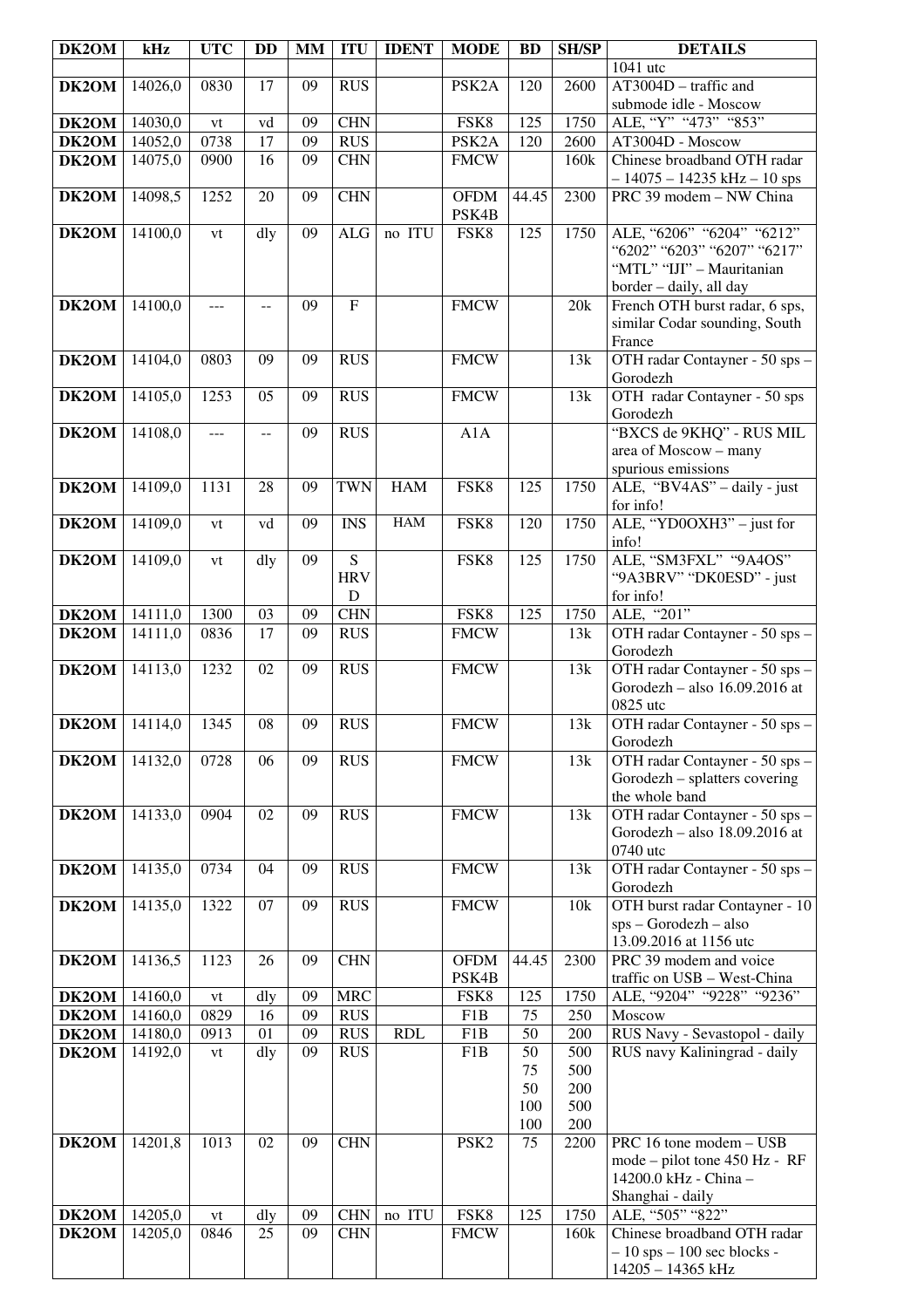| DK2OM          | kHz                | <b>UTC</b>         | <b>DD</b>      | <b>MM</b>       | <b>ITU</b>               | <b>IDENT</b>           | <b>MODE</b>         | <b>BD</b>  | <b>SH/SP</b> | <b>DETAILS</b>                                                   |
|----------------|--------------------|--------------------|----------------|-----------------|--------------------------|------------------------|---------------------|------------|--------------|------------------------------------------------------------------|
| DK2OM          | 14211,0            | 0925               | 08             | 09              | <b>UKR</b>               |                        | F1B                 | 50         | 250          |                                                                  |
| DK2OM          | 14219,0            | 0805               | 09             | 09              | <b>RUS</b>               |                        | <b>FMCW</b>         |            | 10k          | OTH burst radar Contayner - 10                                   |
|                |                    |                    |                |                 |                          |                        |                     |            |              | sps - Gorodezh                                                   |
| DK2OM          | 14221,0            | 2026               | 24             | 09              | KGZ                      |                        | F1B                 | 50         | 200          | $CIS-50-50$ - Bishkek - daily                                    |
| DK2OM          | 14240,0            | 0855               | 16             | 09              | <b>RUS</b>               |                        | F1B                 | 75         | 250          | Irkutsk                                                          |
| DK2OM          | 14240,0            | 0825               | 23             | 09              | <b>RUS</b>               |                        | F1B                 | 50         | 250          | Moscow                                                           |
| DK2OM          | 14240,7            | 0856               | 10             | 09              | <b>CHN</b>               |                        | PSK4A               | 60         | 2350         | PRC 30 tone modem - LSB                                          |
|                |                    |                    |                |                 |                          |                        |                     |            |              | mode - pilot tone 450 Hz                                         |
| DK2OM<br>DK2OM | 14242,0<br>14260,0 | 0932               | 12<br>dly      | 09<br>09        | <b>RUS</b><br><b>SRB</b> | YU1BI                  | PSK <sub>2</sub> A  | 120<br>125 | 2600<br>1750 | AT3004D - Novosibirsk                                            |
| DK2OM          | 14261,0            | ${\rm vt}$<br>1248 | 05             | 09              | <b>RUS</b>               |                        | FSK8<br><b>FMCW</b> |            | 13k          | ALE, "YU1BI" - just for info!<br>OTH radar Contayner - 50 sps    |
|                |                    |                    |                |                 |                          |                        |                     |            |              | Gorodezh                                                         |
| DK2OM          | 14272,0            | $\overline{a}$     | $\overline{a}$ | 09              | <b>RUS</b>               | <b>RCV</b>             | $\overline{A1A}$    |            |              | <b>RUS Navy Sevastopol</b>                                       |
| DK2OM          | 14278,0            | 0745               | 14             | $\overline{09}$ | <b>RUS</b>               |                        | F1B                 | 75         | 250          | Moscow                                                           |
| DK2OM          | 14288,0            | 1220               | 06             | 09              | <b>RUS</b>               |                        | <b>FMCW</b>         |            | 13k          | OTH radar Contayner - 50 sps                                     |
|                |                    |                    |                |                 |                          |                        |                     |            |              | Gorodezh - long lasting                                          |
| DK2OM          | 14295,0            | vt                 | dly            | 09              | <b>SRB</b>               | YU1BI                  | FSK8                | 125        | 1750         | ALE, "YU1BI" - just for info!                                    |
| DK2OM          | 14295,0            | 1508               | 01             | 09              | <b>TJK</b>               |                        | A3E                 |            | 9k           | 3 <sup>rd</sup> from Radio Tajik on 4765                         |
|                |                    |                    |                |                 |                          |                        |                     |            |              | kHz - daily, all day                                             |
| DK2OM          | 14300,0            | 0840               | 05             | 09              | <b>CHN</b>               |                        | PSK <sub>2</sub> A  | 24.75      | 24.75        | $2 \times PSK2A - 14300.0 + 250$                                 |
|                |                    |                    |                |                 | $\overline{\cdot}$       |                        |                     |            |              | $Hz - 60$ deg from DL                                            |
| DK2OM          | 14301,8            | ---                | $-$            | 09              | <b>CHN</b>               |                        | PSK <sub>2</sub>    | 75         | 2200         | PRC 16 tone modem - USB                                          |
|                |                    |                    |                |                 |                          |                        |                     |            |              | mode – pilot tone 450 Hz - RF                                    |
|                |                    |                    |                |                 |                          |                        |                     |            |              | 14300.0 kHz - China -                                            |
| DK2OM          |                    |                    |                |                 | <b>RUS</b>               |                        | <b>FMCW</b>         |            |              | Shanghai - daily - all day                                       |
|                | 14302,0            | 1609               | 19             | 09              |                          |                        |                     |            | 13k          | OTH radar Contayner - 50 sps -<br>Gorodezh                       |
| DK2OM          | 14330,0            | vt                 | dly            | 09              | <b>TWN</b>               |                        | FSK8                | 125        | 1750         | ALE, "BV4"                                                       |
| DK2OM          | 14334,0            | vt                 | vd             | 09              | <b>CHN</b>               | no ITU                 | FSK8                | 125        | 1750         | ALE, "249" "255" "763"                                           |
| DK2OM          | 14340,0            | ---                | $\overline{a}$ | 09              | <b>RUS</b>               |                        | PSK <sub>2</sub> A  | 120        | 2600         | AT3004D - Vladivostok with                                       |
|                |                    |                    |                |                 |                          |                        |                     |            |              | spurious emissions +/- 35 kHz                                    |
|                |                    |                    |                |                 |                          |                        |                     |            |              | and $+/- 70$ kHz - daily                                         |
| DK2OM          | 14340,0            | vt                 | vd             | 09              | <b>CHN</b>               |                        | FSK8                | 125        | 1750         | ALE, "106" "591"                                                 |
| DK2OM          | 14346,0            | vt                 | dly            | 09              | <b>THA</b>               | <b>HSOZEA</b>          | A1A                 |            |              | HS0ZEA beacon $-14345.950$                                       |
|                |                    |                    |                |                 |                          |                        |                     |            |              | kHz - every 5 minutes - daily -                                  |
|                |                    |                    |                |                 |                          |                        |                     |            |              | just for info!                                                   |
| DK2OM          | 14346.0            | vt                 | dly            | 09              | <b>POR</b>               |                        | FSK8                | 125        | 1750         | ALE, "CT2IXQ" just for info -                                    |
|                | 14347,0            |                    |                | 09              | <b>UKR</b>               |                        | A3E                 |            |              | various times, daily<br>female voice with encrypted              |
| DK2OM          |                    | ---                | ۰.             |                 |                          |                        |                     |            |              | $msgs - figures - "SZRU" =$                                      |
|                |                    |                    |                |                 |                          |                        |                     |            |              | <b>Foreign Intelligence Service</b>                              |
|                |                    |                    |                |                 |                          |                        |                     |            |              | of Ukraine in Rivne                                              |
| DK2OM          | 14351,7            | ---                | ۰.             | 09              | E                        |                        | <b>OFDM</b>         | 30         | 2700         | $\overline{\text{OFDM}}$ 73 + intro tone –                       |
|                |                    |                    |                |                 |                          |                        | PSK4A               |            |              | HFD+VL - experimental                                            |
|                |                    |                    |                |                 |                          |                        |                     |            |              | transmissions - Las Palmas -                                     |
|                |                    |                    |                |                 |                          |                        |                     |            |              | just for info!                                                   |
| DK2OM          | 18080,0            | 0600               | dly            | 09              | <b>TWN</b>               |                        | A3E/BC              |            |              | <b>Sound of Hope - Taiwan and</b>                                |
|                |                    |                    |                |                 |                          |                        |                     |            |              | Chinese BC jammer - daily at<br>06 utc and later                 |
| DK2OM          | 18100,0            | vt                 | $\frac{d}{dy}$ | 09              | <b>MRC</b>               | no ITU                 | FSK8                | 125        | 1750         | ALE, "A2" "A4" "A5" "A7"                                         |
|                |                    |                    |                |                 |                          |                        |                     |            |              | "S6" - "C3" "G401" "CD"                                          |
|                |                    |                    |                |                 |                          |                        |                     |            |              | "09" "G2" "LG6" "G301"                                           |
|                |                    |                    |                |                 |                          |                        |                     |            |              | "ELJADIDNET4" - daily,                                           |
|                |                    |                    |                |                 |                          |                        |                     |            |              | various times                                                    |
| DK2OM          | 18106,0            | vt                 | vd             | 09              | <b>POR</b>               | CT2GOY                 | FSK8                | 125        | 1750         | ALE, " $CT2GOY"$ – just for                                      |
|                |                    |                    |                |                 |                          |                        |                     |            |              | info!                                                            |
| DK2OM          | 18107,0            | 1259               | 18             | 09              | <b>RUS</b>               | <b>RDL</b>             | F <sub>1</sub> B    | 50         | 200          | $CIS-50-200 - Moscow - idle$                                     |
|                |                    |                    |                |                 |                          |                        |                     |            |              | and traffic - Russian navy -                                     |
|                |                    |                    |                |                 |                          |                        |                     |            |              | shared band!                                                     |
| DK2OM<br>DK2OM | 18117,5            | vt                 | vd             | 09<br>09        | <b>POR</b><br><b>SRB</b> | <b>CT2IXQ</b><br>YU1BI | FSK8<br>FSK8        | 125<br>125 | 1750<br>2600 | ALE, "CT2IXQ" $-$ just for info<br>ALE, "YU1BI" - just for info! |
| DK2OM          | 18140,0<br>18150,0 | <b>vt</b><br>---   | dly<br>44      | 09              | <b>RUS</b>               |                        | F1B                 | 100        | 1000         | harmonic from 9075 (100 Bd,                                      |
|                |                    |                    |                |                 |                          |                        |                     |            |              | 500 Hz) - Kaliningrad                                            |
| DK2OM          | 21000,0            | vt                 | vd             | 09              | <b>INS</b>               |                        | <b>USB</b>          |            |              | Indonesian pirates - daily                                       |
| DK2OM          | 21000,0            | ---                | 44             | 09              | $\bf{B}$                 |                        | <b>USB</b>          |            |              | <b>Brazilian pirates - Rio de</b>                                |
|                |                    |                    |                |                 |                          |                        |                     |            |              | Janeiro with North Brazil-                                       |
|                |                    |                    |                |                 |                          |                        |                     |            |              | very often                                                       |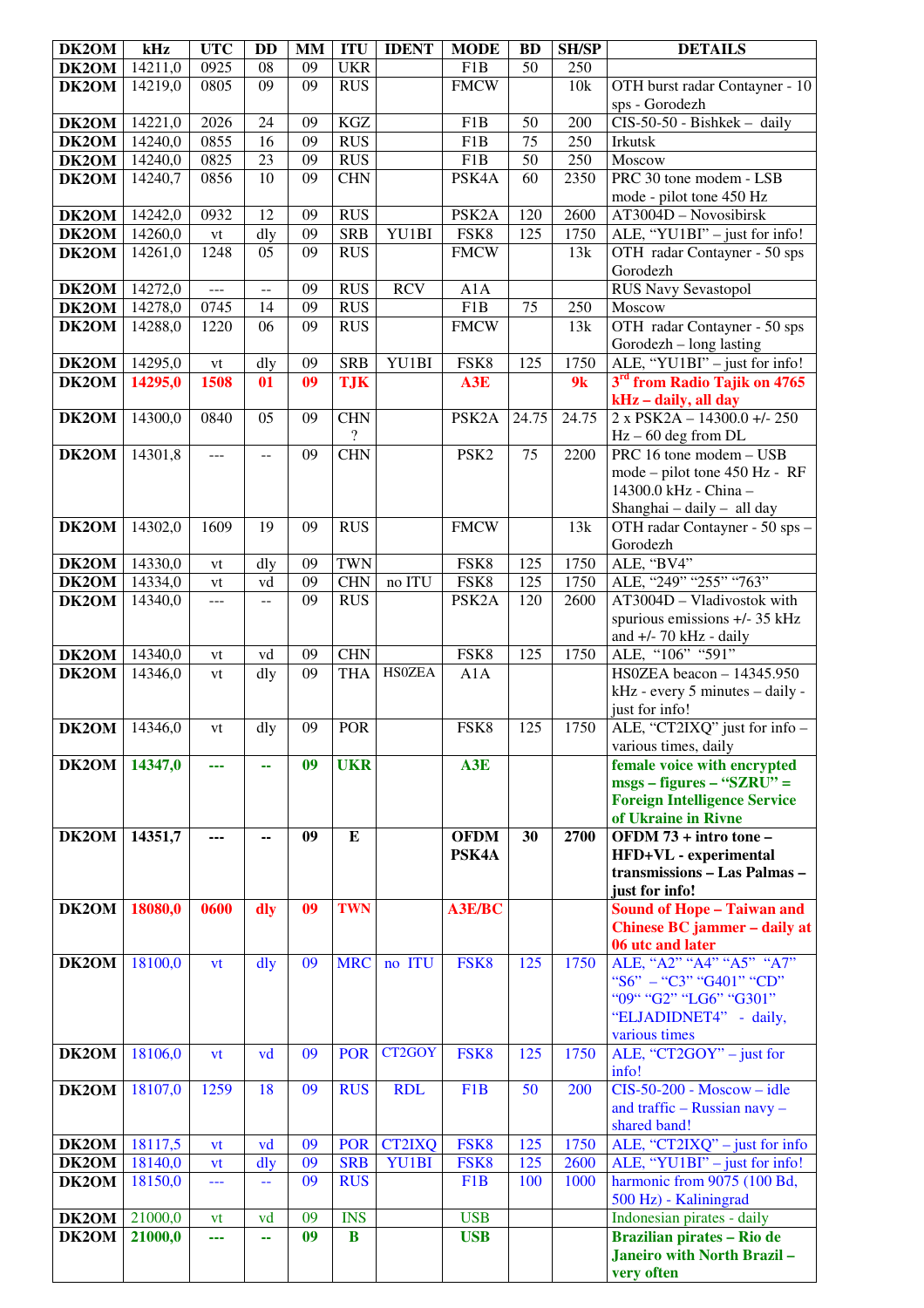| DK2OM        | kHz                       | <b>UTC</b>     | <b>DD</b>         | <b>MM</b>       | <b>ITU</b>       | <b>IDENT</b>  | <b>MODE</b>        | <b>BD</b>       | <b>SH/SP</b> | <b>DETAILS</b>                                       |
|--------------|---------------------------|----------------|-------------------|-----------------|------------------|---------------|--------------------|-----------------|--------------|------------------------------------------------------|
| DK2OM        | 21000,0                   | ---            | ш,                | 09              | <b>SDN</b>       |               | <b>USB</b>         |                 |              | <b>MFA Sudan - Khartoum with</b>                     |
|              |                           |                |                   |                 |                  |               |                    |                 |              | emba Yemen - voice traffic                           |
| DK2OM        | 21000,0                   | ---            | $-$               | 09              | $\mathbf F$      |               | <b>FMCW</b>        |                 |              | French OTH burst radar - every                       |
|              |                           |                |                   |                 |                  |               |                    |                 |              | 15 minutes - South France                            |
| DK2OM        | 21000,0                   | 0646           | 20                | 09              | <b>MLD</b>       |               | <b>USB</b>         |                 |              | male net - Maldive Islands                           |
| DK2OM        | 21002,2                   | ---            | --                | 09              | <b>SDN</b>       | !0000         | F <sub>1</sub> B   | 100             | 170          | 21002.15 kHz - Pactor 1                              |
|              |                           |                |                   |                 |                  | !9999         |                    |                 |              | encrypted - MFA Sudan -                              |
|              |                           |                |                   |                 |                  | !8888         |                    |                 |              | Khartoum with emba Yemen                             |
| DK2OM        | 21096,0                   | 0802           | 17                | 09              | <b>INS</b>       | YD0OXH        | FSK8               | 125             | 1750         | ALE, "YD0OXH3" - daily,                              |
|              |                           |                |                   |                 |                  |               |                    |                 |              | various times - just for info!                       |
| DK2OM        | 21096,0                   | vt             | vd                | 09              | $\mathsf G$      |               | FSK8               | 125             | 1750         | $\overline{\text{ALE}},$ "M1DFO" – just for info!    |
| DK2OM        | 21131,0                   | vt             | vd                | 09              | <b>CHN</b>       | no ITU        | FSK8               | 125             | 1750         | ALE, "A92" "L02" - Chinese                           |
|              |                           |                |                   |                 |                  |               |                    |                 |              | diplo                                                |
|              |                           |                |                   |                 |                  | no ITU        | FSK8               | 125             | 1750         |                                                      |
| DK2OM        | 21145,0                   | vt             | dly               | 09              | <b>MRC</b>       |               |                    |                 |              | ALE, "B301", "C3", "IR4"<br>"T4" "E4" "A2" "CD" "K3" |
|              |                           |                |                   |                 |                  |               |                    |                 |              |                                                      |
|              |                           |                |                   |                 |                  |               |                    |                 |              | "KB2" "J5" "GS4" "R3" -                              |
|              |                           |                |                   |                 |                  |               |                    |                 |              | various times, daily                                 |
| DK2OM        | 21145,8                   | ady            | dly               | 09              | I                | IZ3DVW        | A1A                |                 |              | IZ3DVW beacon $-21145,790$                           |
|              |                           |                |                   |                 |                  |               |                    |                 |              | kHz - daily, all day - not                           |
|              |                           |                |                   |                 |                  |               |                    |                 |              | coordinated with IARU                                |
| DK2OM        | 21160,0                   | $\overline{a}$ | $-$               | 09              | <b>RUS</b>       |               | F <sub>1</sub> B   | 100             | 2000         | 4th from 5290 kHz (500 Hz                            |
|              |                           |                |                   |                 |                  |               |                    |                 |              | shift) - St. Peterburg                               |
| DK2OM        | 21190,0                   | $ -$           | $-$               | 09              | <b>RUS</b>       |               | F1B                | 100             | 1000         | harmonic from 10595 kHz -                            |
|              |                           |                |                   |                 |                  |               |                    |                 |              | Moscow - daily                                       |
| DK2OM        | 21226,0                   | 0949           | 06                | 09              | $AU\overline{S}$ |               | <b>FMCW</b>        |                 | 10k          | OTH radar JORN in burstmode                          |
|              |                           |                |                   |                 |                  |               |                    |                 |              | $-7$ sps $-18$ sec bursts -                          |
|              |                           |                |                   |                 |                  |               |                    |                 |              | introtone                                            |
| DK2OM        | 21226,8                   | 0916           | 08                | 09              | <b>CHN</b>       |               | PSK8A              | 2400            | 2400         | $MIL-188-110A - bursts - 300$                        |
|              |                           |                |                   |                 |                  |               |                    |                 |              | bps - China                                          |
| DK2OM        | 21244,0                   | 0929           | 22                | 09              | <b>AUS</b>       |               | <b>FMCW</b>        |                 | 10k          | OTH radar JORN in burstmode                          |
|              |                           |                |                   |                 |                  |               |                    |                 |              | $-10$ sps - introtone                                |
| DK2OM        | 21271,0                   | 0931           | 15                | 09              | A <sub>US</sub>  |               | <b>FMOP</b>        |                 | 10k          | OTH radar JORN in burstmode                          |
|              |                           |                |                   |                 |                  |               |                    |                 |              | $-50$ sps $-1.3$ sec bursts -                        |
|              |                           |                |                   |                 |                  |               |                    |                 |              | introtone                                            |
| <b>DK2OM</b> | 21315,0                   | 0904           | 13                | 09              | <b>CYP</b>       |               | <b>FMCW</b>        |                 | 20k          | $\overline{OTH}$ radar Cyprus $-25$ sps              |
| DK2OM        | 21365,0                   | 0851           | 14                | 09              | <b>CHN</b>       |               | <b>FMCW</b>        |                 | 10k          | OTH burst radar $-48$ sps $-5.3$                     |
|              |                           |                |                   |                 |                  |               |                    |                 |              | sec bursts – every 45 sec                            |
|              | <b>DK2OM</b> 21396,0 0932 |                | $\overline{08}$   | $\overline{09}$ | <b>RUS</b>       |               | F1B                | $\overline{75}$ | 500          | also 14.09.2016 - 0955 utc -                         |
|              |                           |                |                   |                 |                  |               |                    |                 |              | from 10698 kHz - Omsk                                |
| DK2OM        | 21400,0                   | ---            | --                | 09              | <b>RUS</b>       |               | F1B                | 50              | 2000         | harmonic from 5350 kHz - area                        |
|              |                           |                |                   |                 |                  |               |                    |                 |              | of Moscow - daily                                    |
| DK2OM        | 21409,5                   | ---            | --                | 09              | <b>RUS</b>       |               | F1B                | 100             | 2000         | F1B 100 / 2000 - CIS14 -                             |
|              |                           |                |                   |                 |                  |               |                    |                 |              | harmonic from 10704.75 -                             |
|              |                           |                |                   |                 |                  |               |                    |                 |              | Jekaterinburg, RUS - daily                           |
| DK2OM        | 21436,0                   | ---            | $-$               | 09              | <b>RUS</b>       |               | PSK <sub>2</sub> A | 120             | 5200         | $AT3004D - harmonic from$                            |
|              |                           |                |                   |                 |                  |               |                    |                 |              | 10718.0 kHz - Sevastopol                             |
| DK2OM        | 21438,0                   |                | dly               | 09              | RUS              | <b>RCV</b>    | A1A                |                 |              | RIP90, RCV, RGX94 - RUS                              |
|              |                           | vt             |                   |                 |                  |               |                    |                 |              | Navy Sevastopol - daily                              |
|              | 21440,0                   | 1024           | 06                | 09              | <b>CHN</b>       |               | $A3E$              |                 | 15k          | splattering down to 21440 kHz                        |
| DK2OM        |                           |                |                   |                 |                  |               |                    |                 |              | - Radio Free Asia and CNR1                           |
|              |                           |                |                   |                 |                  |               |                    |                 |              |                                                      |
|              |                           |                |                   |                 |                  | <b>HSOZEA</b> |                    |                 |              | (Chinese jammer)                                     |
| DK2OM        | 21446,0                   | ady            | $\overline{d}$ ly | 09              | <b>THA</b>       |               | A1A                |                 |              | $HSOZEA$ beacon – every 5                            |
|              |                           |                |                   |                 |                  |               |                    |                 |              | minutes - just for info!                             |
| DK2OM        | 25000,0                   | ady            | dly               | 09              | <b>FIN</b>       |               | A <sub>3</sub> E   |                 |              | time signal Helsinki - daily,                        |
|              |                           |                |                   |                 |                  |               |                    |                 |              | all $day - just$ for info!                           |
| DK2OM        | 28000,0                   | vt             | vd                | 09              | $\bf{B}$         |               | A3E                |                 |              | <b>Brazilian CBers - 28000 -</b>                     |
|              |                           |                |                   |                 |                  |               |                    |                 |              | 28325                                                |
| DK2OM        | 28000,0                   | vt             | dly               | 09              | <b>CIS</b>       |               | F3E                |                 |              | 28000 - 29700 numerous CIS                           |
|              |                           |                |                   |                 |                  |               |                    |                 |              | taxi nets - no change                                |
| DK2OM        | 28000,0                   | 2100           | 07                | 09              | $\mathbf G$      |               | F3E                |                 |              | UK CBers with roger beep                             |
| DK2OM        | 28010,1                   | ---            | $-$               | 09              | <b>POR</b>       |               | F1B                | 51              | 300          | F1B bursts -west of Lisbon -                         |
|              |                           |                |                   |                 |                  |               |                    |                 |              | Atlantic Ocean - Enagal GPS                          |
|              |                           |                |                   |                 |                  |               |                    |                 |              | buoys - daily                                        |
| DK2OM        | 28025,0                   | ---            | $-$               | 09              | <b>POR</b>       |               | F <sub>1</sub> B   | $\overline{51}$ | 300          | F1B bursts - 28025.050 kHz -                         |
|              |                           |                |                   |                 |                  |               |                    |                 |              | west of Lisbon - Atlantic                            |
|              |                           |                |                   |                 |                  |               |                    |                 |              | Ocean - Enagal GPS buoys -                           |
|              |                           |                |                   |                 |                  |               |                    |                 |              | daily                                                |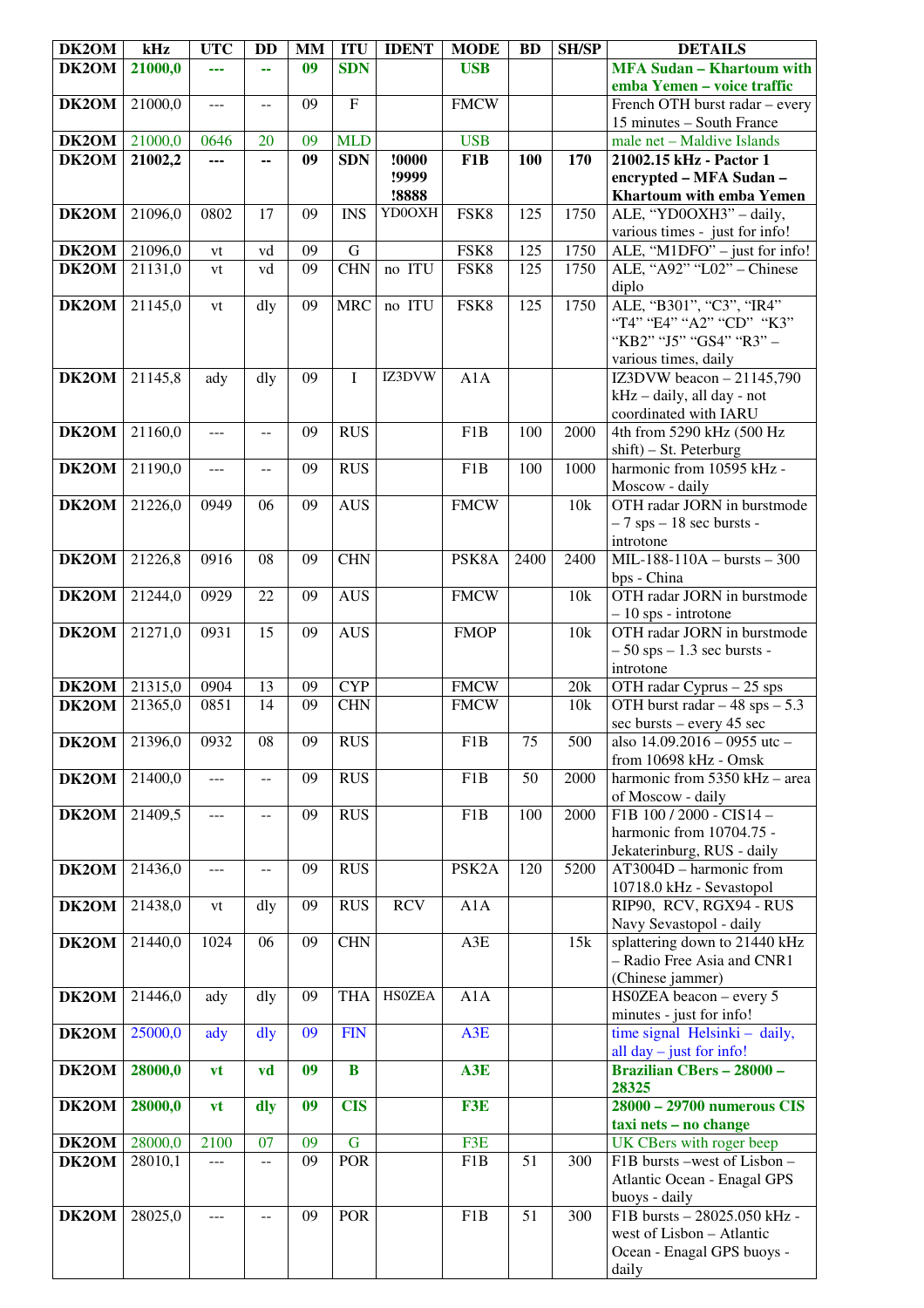| DK2OM | kHz     | <b>UTC</b> | <b>DD</b>      | <b>MM</b> | <b>ITU</b>   | <b>IDENT</b> | <b>MODE</b>      | <b>BD</b> | <b>SH/SP</b> | <b>DETAILS</b>                                            |
|-------|---------|------------|----------------|-----------|--------------|--------------|------------------|-----------|--------------|-----------------------------------------------------------|
| DK2OM | 28030,0 | ---        |                | 09        | <b>POR</b>   |              | F <sub>1</sub> B | 51        | 340          | F1B bursts - west of Lisbon -                             |
|       |         |            |                |           |              |              |                  |           |              | Atlantic Ocean - Enagal GPS                               |
|       |         |            |                |           |              |              |                  |           |              | buoys - daily                                             |
| DK2OM | 28045,0 | ---        | --             | 09        | <b>POR</b>   |              | F <sub>1</sub> B | 51        | 280          | F1B bursts - west of Lisbon -                             |
|       |         |            |                |           |              |              |                  |           |              | Atlantic Ocean - Enagal GPS                               |
|       |         |            |                |           |              |              |                  |           |              | buoys - daily                                             |
| DK2OM | 28050,0 | ---        | --             | 09        | <b>POR</b>   |              | F <sub>1</sub> B | 51        | 300          | F1B bursts - west of Lisbon -                             |
|       |         |            |                |           |              |              |                  |           |              | Atlantic Ocean - Enagal GPS                               |
|       |         |            |                |           |              |              |                  |           |              | buoys - daily                                             |
| DK2OM | 28051,5 | ---        | $-$            | 09        | <b>POR</b>   |              | F <sub>1</sub> B | 51        | 300          | F1B bursts - west of Lisbon -                             |
|       |         |            |                |           |              |              |                  |           |              | Atlantic Ocean - Enagal GPS                               |
|       |         |            |                |           |              |              |                  |           |              | buoys - daily                                             |
| DK2OM | 28060,0 | ---        |                | 09        | <b>POR</b>   |              | F1B              | 51        | 320          | F1B bursts - west of Lisbon -                             |
|       |         |            |                |           |              |              |                  |           |              | Atlantic Ocean - Enagal GPS                               |
|       |         |            |                |           |              |              |                  |           |              | buoys - daily                                             |
| DK2OM | 28065,1 | ---        |                | 09        | <b>POR</b>   |              | F <sub>1</sub> B | 51        | 320          | F1B bursts - west of Lisbon -                             |
|       |         |            |                |           |              |              |                  |           |              | Atlantic Ocean - Enagal GPS                               |
|       |         |            |                |           |              |              |                  |           |              | buoys - daily                                             |
| DK2OM | 28065,8 | ---        |                | 09        | <b>GAB</b>   |              | A3E              |           | 980          | carrier and dots in USB and                               |
|       |         |            |                |           |              |              |                  |           |              | LSB, bursts every 60 sec -                                |
|       |         |            |                |           |              |              |                  |           |              | carrier - Gabon - daily and all                           |
|       |         |            |                |           |              |              |                  |           |              | day                                                       |
| DK2OM | 28075,0 | ---        | $-$            | 09        | <b>POR</b>   |              | F <sub>1</sub> B | 51        | 320          | F1B bursts - west of Lisbon -                             |
|       |         |            |                |           |              |              |                  |           |              | <b>Atlantic Ocean - Enagal GPS</b>                        |
|       |         |            |                |           |              |              |                  |           |              | buoys - daily                                             |
| DK2OM | 28085,0 | ---        | --             | 09        | <b>POR</b>   |              | F <sub>1</sub> B | 51        | 300          | F1B bursts - west of Lisbon -                             |
|       |         |            |                |           |              |              |                  |           |              | Atlantic Ocean - Enagal GPS                               |
|       |         |            |                |           |              |              |                  |           |              | buoys - daily                                             |
| DK2OM | 28090,1 | ---        |                | 09        | <b>POR</b>   |              | F <sub>1</sub> B | 51        | 320          | F1B bursts - 28100.780 kHz -                              |
|       |         |            |                |           |              |              |                  |           |              | west of Lisbon - Atlantic                                 |
|       |         |            |                |           |              |              |                  |           |              | Ocean - Enagal GPS buoys -                                |
|       |         |            |                |           |              |              |                  |           |              | daily                                                     |
| DK2OM | 28100,2 |            |                | 09        | <b>POR</b>   |              | F <sub>1</sub> B | 51        | 300          | F1B bursts - 28100.780 kHz -                              |
|       |         |            |                |           |              |              |                  |           |              | west of Lisbon - Atlantic                                 |
|       |         |            |                |           |              |              |                  |           |              | Ocean - Enagal GPS buoys -                                |
|       |         |            |                |           |              |              |                  |           |              | daily                                                     |
| DK2OM | 28102,1 |            |                | 09        | <b>POR</b>   |              | F <sub>1</sub> B | 51        | 320          | F1B bursts - west of Lisbon -                             |
|       |         |            |                |           |              |              |                  |           |              | Atlantic Ocean - Enagal GPS                               |
|       |         |            |                |           |              |              |                  |           |              | buoys - daily                                             |
| DK2OM | 28125,0 | ---        | $- -$          | 09        | <b>POR</b>   |              | F1B              | 51        | 320          | F1B bursts - west of Lisbon -                             |
|       |         |            |                |           |              |              |                  |           |              | Atlantic Ocean - Enagal GPS                               |
|       |         |            |                |           |              |              |                  |           |              | buoys - daily                                             |
| DK2OM | 28146,0 | vt         | vd             | 09        | <b>ARG</b>   |              | FSK8             | 125       | 1750         | ALE, "LU8EX" "PY2TI"                                      |
|       |         |            |                |           | $\, {\bf B}$ |              |                  |           |              | " $DL1"$ – just for info!                                 |
| DK2OM | 28200,0 | ---        | $\overline{a}$ | 09        | <b>POR</b>   |              | F <sub>1</sub> B | 51        | 330          | F1B bursts - west of Lisbon -                             |
|       |         |            |                |           |              |              |                  |           |              | Atlantic Ocean - Enagal GPS                               |
|       |         |            |                |           |              |              |                  |           |              | buoys - daily                                             |
| DK2OM | 28224,4 | ---        | --             | 09        | <b>GAB</b>   |              | A3E              |           |              | carrier and dots +/- 770 Hz -                             |
|       |         |            |                |           |              |              |                  |           |              | bursts every 60 sec - Gabon -                             |
|       |         |            |                |           |              |              |                  |           |              | daily and all day                                         |
| DK2OM | 28249,6 | ---        | --             | 09        | <b>GAB</b>   |              | A3E              |           | 1380         | carrier and dots +/- 745 Hz -                             |
|       |         |            |                |           |              |              |                  |           |              | bursts every 60 sec - Gabon -                             |
|       |         |            |                |           |              |              |                  |           |              | daily and all day                                         |
| DK2OM | 28250,5 | ---        | --             | 09        | <b>GAB</b>   |              | A3E              |           | 1000         | carrier and dots +/- 500 Hz -                             |
|       |         |            |                |           |              |              |                  |           |              | bursts every 60 sec - Gabon -<br>daily and all day        |
| DK2OM | 28275,1 | $---$      | $-$            | 09        | AF           |              | F <sub>1</sub> B | 51        | 320          | F1B bursts - Atlantic Ocean -                             |
|       |         |            |                |           |              |              |                  |           |              |                                                           |
| DK2OM | 28312,5 | vt         | vd             | 09        | POR          | CT2IXQ       | FSK8             | 125       | 1750         | Enagal GPS buoys - daily<br>ALE. "CT2IXQ" - just for info |
|       | 28315,0 |            |                | 09        | <b>POR</b>   |              | F1B              | 51        | 320          | F1B bursts - west of Lisbon -                             |
| DK2OM |         | ---        | $- -$          |           |              |              |                  |           |              | Atlantic Ocean - Enagal GPS                               |
|       |         |            |                |           |              |              |                  |           |              | buoys - daily                                             |
| DK2OM | 28335,0 | vt         | vd             | 09        | Ε            |              | F3E              |           |              | Spanish CBers with roger beeps                            |
|       |         |            |                |           |              |              |                  |           |              | talking about echo-microphones                            |
| DK2OM | 28345,1 | ---        | $- -$          | 09        | <b>GAB</b>   |              | A3E              |           | 1060         | carrier and dots +/- 530 Hz -                             |
|       |         |            |                |           |              |              |                  |           |              | bursts every 60 sec - Gabon -                             |
|       |         |            |                |           |              |              |                  |           |              | daily and all day                                         |
|       |         |            |                |           |              |              |                  |           |              |                                                           |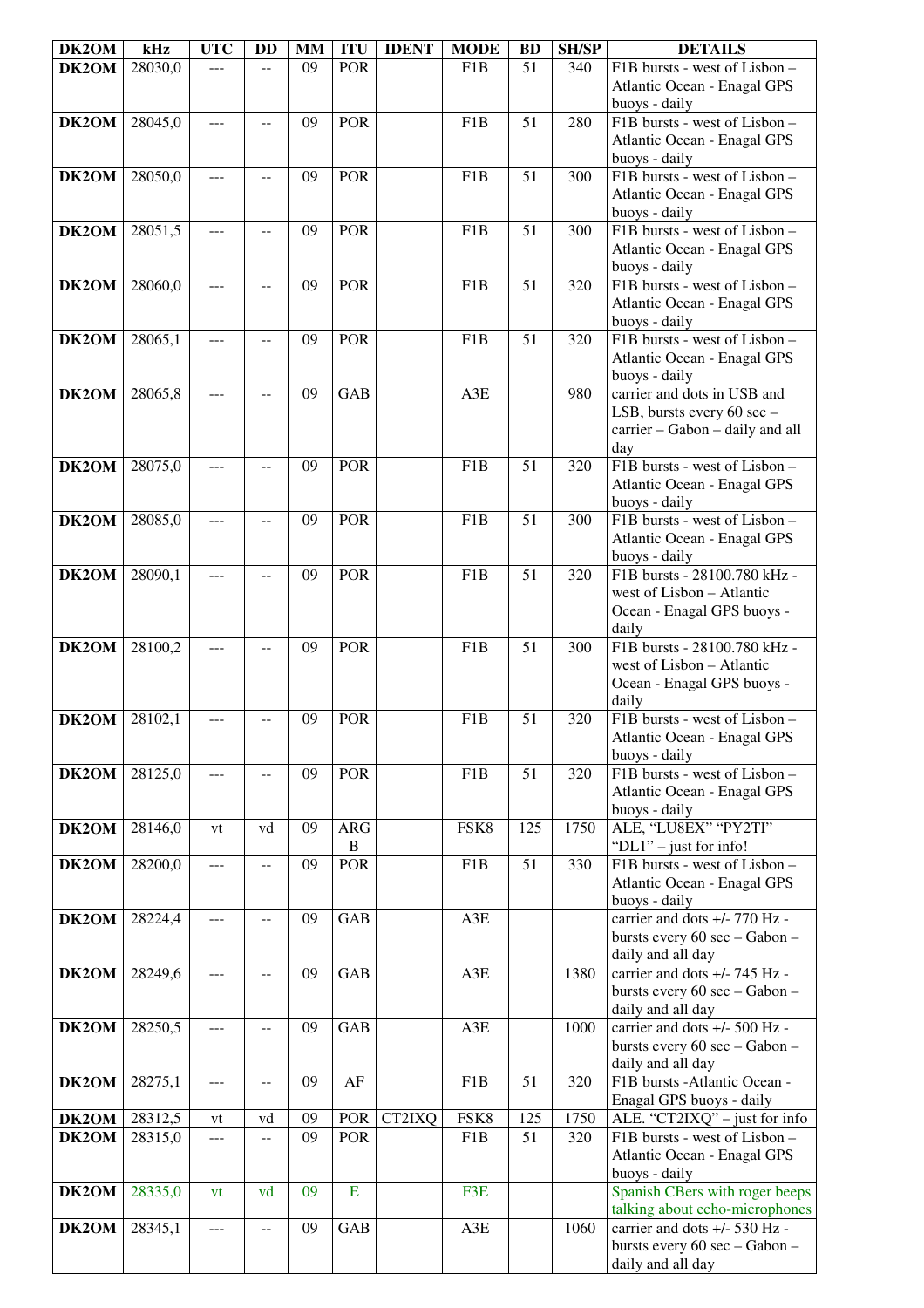| DK2OM | kHz     | <b>UTC</b> | <b>DD</b>     | <b>MM</b> | <b>ITU</b>  | <b>IDENT</b> | <b>MODE</b>      | <b>BD</b> | <b>SH/SP</b> | <b>DETAILS</b>                 |
|-------|---------|------------|---------------|-----------|-------------|--------------|------------------|-----------|--------------|--------------------------------|
| DK2OM | 28435,0 |            |               | 09        | E           |              | F1B              | 81.9      | 140          | Datawell-buoy "Waverider" -    |
|       |         |            |               |           |             |              |                  |           |              | 28435.040 kHz - Costa del Sol  |
|       |         |            |               |           |             |              |                  |           |              | - Malaga                       |
| DK2OM | 28459,8 | ----       | $- -$         | 09        | <b>GAB</b>  |              | A3E              |           | 1060         | carrier and dots +/- 530 Hz -  |
|       |         |            |               |           |             |              |                  |           |              | bursts every 60 sec - Gabon -  |
|       |         |            |               |           |             |              |                  |           |              | daily and all day              |
| DK2OM | 28459,9 | ---        | $-$           | 09        | <b>GAB</b>  |              | A3E              |           | 1060         | carrier and dots +/- 530 Hz -  |
|       |         |            |               |           |             |              |                  |           |              | bursts every 60 sec - Gabon -  |
|       |         |            |               |           |             |              |                  |           |              | daily and all day              |
| DK2OM | 28499,8 | ---        | --            | 09        | <b>MEa</b>  |              | F1B              | 81.9      | 140          | Datawell-buoy "Waverider" -    |
|       |         |            |               |           |             |              |                  |           |              | 28499.875 kHz - Persian        |
|       |         |            |               |           |             |              |                  |           |              | Gulf                           |
| DK2OM | 28701,1 | ---        | $-$           | 09        | <b>GAB</b>  |              | A3E              |           | 1056         | carrier and dots +/- 528 Hz -  |
|       |         |            |               |           |             |              |                  |           |              | bursts every 60 sec - Gabon -  |
|       |         |            |               |           |             |              |                  |           |              | daily and all day              |
| DK2OM | 28745,3 | ---        |               | 09        | <b>GAB</b>  |              | A3E              |           | 1060         | carrier and dots +/- 530 Hz -  |
|       |         |            |               |           |             |              |                  |           |              | bursts every 60 sec - Gabon -  |
|       |         |            |               |           |             |              |                  |           |              | daily and all day              |
| DK2OM | 28751,2 | ---        |               | 09        | <b>GAB</b>  |              | A3E              |           | 1080         | carrier and dots +/- 540 Hz -  |
|       |         |            |               |           |             |              |                  |           |              | bursts every 60 sec - Gabon -  |
|       |         |            |               |           |             |              |                  |           |              | daily and all day              |
| DK2OM | 28751,3 | ---        | --            | 09        | <b>GBN</b>  |              | A3E              |           | 1040         | carrier and dots +/- 520 Hz -  |
|       |         |            |               |           |             |              |                  |           |              | bursts every 60 sec - Gabon -  |
|       |         |            |               |           |             |              |                  |           |              | daily and all day              |
| DK2OM | 28801,5 | ---        | $-$           | 09        | <b>GBN</b>  |              | A3E              |           | 1090         | carrier and dots +/- 545 Hz -  |
|       |         |            |               |           |             |              |                  |           |              | bursts every 60 sec - Gabon -  |
|       |         |            |               |           |             |              |                  |           |              | daily and all day              |
| DK2OM | 28845,5 |            |               | 09        | <b>GAB</b>  |              | A3E              |           | 1060         | carrier and dots +/- 530 Hz -  |
|       |         |            |               |           |             |              |                  |           |              | bursts every 60 sec - Gabon -  |
|       |         |            |               |           |             |              |                  |           |              | daily and all day              |
| DK2OM | 28901,1 | ---        | $-$           | 09        | <b>GAB</b>  |              | A3E              |           | 1056         | carrier and dots +/- 528 Hz -  |
|       |         |            |               |           |             |              |                  |           |              | bursts every 60 sec - Gabon -  |
|       |         |            |               |           |             |              |                  |           |              | daily and all day              |
| DK2OM | 28960,0 | 0800       | 11            | 09        | <b>IRN</b>  |              | <b>FMOP</b>      |           | 55k          | radar Iran - burst mode - 150  |
|       |         |            |               |           |             |              |                  |           |              | and 313 sps                    |
| DK2OM | 29114,0 | ---        | --            | 09        | <b>RUS</b>  |              | F <sub>1</sub> B | 100       | 2000         | harmonic from14557.0 kHz -     |
|       |         |            |               |           |             |              |                  |           |              | Moscow                         |
| DK2OM | 29249,9 |            |               | 09        | ${\bf E}$   |              | F <sub>1</sub> B | 81.9      | 140          | Datawell-buoy "Waverider"      |
|       |         |            |               |           |             |              |                  |           |              | 29249.880 kHz - Spain          |
|       |         |            |               |           |             |              |                  |           |              | Fuerteventura - daily, all day |
| DK2OM | 29375,0 | ---        | --            | 09        | $\mathbf I$ |              | F <sub>1</sub> B | 81.9      | 140          | Datawell-buoy "Waverider" -    |
|       |         |            |               |           |             |              |                  |           |              | 29374.898 kHz - Gallipoli,     |
|       |         |            |               |           |             |              |                  |           |              | South Italy - daily, all day   |
| DK2OM | 29387,5 | ---        | --            | 09        | <b>IND</b>  |              | F1B              | 81.9      | 140          | Datawell-buoy "Waverider" -    |
|       |         |            |               |           |             |              |                  |           |              | 29387.460 kHz - Indian NW      |
|       |         |            |               |           |             |              |                  |           |              | coast, close to Pakistan -     |
|       |         |            |               |           |             |              |                  |           |              | daily, all day                 |
| DK2OM | 29400,0 |            | --            | 09        | <b>USA</b>  |              | F <sub>1</sub> B | 81.9      | 140          | Datawell-buoy "Waverider" -    |
|       |         |            |               |           |             |              |                  |           |              | 29400.070 kHz - USA north-     |
|       |         |            |               |           |             |              |                  |           |              | east coast - NY daily, all day |
| DK2OM | 29450,0 |            |               | 09        | <b>MRC</b>  |              | F1B              | 81.9      | 140          | Datawell-buoy "Waverider" -    |
|       |         |            |               |           |             |              |                  |           |              | 29449.895 kHz - area of El     |
|       |         |            |               |           |             |              |                  |           |              | Aaiun - Morocco - daily, all   |
|       |         |            |               |           |             |              |                  |           |              | day                            |
| DK2OM | 29500,0 | ---        | --            | 09        | G           |              | F1B              | 81.9      | 140          | Datawell-buoy "Waverider" -    |
|       |         |            |               |           |             |              |                  |           |              | area of Gibraltar - daily, all |
|       |         |            |               |           |             |              |                  |           |              | day                            |
| DK2OM | 29525,0 | ---        | --            | 09        | <b>MRC</b>  |              | F1B              | 81.9      | 140          | Datawell-buoy "Waverider" -    |
|       |         |            |               |           |             |              |                  |           |              | 29524.990 kHz - Agadir -       |
|       |         |            |               |           |             |              |                  |           |              | Morocco - daily, all day       |
| DK2OM | 29625,0 | ---        | --            | 09        | <b>USA</b>  |              | F1B              | 81.9      | 140          | Datawell-buoy "Waverider" -    |
|       |         |            |               |           |             |              |                  |           |              | 29625.024 kHz - USA north-     |
|       |         |            |               |           |             |              |                  |           |              | east coast - daily, all day    |
| DK2OM | 29685,0 | ---        | $- -$         | 09        | I           |              | <b>VFT</b>       |           | 2300         | Italian MIL - Brescia          |
| DK2OM | 29699,5 | ---        | $\sim$ $\sim$ | 09        | I           |              | <b>VFT</b>       |           | 1600         | Italian MIL - Brescia          |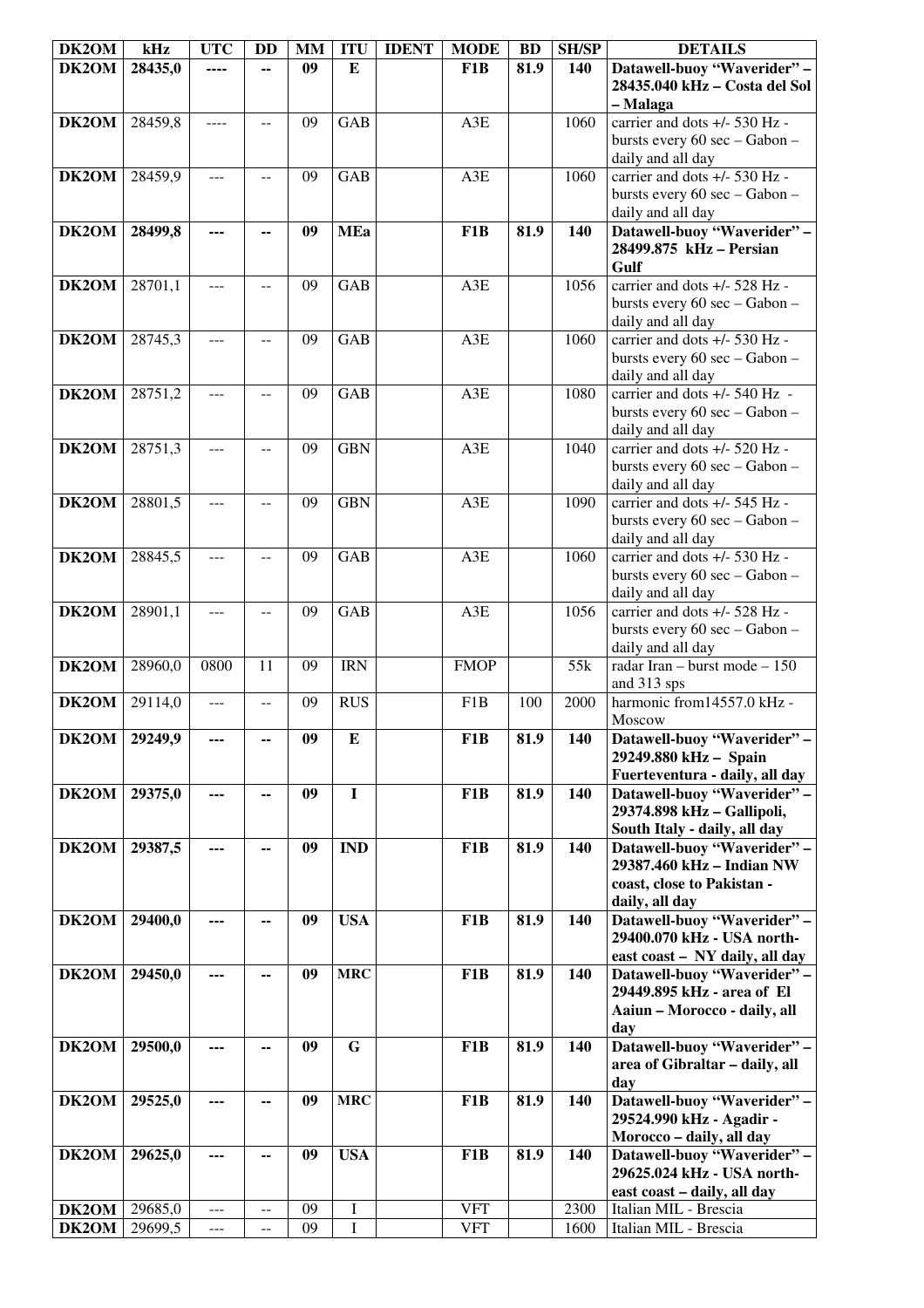# **IRTS – Ireland – EI3GYB (Michael)**

| <b>SOC</b>  | kHz    | <b>UTC</b> | DD | <b>MM</b> | <b>ITU</b>        | <b>IDENT</b> | <b>MODE</b> | <b>DETAILS</b>                                     |
|-------------|--------|------------|----|-----------|-------------------|--------------|-------------|----------------------------------------------------|
| <b>IRTS</b> | 1847   | 1615       | 26 | 09        | <b>POR</b>        |              | <b>USB</b>  | 2 male Portuguese fishermen, very strong signals.  |
|             |        |            |    |           | or                |              |             |                                                    |
|             |        |            |    |           | MM                |              |             |                                                    |
| <b>IRTS</b> | 1860   | 1715       | 28 | 09        | E or              |              | <b>USB</b>  | 2 male Spanish fishermen. Bad audio.               |
|             |        |            |    |           | $\mbox{MM}$       |              |             |                                                    |
| <b>IRTS</b> | 3504   | 1830       | 06 | 09        | <b>HOL</b>        |              | <b>USB</b>  | 2 male Dutch fishermen.                            |
|             |        |            |    |           | or                |              |             |                                                    |
|             |        |            |    |           | $\text{MM}{}$     |              |             |                                                    |
| <b>IRTS</b> | 3504   | 1800       | 07 | 09        | <b>HOL</b>        |              | <b>USB</b>  | 2 Dutch fishermen. Motor noise. Strong signals.    |
|             |        |            |    |           | <b>or</b>         |              |             |                                                    |
|             |        |            |    |           | $\mbox{MM}$       |              |             |                                                    |
| <b>IRTS</b> | 3525,6 | 1140       | 09 | 09        | UK                |              | <b>USB</b>  | UK fishermen, 2 males. Names Mick and Joe.         |
|             |        |            |    |           | or                |              |             | Ulster accent.                                     |
|             |        |            |    |           | $\mbox{MM}$       |              |             | They keep complaining about WX.                    |
| <b>IRTS</b> | 3535   | 1806 to    | 01 | 09        | POR               |              | <b>USB</b>  | 2 male Portuguese fishermen. Huge signals.         |
|             |        | 1837       |    |           | or                |              |             | Will meet again tomorrow.                          |
|             |        |            |    |           | $\text{MM}{}$     |              |             |                                                    |
| <b>IRTS</b> | 3535   | 1615       | 25 | 09        | UK                |              | <b>USB</b>  | UK fishermen. 2 male persons. Scottish accent.     |
|             |        |            |    |           | or                |              |             |                                                    |
|             |        |            |    |           | $\text{MM}{}$     |              |             |                                                    |
| <b>IRTS</b> | 3535.5 | 0753       | 22 | 09        | F or              |              | <b>USB</b>  | 2 male French fishermen.                           |
|             |        |            |    |           | $\mbox{MM}$       |              |             |                                                    |
| <b>IRTS</b> | 3536.5 | 1440       | 22 | 09        | E or              |              | <b>USB</b>  | 2 male Spanish fishermen. Very bad audio, but      |
|             |        |            |    |           | $\mbox{MM}$       |              |             | extremely strong signals.                          |
| <b>IRTS</b> | 3550   | $1745$ to  | 01 | 09        | $\overline{F}$ or |              | <b>USB</b>  | 2 French fishermen. Very strong signals.           |
|             |        | 1810       |    |           | <b>MM</b>         |              |             |                                                    |
| <b>IRTS</b> | 3550   | 1145       | 11 | 09        | F or              |              | <b>USB</b>  | 2 male French fishermen.                           |
|             |        |            |    |           |                   |              |             |                                                    |
|             |        |            |    |           | <b>MM</b>         |              |             |                                                    |
| <b>IRTS</b> | 3550   | 0530       | 22 | 09        | F or              |              | <b>USB</b>  | 2 male French fishermen.                           |
|             |        |            |    |           | MM                |              |             |                                                    |
| <b>IRTS</b> | 3596   | 1750 to    | 01 | 09        | UK                |              | <b>USB</b>  | UK fishermen. Ulster accent. One is called Jim.    |
|             |        | 1805       |    |           | or                |              |             | Loud motor noise in the background.                |
|             |        |            |    |           | $\text{MM}{}$     |              |             |                                                    |
| <b>IRTS</b> | 3610   | 1730       | 06 | 09        | <b>HOL</b>        |              | <b>USB</b>  | 2 male Dutch fishermen. Typical motor noise in     |
|             |        |            |    |           | or                |              |             | background.                                        |
|             |        |            |    |           | $\text{MM}{}$     |              |             |                                                    |
| <b>IRTS</b> | 3613   | 1200       | 04 | 09        | $\mathbf E$ or    |              | <b>USB</b>  | 2 male Spanish fishermen.                          |
|             |        |            |    |           | MM                |              |             |                                                    |
| <b>IRTS</b> | 3654   | 0630       | 08 | 09        | <b>POR</b>        |              | <b>USB</b>  | 2 male Portuguese fishermen.                       |
|             |        |            |    |           | <b>or</b>         |              |             | Strong signals. Very bad audio on both sides.      |
|             |        |            |    |           | $\text{MM}{}$     |              |             |                                                    |
| <b>IRTS</b> | 3654   | 1555       | 18 | 09        | <b>POR</b>        |              | <b>USB</b>  | 2 Portuguese male fishermen. Huge signals.         |
|             |        |            |    |           | or                |              |             |                                                    |
|             |        |            |    |           | MM                |              |             |                                                    |
| <b>IRTS</b> | 3685   | 1100       | 01 | 09        | ${\bf E}$         |              | Cry2001     | Spanish fishermen                                  |
| <b>IRTS</b> | 3739   | 0825       | 10 | 09        | POR               |              | <b>USB</b>  | 2 male Portuguese fishermen.                       |
|             |        |            |    |           | or                |              |             |                                                    |
|             |        |            |    |           | $\text{MM}{}$     |              |             |                                                    |
| <b>IRTS</b> | 3747   | 1800       | 30 | 09        | POR               |              | <b>USB</b>  | 2 male Portuguese fishermen.                       |
|             |        |            |    |           | or                |              |             |                                                    |
|             |        |            |    |           | $\text{MM}{}$     |              |             |                                                    |
| <b>IRTS</b> | 3776,5 | 1727 to    | 28 | 09        | <b>IRL</b>        |              | <b>USB</b>  | 2 Irish fishermen. Cork accent. One of them is     |
|             |        | 1755       |    |           | or                |              |             | called Colum, the other John.Mentioned:            |
|             |        |            |    |           | $\text{MM}{}$     |              |             | Castletown. John says: "Talking to Brendan         |
|             |        |            |    |           |                   |              |             | Ryan about fish price today. ""I'll give you a     |
|             |        |            |    |           |                   |              |             | shout later around 9!"                             |
| <b>IRTS</b> | 3776.5 | $1115$ to  | 22 | 09        | <b>IRL</b>        |              | <b>USB</b>  | 2 male Irish fishermen. Names: Colum and           |
|             |        | 1128       |    |           | <b>or</b>         |              |             | Padraic. Waterford and Cork accent. Usual quota    |
|             |        |            |    |           | MM                |              |             | of "fuck" and "shyte". Plenty of complains about   |
|             |        |            |    |           |                   |              |             | everything. Fed up with the need for a licence for |
|             |        |            |    |           |                   |              |             | everything." I'll give you a shout around half     |
|             |        |            |    |           |                   |              |             | past four !"                                       |
| <b>IRTS</b> | 3777.5 | 1600       | 11 | 09        | ${\rm F}$ or      |              | <b>USB</b>  | 2 male French fishermen.                           |
|             |        |            |    |           | MM                |              |             |                                                    |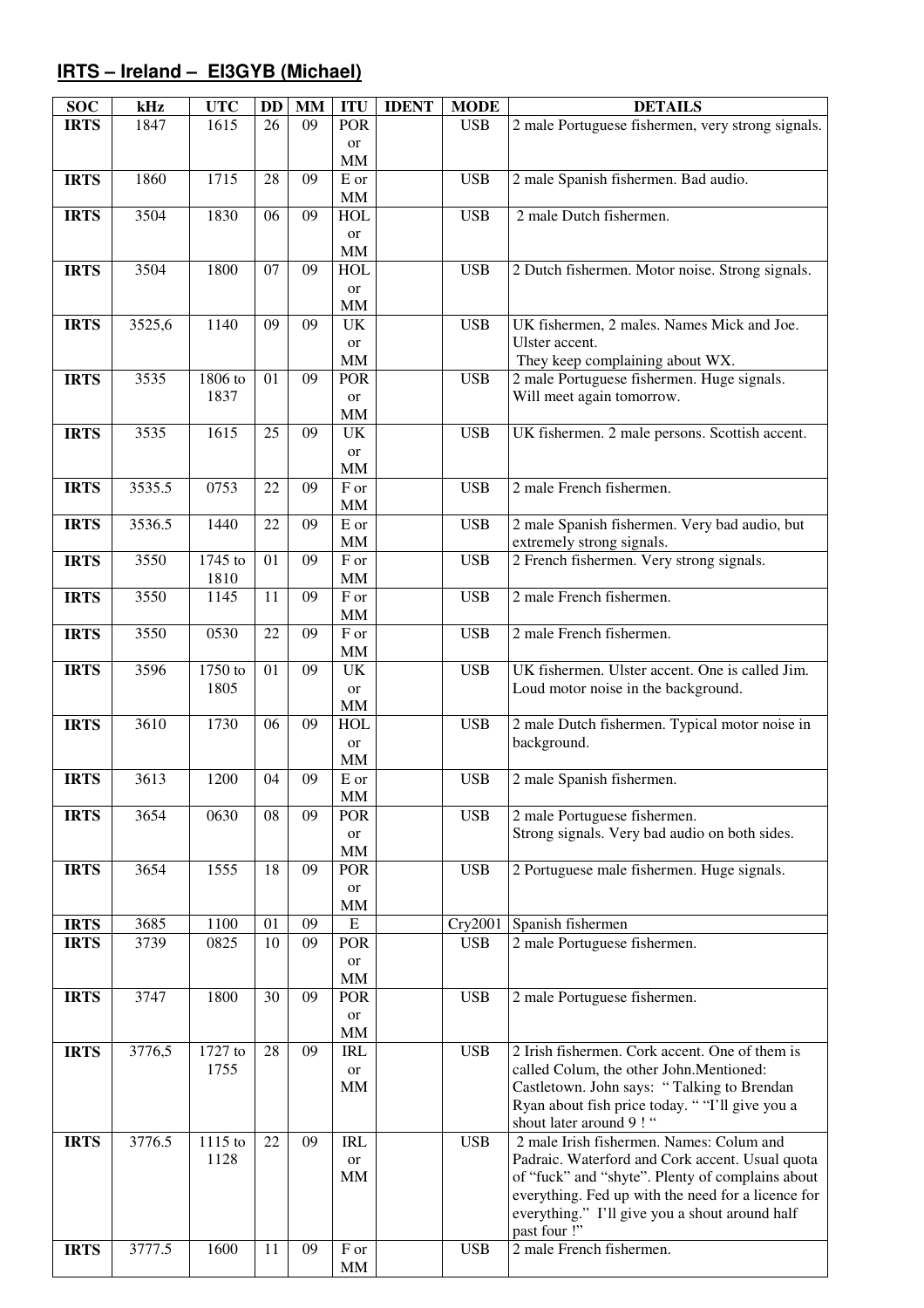| <b>SOC</b>                 | kHz           | <b>UTC</b>      | DD       | <b>MM</b>       | <b>ITU</b>                            | <b>IDENT</b> | <b>MODE</b> | <b>DETAILS</b>                                                                                                                                                                                                                                                                                                               |
|----------------------------|---------------|-----------------|----------|-----------------|---------------------------------------|--------------|-------------|------------------------------------------------------------------------------------------------------------------------------------------------------------------------------------------------------------------------------------------------------------------------------------------------------------------------------|
| <b>IRTS</b>                | 5316          | 1650            | 18       | 09              | E or<br>$\text{MM}{}$                 |              | <b>USB</b>  | 2 male Spanish fishermen. UK allocation.                                                                                                                                                                                                                                                                                     |
| <b>IRTS</b>                | 5330          | 1230            | 16       | 09              | F or<br>MM                            |              | <b>USB</b>  | 2 French male fishermen. On EI spot frequency.                                                                                                                                                                                                                                                                               |
| <b>IRTS</b>                | 5330          | 1345            | 17       | 09              | F or<br><b>MM</b>                     |              | <b>USB</b>  | 2 male French fishermen. EI spot frequency.                                                                                                                                                                                                                                                                                  |
| <b>IRTS</b>                | 5332          | 0255            | 09       | 09              | E or<br>$\text{MM}{}$                 |              | <b>USB</b>  | 2 Spanish fishermen. Very low signals. EI<br>allocation.                                                                                                                                                                                                                                                                     |
| <b>IRTS</b>                | 5347          | 2100            | 09       | 09              | <b>POR</b>                            |              | <b>USB</b>  | 2 male Portuguese fishermen. Strong signals.                                                                                                                                                                                                                                                                                 |
|                            |               |                 |          |                 | or<br><b>MM</b>                       |              |             | Inside new HAM allocation on 5 MHz.                                                                                                                                                                                                                                                                                          |
| <b>IRTS</b>                | 5354          | 0930            | 24       | 09              | E or<br>$\mbox{MM}$                   |              | <b>USB</b>  | 2 Spanish fishermen, very strong signals. HAM 5<br>MHz allocation.                                                                                                                                                                                                                                                           |
| <b>IRTS</b>                | 5354          | 1550 to<br>1700 | 28       | 09              | $\mathbf E$ or<br>$\text{MM}{}$       |              | <b>USB</b>  | A group of at least 4 male Spanish fishermen.<br>One of them is around the Balearic Islands,<br>another one between Sardinia and the Italian<br>mainland. One was called Avelino. All very clear<br>audio. Motor noise on all ships in the<br>background. Signals of all ships 59 plus plus.<br>Inside 5 MHz HAM allocation. |
| <b>IRTS</b>                | 5355          | 1600            | 09       | 09              | $\rm F$ or<br><b>MM</b>               |              | <b>USB</b>  | 2 male French fishermen. Loud motor noise. Lots<br>of signing and laughter. Inside new HAM<br>allocation.                                                                                                                                                                                                                    |
| <b>IRTS</b>                | 5360          | 1945-<br>2000   | 04       | 09              | <b>POR</b><br><b>or</b>               |              | <b>USB</b>  | 2 Portuguese fishermen. Loud motor noise in the<br>background.                                                                                                                                                                                                                                                               |
|                            |               |                 |          |                 | <b>MM</b>                             |              |             | Huge signals. Inside new HAM allocation.                                                                                                                                                                                                                                                                                     |
| <b>IRTS</b>                | 5370          | 1704 to<br>1815 | 28       | 09              | POR<br><b>or</b><br>MM                |              | <b>USB</b>  | 2 male Portuguese fishermen. UK allocation.                                                                                                                                                                                                                                                                                  |
| <b>IRTS</b>                | 5385          | 1706 to<br>1715 | 28       | 09              | E or<br>$\mbox{MM}$                   |              | <b>USB</b>  | 2 male Spanish fishermen. UK allocation.                                                                                                                                                                                                                                                                                     |
| <b>IRTS</b>                | 5386          | 1825            | 03       | 09              |                                       |              |             | Radar from 5386 to 5417 KHz. Very strong.<br>Inside UK 5 MHz allocation.                                                                                                                                                                                                                                                     |
| <b>IRTS</b>                | 5400          | 0710            | 26       | 09              | E or<br>$\text{MM}{}$                 |              | <b>USB</b>  | 2 male Spanish fishermen. El spot frequency.                                                                                                                                                                                                                                                                                 |
| <b>IRTS</b>                | 5398.5        | 1755            | 30       | 09              |                                       |              |             | Radar from 5390 to 5400 KHz. EI spot frequency<br>on 5 MHz.                                                                                                                                                                                                                                                                  |
| <b>IRTS</b>                | 7000          | 2000            | 17       | 09              | <b>RUS</b>                            |              | AM          | Buzzer. Every day, all day.                                                                                                                                                                                                                                                                                                  |
| <b>IRTS</b>                | 7050          | 1700            | 18       | 09              | <b>RUS</b><br>or<br><b>UKR</b>        |              | <b>LSB</b>  | Ukrainian- Russian radio war. Every day.                                                                                                                                                                                                                                                                                     |
| <b>IRTS</b>                | 7055          | 1705            | 18       | 09              | <b>UKR</b><br><b>or</b><br><b>RUS</b> |              | <b>LSB</b>  | Ukrainian- Russian radio war. Daily show.                                                                                                                                                                                                                                                                                    |
| <b>IRTS</b>                | 7160          | 1930            | 28       | 09              |                                       |              |             | Radar from 7160 to 7191 kHz. Massive signal.                                                                                                                                                                                                                                                                                 |
| <b>IRTS</b><br><b>IRTS</b> | 7175<br>10121 | 1530<br>0830    | 28<br>11 | 09<br>09        | <b>ETH</b>                            |              | <b>USB</b>  | Jamming signal from Ethiopia directed at Eritrea.<br>2 male voices chatting in Arabic. Maghreb                                                                                                                                                                                                                               |
| <b>IRTS</b>                | 10144         | 1710            | 28       | 09              |                                       |              |             | accent. Probably MRC fishermen.<br>Radar from 10144 to 10175 KHz outside the<br>HAM allocation.                                                                                                                                                                                                                              |
| <b>IRTS</b>                | 14094         | 1205            | 29       | 09              |                                       |              |             | Radar from 14094 to 14128 KHz. Very strong.                                                                                                                                                                                                                                                                                  |
| <b>IRTS</b>                | 14110         | 1045            | 06       | 09              |                                       |              |             | Radar from 14110 to 14148 KHz. Persistent and<br>very strong.                                                                                                                                                                                                                                                                |
| <b>IRTS</b>                | 14113         | 1245            | 17       | 09              |                                       |              |             | Radar from 14113 to 14151 KHz. Big signal.                                                                                                                                                                                                                                                                                   |
| <b>IRTS</b>                | 14116         | 0915            | 02       | 09              |                                       |              |             | Radar from 14116 to 14150 KHz.                                                                                                                                                                                                                                                                                               |
| <b>IRTS</b>                | 14249         | 1200            | 07       | 09              |                                       |              |             | Radar from 14249 to 14291 KHz. Strong and<br>persistent.                                                                                                                                                                                                                                                                     |
| <b>IRTS</b>                | 14256         | 1822            | 29       | $\overline{09}$ |                                       |              |             | Radar from 14256 to 14271 KHz, on and off.                                                                                                                                                                                                                                                                                   |
| <b>IRTS</b>                | 14270         | 1230            | 06       | $\overline{09}$ |                                       |              |             | Radar from 14270 to 14308 KHz. Persistent and<br>strong.                                                                                                                                                                                                                                                                     |
| <b>IRTS</b>                | 18079         | 1100            | 22       | $\overline{09}$ |                                       |              |             | Radar from 18079 to 18106 KHz. Very strong<br>signal.                                                                                                                                                                                                                                                                        |
| <b>IRTS</b>                | 18159         | 1100            | 11       | 09              |                                       |              |             | Radar from 18159 all the way to 18195 KHz<br>outside the HAM allocation. Huge signal.                                                                                                                                                                                                                                        |
| <b>IRTS</b>                | 21196         | 1250            | 27       | 09              |                                       |              |             | Radar from 21196 to 21220 KHz.                                                                                                                                                                                                                                                                                               |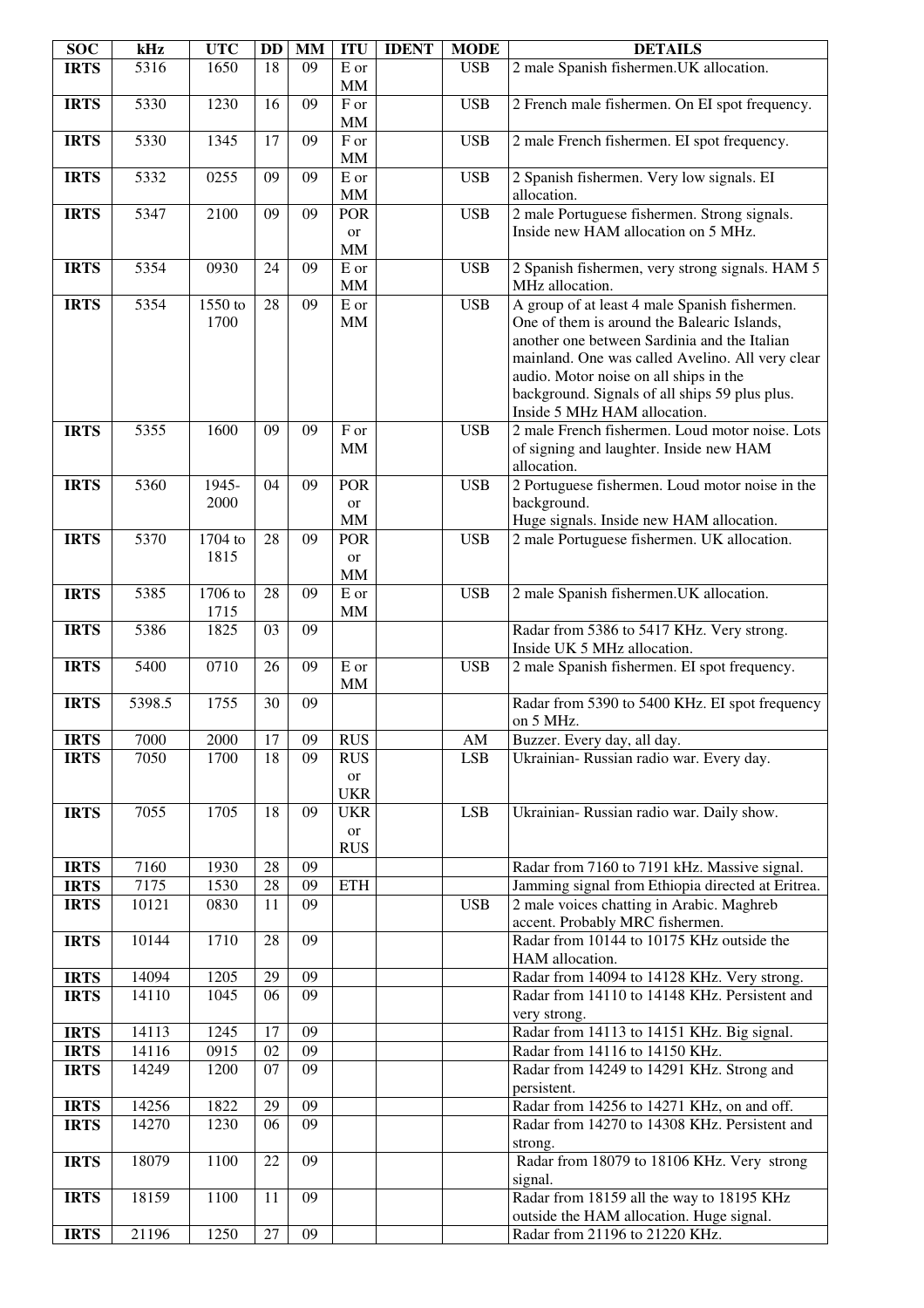#### **MRASZ – Hungary - HA7PL (Laci)**

| <b>SOC</b>                   | kHz                | <b>UTC</b>            | <b>DD</b>                    | $\mathbf{MM}$                      | <b>ITU</b> | <b>IDENT</b> | <b>MODE</b>        | <b>BD</b> | <b>SH</b> | <b>DETAILS</b>                    |
|------------------------------|--------------------|-----------------------|------------------------------|------------------------------------|------------|--------------|--------------------|-----------|-----------|-----------------------------------|
| <b>MRASZ</b>                 | 3509,0             | 1825                  | 1                            | 9                                  |            |              | PSK <sub>2</sub>   |           |           | AT3004D                           |
| <b>MRASZ</b>                 | 3531,0             | 1759                  | 12                           | $\overline{9}$                     |            |              | PSK <sub>2</sub>   |           |           | AT3004D                           |
| <b>MRASZ</b>                 | 3534,9             | 1800                  | 12                           | $\overline{9}$                     |            |              | $\rm{N0N}$         |           |           |                                   |
| <b>MRASZ</b>                 | 3548,0             | 1830                  | 21                           | $\overline{9}$                     |            |              | PSK <sub>2</sub>   |           |           | AT3004D                           |
| <b>MRASZ</b>                 | 3583,5             | 1836                  | 20                           | $\overline{9}$                     |            |              | PSK <sub>2</sub>   |           |           | AT3004D                           |
| <b>MRASZ</b>                 | 3642,0             | 1817                  | 21                           | $\overline{9}$                     |            |              | PSK <sub>2</sub>   |           |           | AT3004D                           |
| <b>MRASZ</b>                 | 3658,0             | 1741                  | 12                           | $\overline{9}$                     |            |              | A1A                |           |           | "AYOCÄ ZPSÜT                      |
|                              |                    |                       |                              |                                    |            |              |                    |           |           | ZYMFH"                            |
| <b>MRASZ</b>                 | 3696,9             | 1826                  | 1                            | $\overline{9}$                     |            |              | <b>N0N</b>         |           |           |                                   |
| <b>MRASZ</b>                 | 3698,0             | 1828                  | 21                           | 9                                  |            |              | A1A                |           |           | "ZKGZP ÄXChWÄ                     |
|                              |                    |                       |                              |                                    |            |              |                    |           |           | WÄPEY"                            |
| <b>MRASZ</b>                 | 3699,5             | 1841                  | 20                           | 9                                  |            |              | F1B                |           | 200       |                                   |
| <b>MRASZ</b>                 | 3748,0             | 1820                  | 21                           | $\overline{9}$                     |            |              | F <sub>1</sub> B   | 50        | 500       |                                   |
| <b>MRASZ</b>                 | 3748,0             | 1826                  | 21                           | $\overline{9}$                     |            |              | A1A                |           |           | "V V NIL SK"                      |
| <b>MRASZ</b>                 | 3750,0             | 1807                  | 5                            | $\overline{9}$                     |            |              | A1A                |           |           | "RGR98 de RMW46 ZA3               |
|                              |                    |                       |                              |                                    |            |              |                    |           |           | $R K$ "                           |
| <b>MRASZ</b>                 | 3756,0             | 1806                  | 19                           | $\boldsymbol{9}$<br>$\overline{9}$ |            |              | <b>USB</b>         |           |           |                                   |
| <b>MRASZ</b>                 | 3773,5             | 1853                  | 20                           |                                    |            |              | A1A                |           |           | "8M7F QTC 383 492T2               |
|                              | 7000,0             |                       | $\overline{5}$               | 9                                  |            |              | <b>LSB</b>         |           |           | 1.T 383=ZBM 349="<br>italian male |
| <b>MRASZ</b><br><b>MRASZ</b> | 7000,0             | 1812<br>1711          | $\overline{7}$               | $\overline{9}$                     |            |              | $\rm{NON}$         |           |           |                                   |
| <b>MRASZ</b>                 | 7000,0             |                       | dly                          | $\overline{9}$                     | <b>RUS</b> |              | H3E                |           | 3.4k      | buzzer                            |
| <b>MRASZ</b>                 | 7016,0             | $\mathrm{vt}$<br>1432 | 21                           | $\overline{9}$                     |            |              | F1B                |           | 250       |                                   |
| <b>MRASZ</b>                 | 7016,0             | 1217                  | 23                           | $\overline{9}$                     |            |              | F1B                |           | 250       |                                   |
| <b>MRASZ</b>                 | 7020,0             | 1756                  | 19                           | $\overline{9}$                     |            |              | F1B                |           | 250       |                                   |
| <b>MRASZ</b>                 | 7031,0             | 1757                  | 19                           | $\overline{9}$                     |            |              | N0N                |           |           |                                   |
| <b>MRASZ</b>                 | 7050,0             | ${\rm vt}$            | dly                          | $\overline{9}$                     |            |              | <b>LSB</b>         |           |           | russian/ukrainian, chaos,         |
|                              |                    |                       |                              |                                    |            |              |                    |           |           | music, curse                      |
| <b>MRASZ</b>                 | 7055,0             | 1810                  | 21                           | $\mathbf{9}$                       |            |              | PSK <sub>2</sub>   |           |           | AT3004D                           |
| <b>MRASZ</b>                 | 7055,0             | vt                    | dly                          | $\overline{9}$                     |            |              | <b>LSB</b>         |           |           | russian/ukrainian, chaos,         |
|                              |                    |                       |                              |                                    |            |              |                    |           |           | music, etc                        |
| <b>MRASZ</b>                 | 7080,0             | 1803                  | 12                           | $\overline{9}$                     |            |              | F1B                |           | 200       |                                   |
| <b>MRASZ</b>                 | 7080,0             | 1800                  | 19                           | $\overline{9}$                     |            |              | F1B                |           | 200       |                                   |
| <b>MRASZ</b>                 | 7090,5             | 1801                  | 12                           | $\overline{9}$                     |            |              | PSK <sub>2</sub>   |           |           | AT3004D                           |
| <b>MRASZ</b>                 | 7114,0             | 1800                  | 19                           | $\overline{9}$                     |            |              | F1B                |           | 200       |                                   |
| <b>MRASZ</b>                 | 7116,5             | 1954                  | 7                            | $\overline{9}$                     |            |              | <b>N0N</b>         |           |           |                                   |
| <b>MRASZ</b>                 | 7117,0             | 1817                  | $\overline{7}$               | $\overline{9}$                     |            |              | F1B                |           | 200       |                                   |
| <b>MRASZ</b>                 | 7117,0             | 1838                  | $\overline{7}$               | 9                                  |            |              | A1A                |           |           | "V" string                        |
| <b>MRASZ</b>                 | 7117,0             | 1844                  | $\overline{7}$               | $\overline{9}$                     |            |              | A1A                |           |           | "5AXP de G0EBS K"                 |
|                              |                    |                       |                              |                                    |            |              |                    |           |           | "BK BK RPT AA"                    |
| <b>MRASZ</b>                 | 7120,0             | 1819                  | dly                          | 9                                  | SOM        |              | $A3E$              |           |           | Radio Hargaysa                    |
| <b>MRASZ</b>                 | 7170,0             | 1922                  | 28                           | 9                                  |            |              | <b>OTHR</b>        |           |           | 7150-7190 kHz                     |
| <b>MRASZ</b>                 | 7175,0             | 1802                  | 19                           | 9                                  | ERI        |              | A3E                |           |           | Radio Eritrea, hrd: 20, 21        |
| <b>MRASZ</b>                 | 7175,0             | 1428                  | 20                           | 9                                  |            |              | F1B                |           | 250       |                                   |
| <b>MRASZ</b>                 | 7176,0             | 1811                  | 21                           | $\overline{9}$<br>$\overline{9}$   |            |              | F1B                |           | 250       |                                   |
| <b>MRASZ</b>                 | 10145,0            | 1819<br>1821          | $\mathbf{1}$<br>$\mathbf{1}$ | $\overline{9}$                     |            |              | <b>OTHR</b><br>F1B |           | 200       | 10145-10150 kHz                   |
| <b>MRASZ</b><br><b>MRASZ</b> | 14180,0<br>14192,0 | 1935                  | $\mathbf{1}$                 | $\overline{9}$                     |            |              | F1B                |           | 500       | hrd: 28                           |
| <b>MRASZ</b>                 | 14240,0            | 1213                  | $\overline{23}$              | $\overline{9}$                     |            |              | F1B                |           | 250       |                                   |
| <b>MRASZ</b>                 | 14274,1            | 1212                  | $\overline{23}$              | $\overline{9}$                     |            |              | F1B                |           | 400       |                                   |
| <b>MRASZ</b>                 | 14295,0            | vt                    | dly                          | $\overline{9}$                     | TJK        |              | A3E                |           |           | Radio Tajik, 3rd.                 |
|                              |                    |                       |                              |                                    |            |              |                    |           |           | harmonic                          |
| <b>MRASZ</b>                 | 18107,0            | 1616                  | 12                           | $\mathbf{9}$                       |            |              | F1B                |           | 200       |                                   |
|                              |                    |                       |                              |                                    |            |              |                    |           |           |                                   |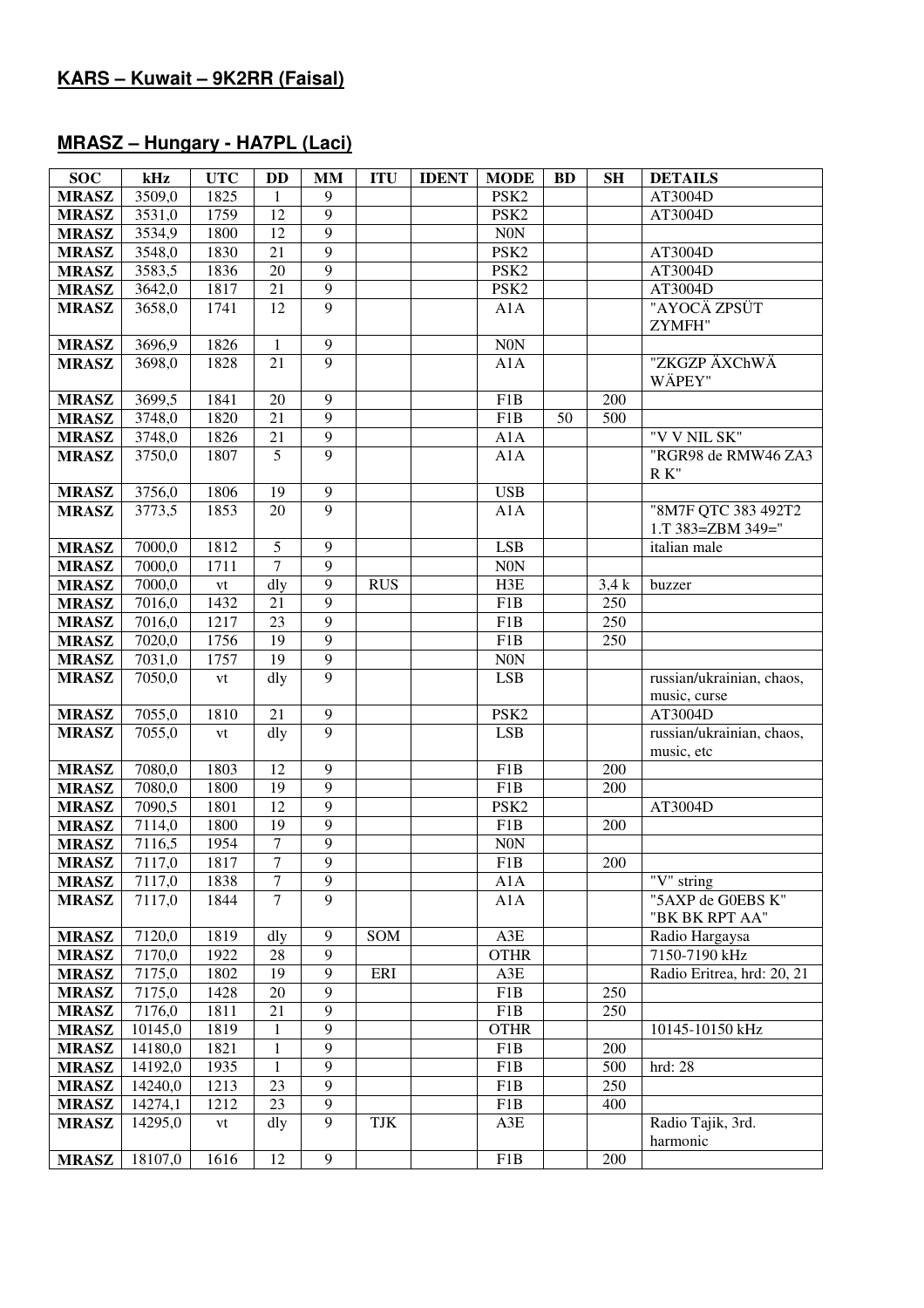# **OEVSV – Austria – OE3GSA (Gerd)**

| <b>SOC</b> | kHz     | <b>UTC</b> | DD | <b>MM</b> | TTU. | <b>IDENT</b> | <b>MODE</b> | <b>BD</b> | SН | <b>DETAILS</b>                |
|------------|---------|------------|----|-----------|------|--------------|-------------|-----------|----|-------------------------------|
| oevsv      | 14015.0 | 0526       | 15 | 09        | BY   | unid         | J3E         |           |    | chinese male voice            |
| oevsv      | 14015.0 | 0607       | 19 | 09        | unid | unid         | J3E         |           |    | mixed with dig. transmissions |
| oevsv      | 14050.0 | 0513       | 23 | 09        | unid | unid         | F3E         |           |    | <b>RTTY</b> fast              |
| oevsv      | 14050.0 | 0700       | 01 | 09        | unid | unid         | <b>FMCW</b> |           |    | <b>OTHR</b>                   |
| oevsv      | 18080.0 | 0735       | 01 | 09        | BY   |              | A3A         |           |    | old friends - chinese BC      |
| oevsv      | 18080.0 | 0526       | 15 | 09        | BY   |              | A3A         |           |    | as allmost every day          |

# **PZK – Poland – SP9BRP (Jan)**

# **REF 1 – France – F5MIU (Francis) - F5JBR (Andre)**

| <b>SOC</b> | kHz    | <b>UTC</b> | <b>DD</b> | <b>MM</b> | <b>ITU</b> | <b>IDENT</b>            | <b>MODE</b>   | <b>BD</b> | <b>SH</b> | <b>DETAILS</b>                                                                                                                                                                                                      |
|------------|--------|------------|-----------|-----------|------------|-------------------------|---------------|-----------|-----------|---------------------------------------------------------------------------------------------------------------------------------------------------------------------------------------------------------------------|
| <b>REF</b> | 1888.0 | 0201       | 07        | 09        | <b>ITA</b> | Civitavecch<br>ia (IPD) | <b>USB</b>    |           |           | <b>Maritime Weather Transmissions</b>                                                                                                                                                                               |
| <b>REF</b> | 3500.5 | 1719       | 09        | 09        | <b>RUS</b> | RJD99                   | CW            |           |           | RJD99 Wkg RMU (RMU de RJD99<br>QTC SML) in Bcast                                                                                                                                                                    |
| <b>REF</b> | 3500.5 | 1735       | 10        | 09        | <b>RUS</b> | RJD56                   | ${\rm\bf CW}$ |           |           | RJD56 Wkg REE5 (comms checks<br>and QTCs) in Dx                                                                                                                                                                     |
| <b>REF</b> | 3500.5 | 1501       | 24        | 09        | <b>RUS</b> | RJD99                   | CW            |           |           | RJD99 Wkg RAS82 RAY85 RBC89<br>RBE99 (comms checks and Qtcs<br>SML) in Duplex - For information<br>the Qsx is on 4619.5 kHz                                                                                         |
| <b>REF</b> | 3500.5 | 0511       | 27        | 09        | <b>RUS</b> | RJD99                   | CW            |           |           | RJD99 Wkg RMB81 RAS82<br>RAY85 RBC89 RBE99 (comms<br>checks and Qtcs SML) in Duplex -<br>For information the Qsx is on 4619.5<br>kHz AND send weather messages<br>for RMU (collective callsign) in<br><b>B</b> cast |
| <b>REF</b> | 3513.0 | 1642       | 11        | 09        | <b>RUS</b> | KARTA-60                | <b>LSB</b>    |           |           | CARTA-60 calling VOLTA-68;<br>BORDER-74; PALMIR-98 (calling<br>and comms checks) in Dx                                                                                                                              |
| <b>REF</b> | 3513.0 | 1641       | 11        | 09        | <b>RUS</b> | KARTA-60                | <b>LSB</b>    |           |           | CARTA-60 calling VOLTA-68;<br>BORDER-74; PALMIR-98 (calling<br>and comms checks) in Dx                                                                                                                              |
| <b>REF</b> | 3513.0 | 1645       | 22        | 09        | <b>RUS</b> | Plaz-66                 | <b>LSB</b>    |           |           | CARTA-60 calling PILOT-81<br>ABOROK-42 (calling and comms<br>checks) in Dx                                                                                                                                          |
| <b>REF</b> | 3523.0 | 1557       | 13        | 09        | <b>RUS</b> | Russian<br>Military     | F1B           | 75        | 250       | Encrypted messages - Frequency<br>enabled for traffic in QYT9 Mode                                                                                                                                                  |
| <b>REF</b> | 3525.0 | 0448       | 14        | 09        | <b>RUS</b> | <b>TUVU</b>             | CW            |           |           | TUJU Wkg 7 outstations (calling<br>and exchanges $QSA$ ) in $Dx$ – For<br>information: Qsx on 3350 kHz                                                                                                              |
| <b>REF</b> | 3525.0 | 1810       | 17        | 09        | <b>RUS</b> | <b>TUVU</b>             | $\mathrm{CW}$ |           |           | TUJU Wkg 7 outstations (calling<br>and exchanges QSA and QTCs -<br>Validity callsigns: 10 days: change<br>the 1, 11 and 21 of each month) in<br>$Dx$ – For information : Qsx on 3350<br>kHz                         |
| <b>REF</b> | 3525.0 | 1800       | 22        | 09        | <b>RUS</b> | <b>BLNO</b>             | CW            |           |           | <b>BLNO</b> Wkg 7 outstations (calling<br>and exchanges QSA and QTCs -<br>Validity callsigns: 10 days: change<br>the 1, 11 and 21 of each month) in<br>$Dx$ – For information : Qsx on 3350<br>kHz                  |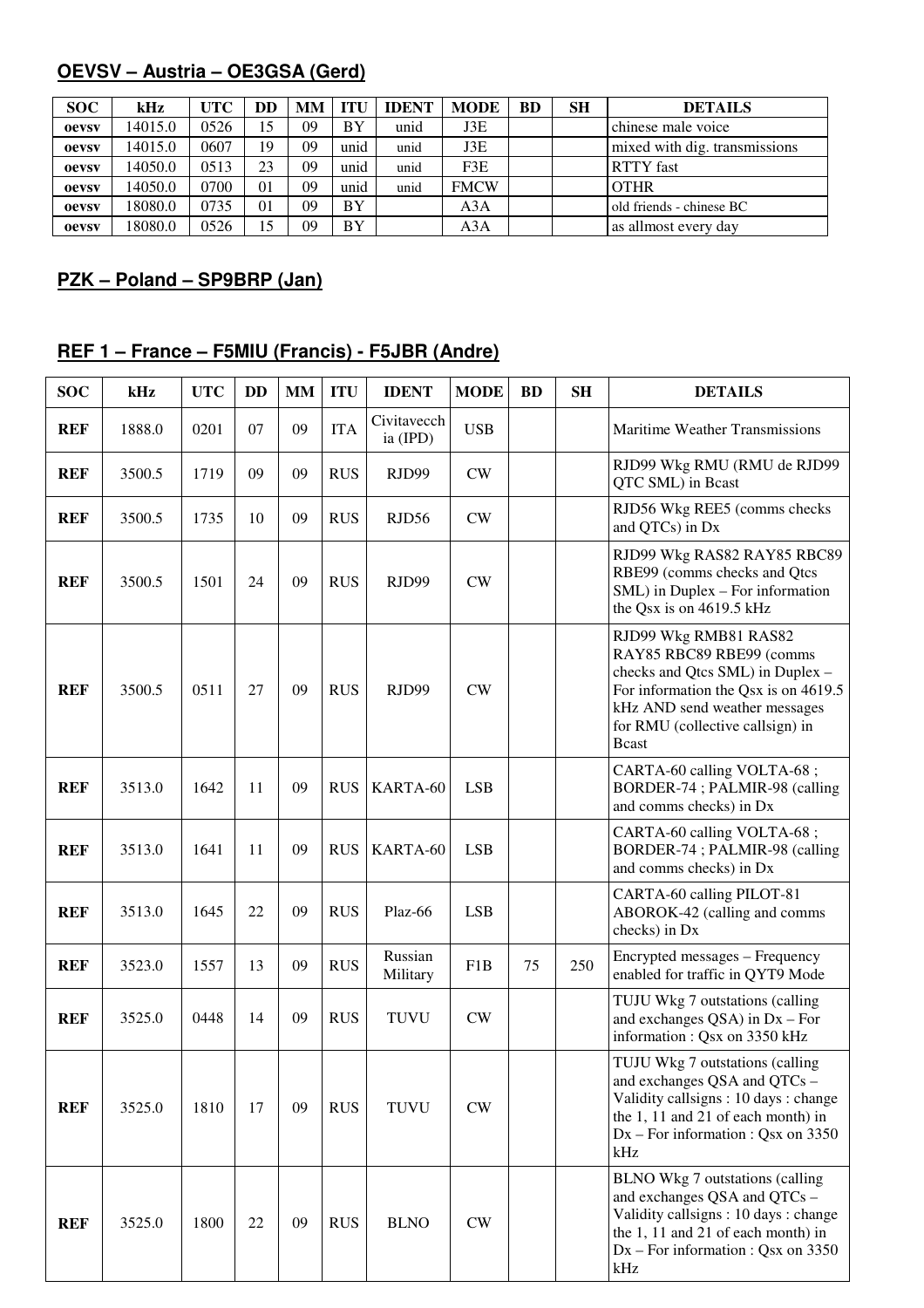| <b>SOC</b> | kHz    | <b>UTC</b> | <b>DD</b> | <b>MM</b> | <b>ITU</b> | <b>IDENT</b>           | <b>MODE</b>                           | <b>BD</b>                 | <b>SH</b> | <b>DETAILS</b>                                                                                                                                                                                                 |
|------------|--------|------------|-----------|-----------|------------|------------------------|---------------------------------------|---------------------------|-----------|----------------------------------------------------------------------------------------------------------------------------------------------------------------------------------------------------------------|
| <b>REF</b> | 3525.0 | 1802       | 26        | 09        | <b>RUS</b> | <b>BLNO</b>            | CW                                    |                           |           | BLNO Wkg 7 outstations (calling<br>and exchanges QSA and QTCs:<br>groups 5 figures - Validity callsigns<br>: 10 days : change the 1, 11 and 21<br>of each month) in $Dx - For$<br>information: Qsx on 3350 kHz |
| <b>REF</b> | 3546.0 | 1656       | 21        | 09        | <b>RUS</b> | Russian<br>Military    | CIS-<br>12/AT3<br>004D/<br><b>USB</b> | 120<br>per<br>chann<br>el | 2700      | Encrypted messages – Traffic in<br>QYT4 Mode                                                                                                                                                                   |
| <b>REF</b> | 3548.0 | 0315       | 07        | 09        | <b>RUS</b> | Russian<br>Navy        | F1B                                   | 50                        | 200       | Encrypted messages – traffic to<br>nuclear forces                                                                                                                                                              |
| <b>REF</b> | 3543.5 | 1703       | 11        | 09        | <b>RUS</b> | HV5N                   | CW                                    |                           |           | HV5N (probably Collective callsign)<br>comms checks in Broadcast (Send:<br>HV5N QLW QRK ? QSA ? QXS =<br>(REPEAT 2 TIMES) and AR) : For<br>information Same transmission on<br>2471 kHz                        |
| <b>REF</b> | 3548.0 | 1711       | 11        | 09        | <b>RUS</b> | Russian<br>Navy        | F <sub>1</sub> B                      | 50                        | 200       | Encrypted messages - traffic to<br>nuclear forces                                                                                                                                                              |
| <b>REF</b> | 3543.5 | 1706       | 12        | 09        | <b>RUS</b> | HV5N                   | CW                                    |                           |           | HV5N (probably Collective callsign)<br>comms checks in Broadcast (Send:<br>HV5N QLW QRK ? QSA ? QXS =<br>(REPEAT 2 TIMES) and AR) : For<br>information Same transmission on<br>2471 kHz                        |
| <b>REF</b> | 3552.0 | 0342       | 09        | 09        | <b>RUS</b> | Russian<br><b>Navy</b> | F <sub>1</sub> B                      | 50                        | 200       | Encrypted messages – traffic to<br>nuclear forces                                                                                                                                                              |
| <b>REF</b> | 3552.0 | 1630       | 11        | 09        | <b>RUS</b> | Russian<br>Navy        | F1B                                   | 50                        | 200       | Encrypted messages – traffic to<br>nuclear forces                                                                                                                                                              |
| <b>REF</b> | 3568.0 | 1714       | 26        | 09        | <b>RUS</b> | Russian<br>Military    | CIS-<br>12/AT3<br>004D/<br><b>USB</b> | 120<br>per<br>chann<br>el | 2700      | Encrypted messages – Traffic in<br><b>OYT4 Mode</b>                                                                                                                                                            |
| <b>REF</b> | 3580.0 | 1417       | 24        | 09        | <b>RUS</b> | Russian<br>Military    | CIS-<br>12/AT3<br>004D/<br><b>USB</b> | 120<br>per<br>chann<br>el | 2700      | Encrypted messages - Traffic in<br>QYT4 Mode                                                                                                                                                                   |
| <b>REF</b> | 3580.0 | 1713       | 26        | 09        | <b>RUS</b> | Russian<br>Military    | CIS-<br>12/AT3<br>004D/<br><b>USB</b> | 120<br>per<br>chann<br>el | 2700      | Encrypted messages – Traffic in<br>QYT4 Mode                                                                                                                                                                   |
| <b>REF</b> | 3584.0 | 1500       | 15        | 09        | <b>RUS</b> | <b>YFJA</b>            | CW                                    |                           |           | YFJA send QTCs for YWD7<br>(probably fixed callsign) in<br><b>Broadcast</b>                                                                                                                                    |
| <b>REF</b> | 3590.0 | 1730       | 16        | 09        | <b>RUS</b> | Russian<br>Military    | CIS-<br>12/AT3<br>004D/<br><b>USB</b> | 120<br>per<br>chann<br>el | 2700      | Encrypted messages - Traffic in<br>QYT4 Mode                                                                                                                                                                   |
| <b>REF</b> | 3592.0 | 1139       | 17        | 09        | <b>RUS</b> | Russian<br>Military    | CIS-<br>12/AT3<br>004D/<br><b>USB</b> | 120<br>per<br>chann<br>el | 2700      | Encrypted messages – Traffic in<br>QYT4 Mode                                                                                                                                                                   |
| <b>REF</b> | 3594.5 | 1731       | 16        | 09        | <b>RUS</b> | RJD99                  | CW                                    |                           |           | RJD99 send weather messages (for<br>RMU : collective callsign) and Wkg<br>Ships (comms checks and QTCs:<br>with Ship Locations) in Duplex -<br>For information the Qsx is on 4537.5<br>kHz                     |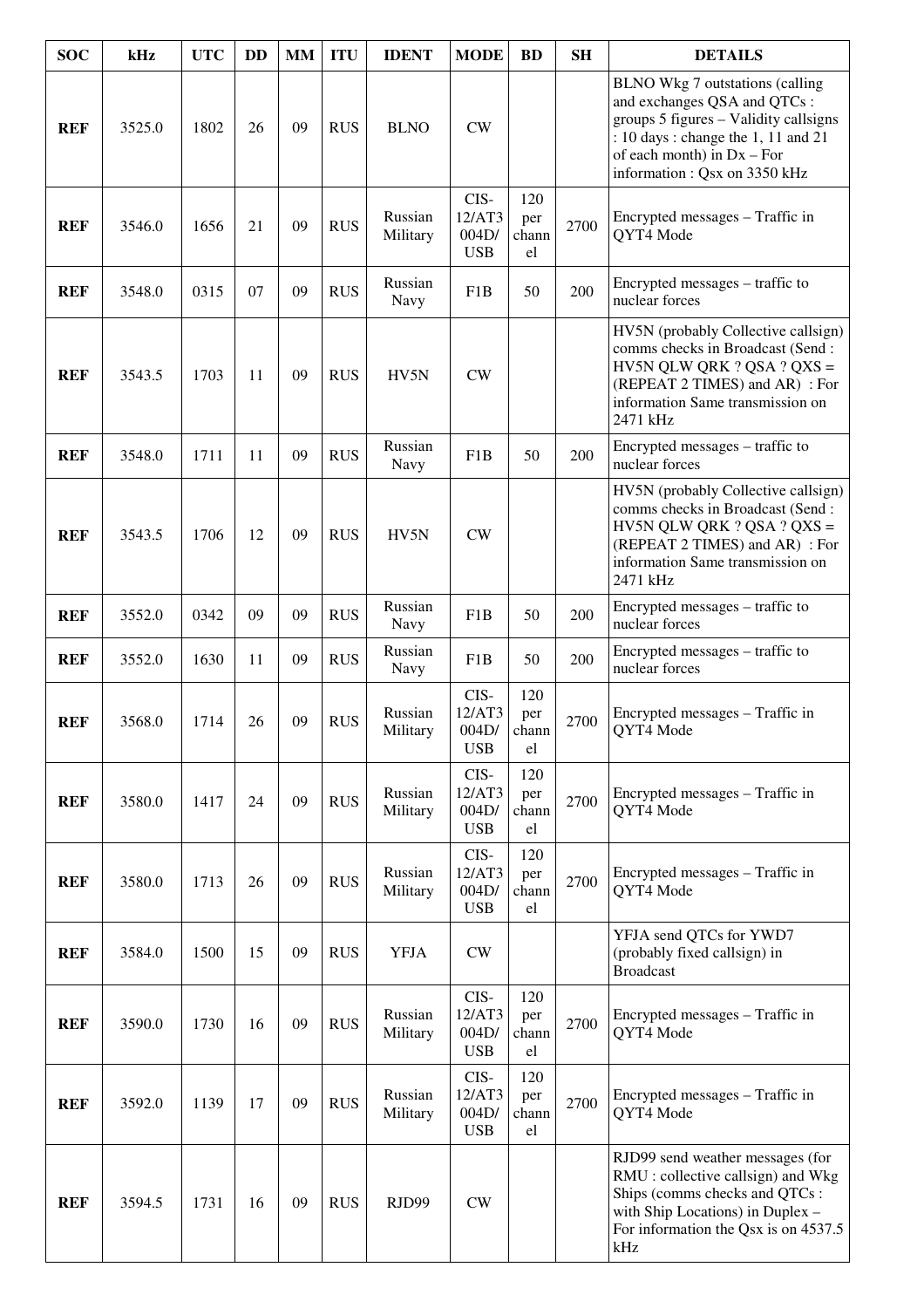| <b>SOC</b> | kHz    | <b>UTC</b> | <b>DD</b> | <b>MM</b> | <b>ITU</b> | <b>IDENT</b>        | <b>MODE</b>                           | <b>BD</b>                 | <b>SH</b> | <b>DETAILS</b>                                                                                                                                                                                                                         |
|------------|--------|------------|-----------|-----------|------------|---------------------|---------------------------------------|---------------------------|-----------|----------------------------------------------------------------------------------------------------------------------------------------------------------------------------------------------------------------------------------------|
| <b>REF</b> | 3642.0 | 1635       | 13        | 09        | <b>CHN</b> | 3A7D                | <b>CW</b>                             |                           |           | 3A7D calling DKG6 (Only: DKG6<br>de 3A7D V)                                                                                                                                                                                            |
| <b>REF</b> | 3670.0 | 1431       | 27        | 09        | <b>RUS</b> | <b>YAVERKA</b>      | <b>USB</b>                            |                           |           | YAVERKA (RHC86) Calling<br>VESTNIK (RMP) for comms checks<br>in USB Mode $(QSU1)$ in $Dx$ – For<br>information : The Qsx is on 4559                                                                                                    |
| <b>REF</b> | 3673.5 | 1633       | 08        | 09        | <b>RUS</b> | <b>LUMR</b>         | <b>CW</b>                             |                           |           | LUMR working 2 outstations<br>(comms checks and QTCs) in<br>Simplex                                                                                                                                                                    |
| <b>REF</b> | 3673.5 | 1231       | 13        | 09        | <b>RUS</b> | LRG1                | CW                                    |                           |           | LRG1 Wkg 2 Outstations (comms<br>checks and QTCs : 5 letters and 5<br>figures – preamble : 91 49 13 1000<br>$91 = 72727 22512 68573 /$ ) in<br>Sx) in Simplex                                                                          |
| <b>REF</b> | 3673.5 | 1431       | 14        | 09        | <b>RUS</b> | LRG1                | <b>CW</b>                             |                           |           | LRG1 Wkg 2 Outstations (comms<br>checks and QTCs : 5 letters and 5<br>figures – preamble : 91 49 13 1000<br>$91 = 72727 22512 68573 /$ ) in<br>Sx) in Simplex                                                                          |
| <b>REF</b> | 3684.0 | 1617       | 17        | 09        | <b>RUS</b> | Russian<br>Military | CIS-<br>12/AT3<br>004D/<br><b>USB</b> | 120<br>per<br>chann<br>el | 2700      | Encrypted messages - Traffic in<br>QYT4 Mode                                                                                                                                                                                           |
| <b>REF</b> | 3693.0 | 0613       | 08        | 09        | <b>RUS</b> |                     | CW                                    |                           |           | VVV = ÛFQZD BchÔKC ÂREIJ<br>$\angle$ PÛFQP  /  AR et VVV =<br>ChÔQLE LVHJW ÛFQGX  /<br>AR et VVV = XBOTN CÂLVS<br>JPWUQ ZXDTM  /  AR (For<br>information : same transmission on<br>3693, 5207.5 and 6880 kHz)                          |
| <b>REF</b> | 3720.0 | 1421       | 24        | 09        | <b>RUS</b> | <b>MFWU</b>         | CW                                    |                           |           | MFWU Wkg 3 outstations (MSW5<br>TG5R SMPR and 5QVV (collective<br>callsign) (comms checks and QTCs)<br>in $Sx$ – For information : Network<br>heard with the same callsigns in<br>March and April 2016: So probably<br>fixed callsigns |
| <b>REF</b> | 3736.0 | 1444       | 23        | 09        | <b>RUS</b> | Russian<br>Military | CIS-<br>12/AT3<br>004D/<br><b>USB</b> | 120<br>per<br>chann<br>el | 2700      | Encrypted messages - Traffic in<br>QYT4 Mode                                                                                                                                                                                           |
| <b>REF</b> | 3738.0 | 1755       | 16        | 09        | <b>RUS</b> | Russian<br>Military | CIS-<br>12/AT3<br>004D/<br><b>USB</b> | 120<br>per<br>chann<br>el | 2700      | Encrypted messages – Traffic in<br>QYT4 Mode                                                                                                                                                                                           |
| <b>REF</b> | 3736.5 | 1716       | 22        | 09        | <b>RUS</b> | <b>FTLM</b>         | CW                                    |                           |           | FTLM Wkg 4 outstations (comms<br>checks : calling and exchanges QSA)<br>in Simplex                                                                                                                                                     |
| <b>REF</b> | 3741.5 | 1715       | 22        | 09        | <b>RUS</b> | Russian<br>Navy     | F <sub>1</sub> B                      | 50                        | 200       | Encrypted messages – traffic to<br>nuclear forces                                                                                                                                                                                      |
| <b>REF</b> | 3741.5 | 1414       | 24        | 09        | <b>RUS</b> | Russian<br>Navy     | F1B                                   | 50                        | 200       | Encrypted messages – traffic to<br>nuclear forces                                                                                                                                                                                      |
| <b>REF</b> | 3750.0 | 1800       | 05        | 09        | <b>RUS</b> | <b>RMW46</b>        | CW                                    |                           |           | RMW46 working 14 oustations<br>RGR88; RGR89; RGR90; RGR91<br>; RFH46 ; RGR92 ; RGR93 ;<br>RGR94; RGR95; RGR96; RGR97<br>; RDQ81 ; RGR98 RGR99 (Use<br>ZSA for Checks) in Simplex : The<br>frequency is the Night Frequency             |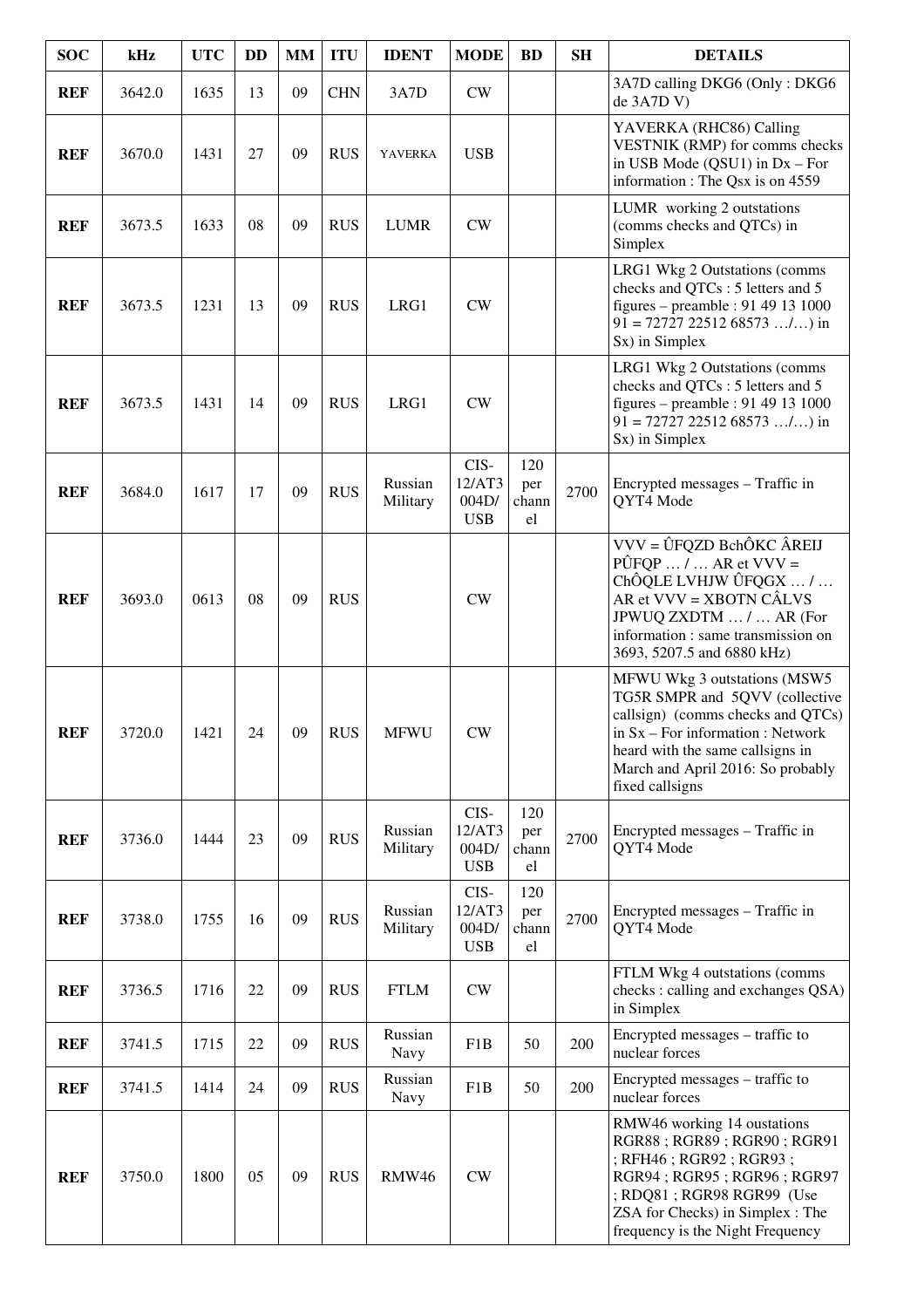| <b>SOC</b> | kHz    | <b>UTC</b> | <b>DD</b> | <b>MM</b> | <b>ITU</b> | <b>IDENT</b>        | <b>MODE</b>   | <b>BD</b> | <b>SH</b> | <b>DETAILS</b>                                                                                                                                                                                                                                            |
|------------|--------|------------|-----------|-----------|------------|---------------------|---------------|-----------|-----------|-----------------------------------------------------------------------------------------------------------------------------------------------------------------------------------------------------------------------------------------------------------|
| <b>REF</b> | 3750.0 | 1800       | 06        | 09        | <b>RUS</b> | <b>RMW46</b>        | CW            |           |           | RMW46 working 14 oustations<br>RGR88; RGR89; RGR90; RGR91<br>; RFH46 ; RGR92 ; RGR93 ;<br>RGR94; RGR95; RGR96; RGR97<br>; RDQ81 ; RGR98 RGR99 (Use<br>ZSA for Checks) in Simplex : The<br>frequency is the Night Frequency                                |
| <b>REF</b> | 3750.0 | 1800       | 15        | 09        | <b>RUS</b> | <b>RMW46</b>        | CW            |           |           | RMW46 working 14 oustations<br>RGR88; RGR89; RGR90; RGR91<br>; RFH46 ; RGR92 ; RGR93 ;<br>RGR94; RGR95; RGR96; RGR97<br>; RDQ81 ; RGR98 RGR99 (Use<br>ZSA for Checks) in Simplex : The<br>frequency is the Night Frequency                                |
| <b>REF</b> | 3750.0 | 1800       | 16        | 09        | <b>RUS</b> | RMW46               | CW            |           |           | RMW46 working 14 oustations<br>RGR88; RGR89; RGR90; RGR91<br>; RFH46 ; RGR92 ; RGR93 ;<br>RGR94; RGR95; RGR96; RGR97<br>; RDQ81 ; RGR98 RGR99 (Use<br>ZSA for Checks and Qtcs : 5 figures)<br>in Simplex : The frequency is the<br><b>Night Frequency</b> |
| <b>REF</b> | 3750.0 | 1800       | 24        | 09        | <b>RUS</b> | <b>RMW46</b>        | CW            |           |           | RMW46 working 14 oustations<br>RGR88; RGR89; RGR90; RGR91<br>; RFH46 ; RGR92 ; RGR93 ;<br>RGR94; RGR95; RGR96; RGR97<br>; RDQ81 ; RGR98 RGR99 (Use<br>ZSA for Checks and Qtcs: 5 figures)<br>in Simplex : The frequency is the<br><b>Night Frequency</b>  |
| <b>REF</b> | 3755   | 1644       | 21        | 09        | <b>RUS</b> | Russian<br>Military | CW            |           |           | Responses 6 outstations (comms<br>checks and QTCs : AAAAA) - For<br>information: The Net Station 2ZVA<br>is on 3348 kHz and the network use<br>daily callsigns                                                                                            |
| <b>REF</b> | 3766.0 | 0236       | 07        | 09        | <b>RUS</b> | 2MMZ                | CW            |           |           | 2MMZ working 4 outstations<br>(comms checks and QTCs) in<br>Duplex                                                                                                                                                                                        |
| <b>REF</b> | 3766.0 | 1700       | 13        | 09        | <b>RUS</b> | HVN <sub>6</sub>    | CW            |           |           | HVN6 Wkg 4 Outstations (comms<br>checks and QTCs : 11111) in Dx<br>(For information: Qsx on 3311 kHz)                                                                                                                                                     |
| <b>REF</b> | 3775.0 | 0234       | 07        | 09        | <b>RUS</b> | Russian<br>Military | CW            |           |           | Responses 6 outstations (comms<br>checks) - For information : The Net<br>Station G7P9 is on 3348 kHz                                                                                                                                                      |
| <b>REF</b> | 3775.0 | 1648       | 13        | 09        | <b>RUS</b> | Russian<br>Military | ${\rm\bf CW}$ |           |           | Responses 6 outstations (comms<br>checks) - For information : The Net<br>Station 8GN5 is on 3348 kHz                                                                                                                                                      |
| <b>REF</b> | 3775.0 | 1743       | 16        | 09        | <b>RUS</b> |                     | CW            |           |           | Responses 6 outstations (comms<br>checks and QTCs : AAAAA) - For<br>information: The Net Station 9SYA<br>is on 3348 kHz                                                                                                                                   |
| <b>REF</b> | 3775.0 | 1651       | 19        | 09        | <b>RUS</b> | Russian<br>Military | CW            |           |           | Responses 6 outstations (comms<br>checks and QTCs : AAAAA) - For<br>information: The Net Station NY1H<br>is on 3348 kHz and the network use<br>daily callsigns                                                                                            |
| <b>REF</b> | 3775.0 | 1718       | 22        | 09        | <b>RUS</b> | Russian<br>Military | CW            |           |           | Responses 6 outstations (comms<br>checks and QTCs : AAAAA) - For<br>information: The Net Station GMEZ<br>is on 3348 kHz and the network use<br>daily callsigns                                                                                            |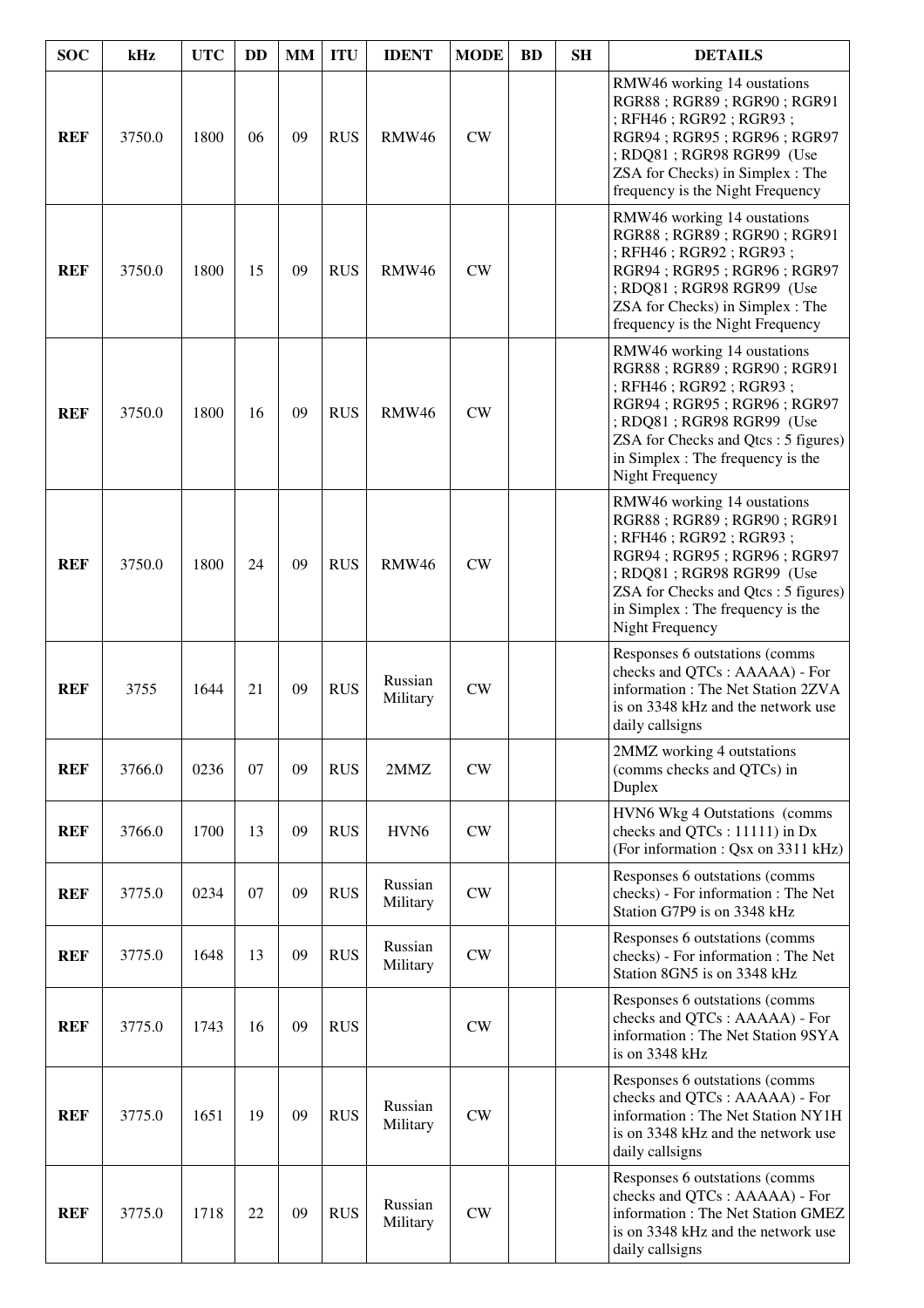| <b>SOC</b> | kHz    | <b>UTC</b> | <b>DD</b> | <b>MM</b> | <b>ITU</b> | <b>IDENT</b>           | <b>MODE</b>                           | <b>BD</b>                 | <b>SH</b> | <b>DETAILS</b>                                                     |
|------------|--------|------------|-----------|-----------|------------|------------------------|---------------------------------------|---------------------------|-----------|--------------------------------------------------------------------|
| <b>REF</b> | 3777.0 | 1647       | 13        | 09        | <b>CHN</b> | RIS9                   | CW                                    |                           |           | RIS9 wkd M8JF (Only: M8JF de<br>RIS9 V)                            |
| <b>REF</b> | 3773.5 | 1752       | 10        | 09        | <b>RUS</b> | 9PV2                   | CW                                    |                           |           | 9PV2 Wkg 4 outstations (comms<br>checks) in Sx                     |
| <b>REF</b> | 3778.0 | 0813       | 24        | 09        | <b>RUS</b> | Russian<br>Military    | CIS-<br>12/AT3<br>004D/<br><b>USB</b> | 120<br>per<br>chann<br>el | 2700      | Encrypted messages - Traffic in<br>QYT4 Mode                       |
| <b>REF</b> | 3789.0 | 1516       | 15        | 09        | <b>RUS</b> | Russian Air<br>Defense | <b>LSB</b>                            |                           |           | Tracking in Russian Voice                                          |
| <b>REF</b> | 3789.0 | 1411       | 23        | 09        | <b>RUS</b> | Russian Air<br>Defense | <b>LSB</b>                            |                           |           | Tracking in Russian Voice                                          |
| <b>REF</b> | 3789.0 | 1203       | 26        | 09        | <b>RUS</b> | Russian Air<br>Defense | <b>LSB</b>                            |                           |           | Tracking in Russian Voice                                          |
| <b>REF</b> | 3797.0 | 0319       | 07        | 09        | <b>RUS</b> | <b>RCV</b>             | CW                                    |                           |           | RCV send messages (for RIC87) in<br><b>Broadcast</b>               |
| <b>REF</b> | 3797.0 | 1832       | 10        | 09        | <b>RUS</b> | <b>RCV</b>             | CW                                    |                           |           | RCV send messages (for RIC87) in<br><b>Broadcast</b>               |
| <b>REF</b> | 3797.0 | 1831       | 12        | 09        | <b>RUS</b> | <b>RCV</b>             | CW                                    |                           |           | RCV send messages (for RIC87) in<br><b>Broadcast</b>               |
| <b>REF</b> | 3797.0 | 1536       | 15        | 09        | <b>RUS</b> | <b>RCV</b>             | CW                                    |                           |           | RCV send messages (for RIC87) in<br><b>Broadcast</b>               |
| <b>REF</b> | 3797.0 | 1647       | 21        | 09        | <b>RUS</b> | <b>RCV</b>             | CW                                    |                           |           | RCV send messages (for RIC87) in<br><b>Broadcast</b>               |
| <b>REF</b> | 3797.0 | 1413       | 23        | 09        | <b>RUS</b> | <b>RCV</b>             | CW                                    |                           |           | RCV send messages (for RIC87) in<br><b>Broadcast</b>               |
| <b>REF</b> | 3797.0 | 0421       | 27        | 09        | <b>RUS</b> | <b>RCV</b>             | <b>CW</b>                             |                           |           | RCV send messages (for RIC87) in<br><b>Broadcast</b>               |
| <b>REF</b> | 3799.0 | 1734       | 11        | 09        | <b>RUS</b> | WASSAM-<br>26          | <b>USB</b>                            |                           |           | WASSAM-26 calling PARKIR-51<br>ASTRA-79 in Simplex                 |
| <b>REF</b> | 7016.0 | 1439       | 22        | 09        | <b>RUS</b> | Russian<br>Military    | F <sub>1</sub> B                      | 75                        | 250       | Encrypted messages - Frequency<br>enabled for traffic in QYT9 Mode |
| <b>REF</b> | 7016.0 | 0841       | 23        | 09        | <b>RUS</b> | Russian<br>Military    | F1B                                   | 75                        | 250       | Encrypted messages - Frequency<br>enabled for traffic in QYT9 Mode |
| <b>REF</b> | 7016.0 | 0843       | 24        | 09        | <b>RUS</b> | Russian<br>Military    | F1B                                   | 75                        | 250       | Encrypted messages – Frequency<br>enabled for traffic in QYT9 Mode |
| <b>REF</b> | 7016.0 | 0653       | 25        | 09        | <b>RUS</b> | Russian<br>Military    | F1B                                   | 75                        | 250       | Encrypted messages – Frequency<br>enabled for traffic in QYT9 Mode |
| <b>REF</b> | 7020.0 | 0844       | 24        | 09        | <b>RUS</b> | Russian<br>Military    | F1B                                   | 75                        | 250       | Encrypted messages – Frequency<br>enabled for traffic in QYT9 Mode |
| <b>REF</b> | 7020.0 | 0653       | 25        | 09        | <b>RUS</b> | Russian<br>Military    | F1B                                   | 75                        | 250       | Encrypted messages - Frequency<br>enabled for traffic in QYT9 Mode |
| R.E.F.     | 7050   | 1740       | 20        | 9         |            |                        | <b>LSB</b>                            |                           | 5kHz      | BCL + music+QRM+russian                                            |
| R.E.F.     | 7055   | 1740       | 20        | 9         |            |                        | LSB                                   |                           | 5kHz      | Music in LSB S9+20                                                 |
| <b>REF</b> | 7080.0 | 0355       | 09        | 09        | <b>RUS</b> | Russian<br>Military    | CIS-<br>12/AT3<br>004D/<br><b>USB</b> | 120<br>per<br>chann<br>el | 2700      | Encrypted messages – Traffic in<br>QYT4 Mode                       |
| <b>REF</b> | 7088.5 | 1602       | 12        | 09        | <b>RUS</b> | Russian<br>Military    | CIS-<br>12/AT3<br>004D/<br><b>USB</b> | 120<br>per<br>chann<br>el | 2700      | Encrypted messages – Traffic in<br>QYT4 Mode                       |
| <b>REF</b> | 7088.5 | 0537       | 13        | 09        | <b>RUS</b> | Russian<br>Military    | CIS-<br>12/AT3<br>004D/               | 120<br>per<br>chann       | 2700      | Encrypted messages – Traffic in<br>QYT4 Mode                       |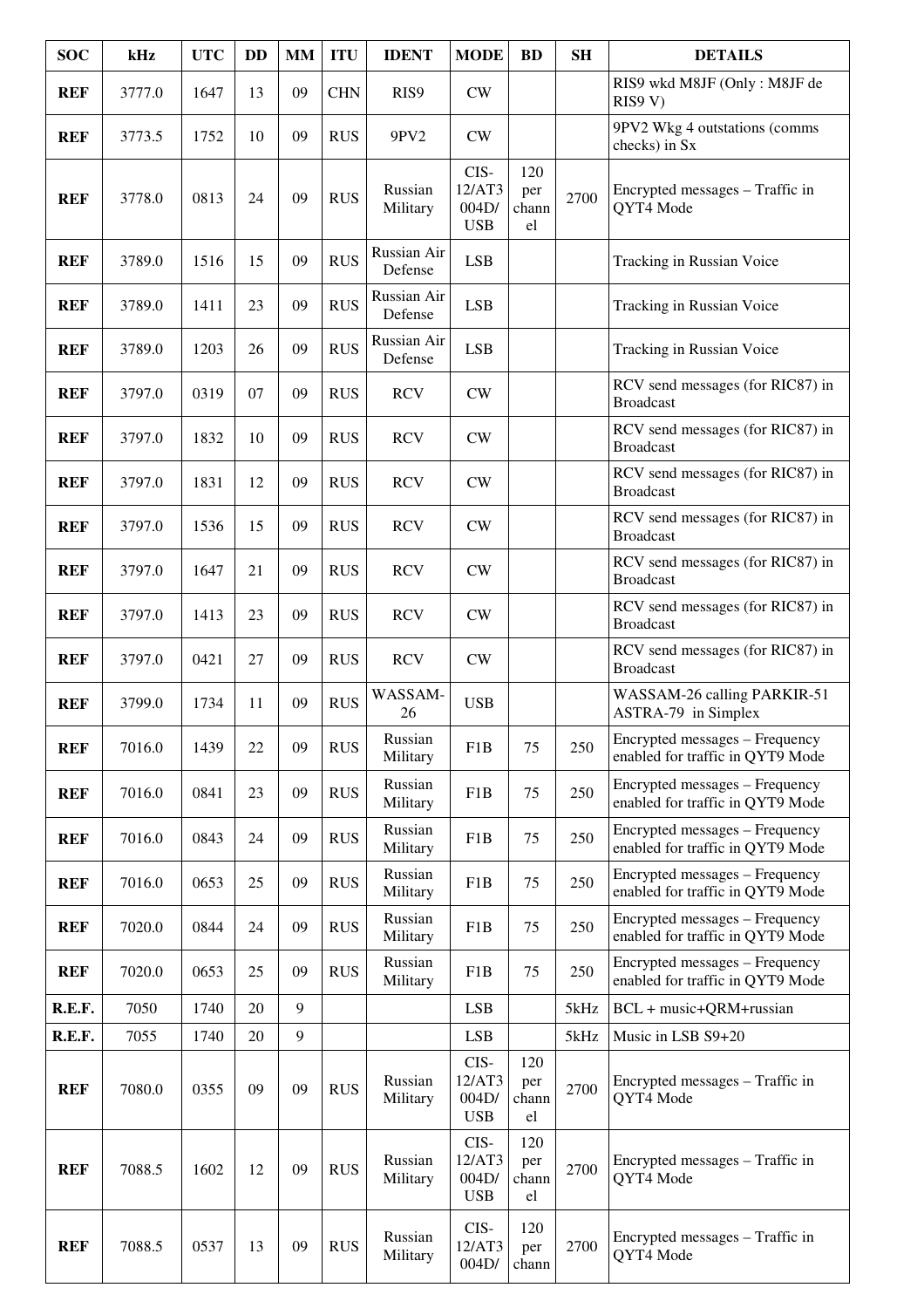| <b>SOC</b> | kHz     | <b>UTC</b> | <b>DD</b>      | <b>MM</b> | <b>ITU</b> | <b>IDENT</b>        | <b>MODE</b>                           | <b>BD</b>                 | <b>SH</b>  | <b>DETAILS</b>                                                                                                                                           |
|------------|---------|------------|----------------|-----------|------------|---------------------|---------------------------------------|---------------------------|------------|----------------------------------------------------------------------------------------------------------------------------------------------------------|
|            |         |            |                |           |            |                     | <b>USB</b>                            | el                        |            |                                                                                                                                                          |
|            |         |            |                |           |            |                     |                                       |                           |            |                                                                                                                                                          |
| <b>REF</b> | 7088.5  | 1333       | 14             | 09        | <b>RUS</b> | Russian<br>Military | CIS-<br>12/AT3<br>004D/<br><b>USB</b> | 120<br>per<br>chann<br>el | 2700       | Encrypted messages - Traffic in<br>QYT4 Mode                                                                                                             |
| <b>REF</b> | 7108.0  | 0332       | 07             | 09        | <b>RUS</b> | Russian<br>Military | CIS-<br>12/AT3<br>004D/<br><b>USB</b> | 120<br>per<br>chann<br>el | 2700       | Encrypted messages – Traffic in<br>QYT4 Mode                                                                                                             |
| <b>REF</b> | 7134.0  | 1634       | 12             | 09        | <b>RUS</b> | Russian<br>Navy     | F <sub>1</sub> B                      | 50                        | 200        | Encrypted messages - traffic to<br>nuclear forces                                                                                                        |
| <b>REF</b> | 7160.0  | 0628       | 20             | 09        | <b>RUS</b> | <b>RMW32</b>        | CW                                    |                           |            | RMW32 Wkg outstations RFH39;<br>RFH40; RFH41; RFH42; RFH44;<br>RFH45; RFH47; RFH48; RFH49;<br>RFH65; RFH66 (comms checks:<br>use ZSA for QSO) in Simplex |
| R.E.F.     | 7160    | 1509       | 29             | 9         |            |                     | fmcw                                  |                           | 20kHz      | OTH radar S9 +10                                                                                                                                         |
| R.E.F.     | 7175    | 1633       | 19             | 9         |            | Unident.            | AM                                    |                           | 20kHz      | AM broadcasting (spurious?) S9+10                                                                                                                        |
| R.E.F.     | 7175    | 1710       | 26             | 9         |            | Unident.            | AM                                    |                           | 20kHz      | AM broadcasting Arabic music<br>$S9 + 20$                                                                                                                |
| R.E.F.     | 7175    | 1710       | 26             | 9         |            | Unident.            | AM                                    |                           | 20kHz      | AM broadcasting Arabic music<br>$S9+10$                                                                                                                  |
| <b>REF</b> | 7176.0  | 0704       | 21             | 09        | <b>RUS</b> | Russian<br>Military | F <sub>1</sub> B                      | 75                        | 250        | Encrypted messages - Frequency<br>enabled for traffic in QYT9 Mode                                                                                       |
| <b>REF</b> | 7200.0  | 1205       | 20             | 09        | <b>RUS</b> | Russian<br>Military | CIS-<br>12/AT3<br>004D/<br><b>USB</b> | 120<br>per<br>chann<br>el | 2700       | Encrypted messages - Traffic in<br>QYT4 Mode: Calling in USB mode<br>(no callsign, only comms checks and<br>Traffic in numeric mode QYT4                 |
| R.E.F.     | 10145   | 1736       | 20             | 9         |            |                     | fmcw                                  |                           | 20kHz      | OTH radar S9+10                                                                                                                                          |
| R.E.F.     | 14000   | 0754       | 22             | 9         |            |                     | <b>USB</b>                            |                           | 2.5kH<br>Z | Data S8                                                                                                                                                  |
| R.E.F.     | 14100   | 1720       | 5              | 9         |            |                     | <b>LSB</b>                            |                           |            | Voice (music) QRM S7                                                                                                                                     |
| R.E.F.     | 14110   | 0750       | 16             | 9         |            |                     | fmcw                                  |                           | 30kHz      | OTH radar S9                                                                                                                                             |
| R.E.F.     | 14130   | 0751       | 6              | 9         |            |                     | fmcw                                  |                           | 30kHz      | OTH radar S9+ 20 pps, till present<br>at 10h05                                                                                                           |
| R.E.F.     | 14130   | 0751       | $\overline{7}$ | 9         |            |                     | fmcw                                  |                           | 30kHz      | OTH radar S9+ 20 pps, still there!                                                                                                                       |
| <b>REF</b> | 14180.0 | 1330       | 16             | 09        | <b>RUS</b> | Russian<br>Navy     | F1B                                   | 50                        | 200        | Encrypted messages – traffic to<br>nuclear forces (Heard: "XXX" in<br>telegraphy mode and trafic in FSK<br>mode: Probably RDL)                           |
| <b>REF</b> | 14180.0 | 1206       | 20             | 09        | <b>RUS</b> | <b>RDL</b>          | F1B                                   | 50                        | 200        | Encrypted messages - traffic to<br>nuclear forces (Heard: "RDL and<br>Groups 5 Figures" in telegraphy<br>mode and trafic in FSK mode.                    |
| R.E.F.     | 28960   | 1519       | 25             | 9         |            |                     | fmcw                                  |                           | 40kHz      | OTHR S8, 2alternate sweeping rate<br>120 & 180Hz                                                                                                         |
| R.E.F.     | 29000   | 1519       | 25             | 9         |            |                     | fmcw                                  |                           | 40kHz      | OTHR S8, 2alternate sweeping rate<br>40 & 240Hz                                                                                                          |
|            |         |            |                |           |            |                     |                                       |                           |            |                                                                                                                                                          |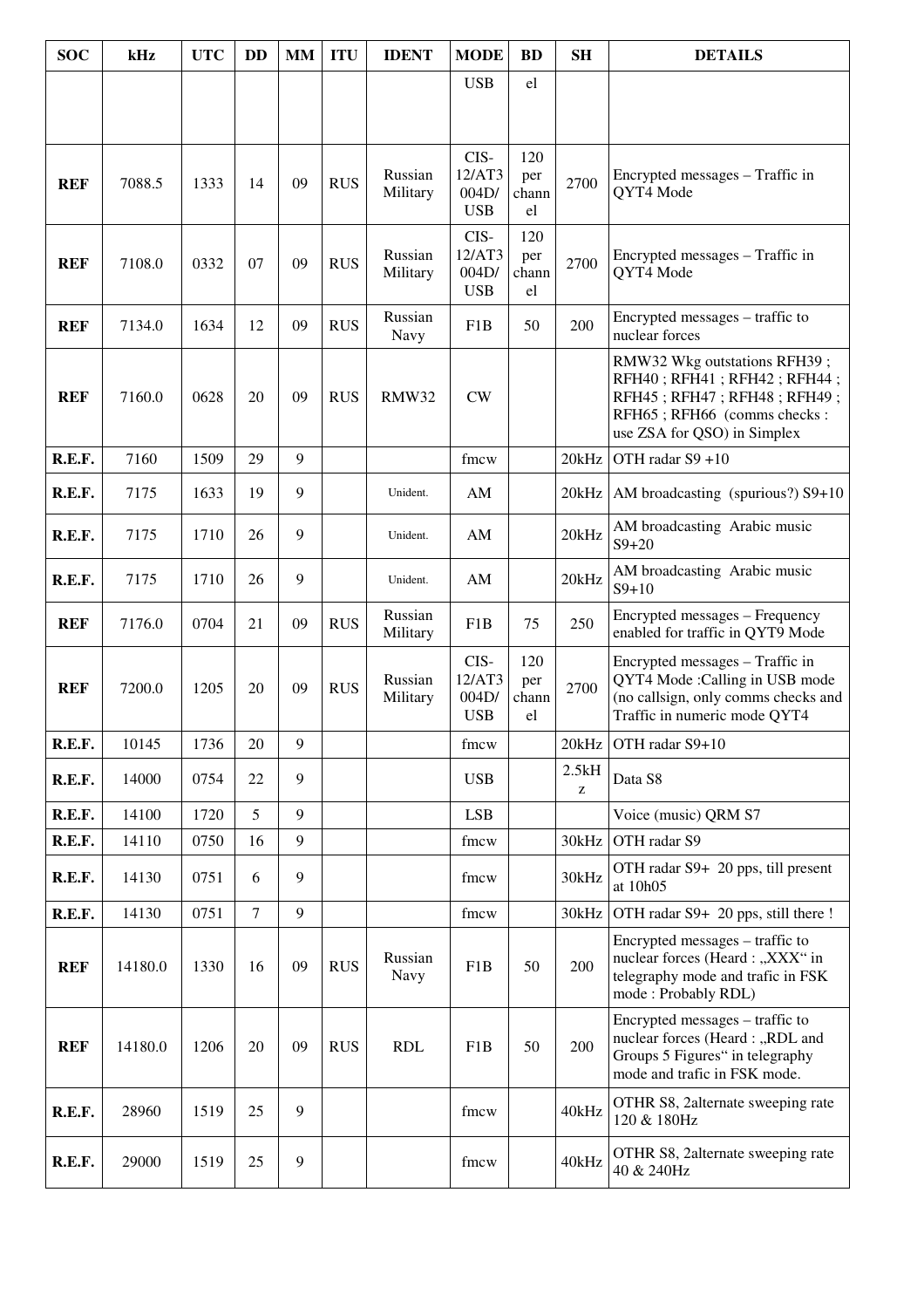# **REP – Portugal – CT4AN (Jose Francisco)**

| <b>SOC</b> | kHz   | <b>UTC</b>  | <b>DD</b>                   | <b>MM</b>       | <b>ITU</b>             | <b>IDENT</b> | <b>MODE</b>                 | <b>BD</b>       | <b>SH</b>       | <b>DETAILS</b>                           |
|------------|-------|-------------|-----------------------------|-----------------|------------------------|--------------|-----------------------------|-----------------|-----------------|------------------------------------------|
| <b>REP</b> | 3590  | 19.16       | 02                          | 09              | E                      |              | $J3E-U$                     |                 |                 | Spanish fishery w/ CRY2000 vocoder       |
| <b>REP</b> | 3600  | 20.00       | 03                          | 09              | $\overline{E}$         |              | $J3E-U$                     |                 |                 | Fishery                                  |
| <b>REP</b> | 3640  | 20.32       | 01                          | 09              | $\mathbf G$            | <b>XSS</b>   | <b>MFSK</b>                 |                 |                 | <b>Mil Tascom</b>                        |
| <b>REP</b> | 7004  | 19.47       | 19                          | 09              |                        |              | $J3E-L$                     |                 |                 | Ola, ola, amateur op, tuning QRO         |
| <b>REP</b> | 7015  | 17.22       | $\overline{08}$             | 09              |                        |              | J3E-L                       |                 |                 | Intruders                                |
| <b>REP</b> | 7016  | 18.21       | 22                          | 09              | <b>RUS</b>             |              | F1B                         | 75              | 250             | CIS modem, Russia                        |
| <b>REP</b> | 7032  | 18.15       | 04                          | 09              |                        |              | <b>FMCW</b>                 | $\overline{50}$ | 17k             | <b>OTH Radar</b>                         |
| <b>REP</b> | 7038  | 22.20       | 23                          | 09              | <b>RUS</b>             | P            | A1A                         |                 |                 | <b>MURMANSK</b>                          |
| <b>REP</b> | 7056  | 17.50       | $\overline{21}$             | $\overline{09}$ |                        |              | <b>BPSK</b>                 |                 |                 | AT3004D w/ dit jammer on 3k pilot tone   |
| <b>REP</b> | 7120  | 17.41       | 16                          | 09              | <b>SOM</b>             |              | <b>8k00</b><br><b>A3EGN</b> |                 |                 | Radio Hargaysa                           |
| <b>REP</b> | 7175  | 18.33       | 22                          | 09              | <b>ETH</b>             |              | A3E                         |                 |                 | Radio Eritreia jammed by Radio Ethiopia  |
| <b>REP</b> | 7184  | 19.31       | 25                          | 09              | <b>RUS</b>             |              | <b>FMCW</b>                 | 50              | 200             | OTH radar, Russia                        |
| <b>REP</b> | 10107 | 12.11       | 02                          | 09              | <b>MRC</b>             |              | $J3E-U$                     |                 |                 | Fishery                                  |
| <b>REP</b> | 10116 | 22.14       | $\overline{20}$             | 09              |                        |              | A3E                         |                 |                 | Letters Station - 5 letters groups       |
| <b>REP</b> | 10134 | 19.20       | $\overline{02}$             | 09              | <b>MRC</b>             |              | $J3E-U$                     |                 |                 | Moroccan fishery                         |
| <b>REP</b> | 10135 | 19.30       | 06                          | 09              |                        |              | <b>FMCW</b>                 |                 |                 | <b>OTH</b> radar                         |
| <b>REP</b> | 10141 | 18.59       | 06                          | 09              | $\overline{E}$         |              | J3E-U                       |                 |                 | Spanish fishery                          |
| <b>REP</b> | 14000 | 19.38       | 12                          | $\overline{09}$ | $\overline{B}$         |              | J3E-U                       |                 |                 | <b>Brazilian</b> intruders               |
| <b>REP</b> | 14000 | 09.56       | 20                          | 09              |                        |              | J3E-U                       |                 |                 | Unid language intruders                  |
| <b>REP</b> | 14000 | 19.32       | 24                          | 09              | B                      |              | $J3E-U$                     |                 |                 | <b>Brazilian</b> intruders               |
| <b>REP</b> | 14005 | 10.50       | 11                          | 09              |                        |              | F1B                         | 300             | 425             | <b>RY RY RY</b>                          |
| <b>REP</b> | 14029 | 10.31       | $\overline{27}$             | 09              |                        |              | <b>BPSK</b>                 | 120             | x 12            | AT3004D modem, 12x120bpsk 3k pilot       |
| <b>REP</b> | 14113 | 13.33       | 05                          | 09              |                        |              | <b>FMCW</b>                 | 50              | 17k             | <b>OTH</b> radar                         |
| <b>REP</b> | 14115 | 12.06       | 29                          | 09              |                        |              | <b>FMCW</b>                 | 50              | 18 <sub>k</sub> | <b>OTH</b> radar                         |
| <b>REP</b> | 14133 | 07.28       | 07                          | 09              |                        |              | <b>FMCW</b>                 |                 |                 | <b>OTH</b> radar                         |
| <b>REP</b> | 14137 | 09.50       | 20                          | 09              |                        |              | <b>FMCW</b>                 |                 |                 | <b>Burst mode OTH radar</b>              |
| <b>REP</b> | 14141 | 21.03       | 19                          | 09              | <b>RUS</b>             |              | F1B                         | 75              | 400             | <b>Navy</b>                              |
| <b>REP</b> | 14180 | 09.15       | 09                          | 09              | <b>RUS</b>             |              | F1B                         | 50              | 200             | CIS 36 modem, Russia mil - daily         |
| <b>REP</b> | 14185 | 14.11       | $\overline{26}$             | 09              | <b>RUS</b>             |              | F1B                         | $\overline{50}$ | 250             | CIS36-50, Russia                         |
| <b>REP</b> | 14222 | 07.40       | 07                          | 09              |                        |              | PSK <sub>2</sub>            | 120             | x12             | AT3004D modem, unid                      |
| <b>REP</b> | 14270 | 15.12       | 02                          | 09              |                        |              | <b>FMCW</b>                 |                 |                 | <b>Burst mode OTH radar</b>              |
| <b>REP</b> | 14282 | 10.59       | 17                          | 09              | <b>RUS</b>             |              | <b>FMCW</b>                 | 50              | 18k             | Russian OTH radar                        |
| <b>REP</b> | 14285 | 10.45       | 01                          | $\overline{09}$ |                        |              | <b>FMCW</b>                 |                 |                 | <b>Burst mode OTH radar</b>              |
| <b>REP</b> | 18075 | 13.50       | 20                          | 09              |                        |              | <b>FMCW</b>                 | 50              | 20k             | <b>OTH</b> radar                         |
| <b>REP</b> | 21144 | 13.23       | 24                          | 09              | $\, {\bf B}$           |              | $J3E-U$                     |                 |                 | Brazilian intruders, coordinates         |
| <b>REP</b> | 28069 | 17.04       | 21                          | 09              | NZ                     |              | A1A                         |                 |                 | Drifnet buoy                             |
| <b>REP</b> | 28102 | <b>D</b> ly | $\overline{D}$ <sub>y</sub> | 09              | <b>CPV</b>             |              | F1B                         | 51              | 300             | Enagal GPS buoy, off coast of Cape Verde |
| <b>REP</b> | 28115 | 20.43       | 19                          | 09              | $\, {\bf B}$           |              | $J3E-U$                     |                 |                 | Brazilian truckers, daily                |
| <b>REP</b> | 28117 | 20.38       | 19                          | 09              | $\overline{B}$         |              | $J3E-U$                     |                 |                 | Brazilian truckers, daily                |
| <b>REP</b> | 28120 | 11.00       | 07                          | 09              | E                      |              | F1B                         | 50              | 200             | <b>Enagal</b> buoy                       |
| <b>REP</b> | 28145 | 20.37       | $\overline{19}$             | 09              | $\overline{B}$         |              | A3E                         |                 |                 | Brazilian truckers, daily                |
| <b>REP</b> | 28165 | 12.10       | 22                          | 09              | <b>RUS</b>             |              | F3E                         |                 |                 | Taxi YL dispatcher                       |
| <b>REP</b> | 28165 | 20.36       | 19                          | 09              | $\, {\bf B}$           |              | $A3E$                       |                 |                 | Brazilian truckers, daily                |
| <b>REP</b> | 28311 | 17.02       | 21                          | 09              | NZ                     |              | A1A                         |                 |                 | Drifnet buoy                             |
| <b>REP</b> | 28385 | 17.02       | 21                          | 09              | $\overline{\text{NZ}}$ |              | A1A                         |                 |                 | Drifnet buoy                             |
| <b>REP</b> | 29135 | 11.21       | 22                          | 09              | <b>RUS</b>             |              | F3E                         |                 |                 | Taxi dispatcher                          |
| <b>REP</b> | 29150 | 13.03       | 22                          | 09              |                        |              | F1B                         | 82              | 160             | Datawell buoy                            |
| <b>REP</b> | 29180 | 11.54       | $26\,$                      | 09              | <b>RUS</b>             |              | F3E                         |                 |                 | Taxi dispatcher                          |
| <b>REP</b> | 29250 | 12.05       | 17                          | 09              |                        |              | F1B                         | 82              | 120             | Datawell buoy                            |

### **RSGB - Great Britain – M0VRR (Vaughan)**

# **SRAL – Finland – OH2BLU (Pekka)**

| <b>Society</b> | kHz     | <b>UTC</b> | DD     | <b>MM</b> | <b>ITU</b> | <b>IDENT</b>  | <b>MODE</b>      | BD  | <b>SH</b> | <b>REMARKS</b>              |
|----------------|---------|------------|--------|-----------|------------|---------------|------------------|-----|-----------|-----------------------------|
| <b>SRAL</b>    | 6998,0  | h24        | dly    | 9         | <b>RUS</b> | <b>UiTone</b> | R3E              |     |           | 125 Hz tones                |
| SRAL           | 7000,0  | $0730-$    | $\ast$ | 9         |            | <b>UiCarr</b> | <b>N0N</b>       |     |           | Days: 7. 17. 18.            |
|                |         | 1817/      |        |           |            |               |                  |     |           |                             |
| SRAL           | 7006.0  | 1150       | 24.    | 9         |            | <b>UiPTR</b>  | F1B              |     |           |                             |
| SRAL           | 7008,0  | 1355-      | 25.    | 9         |            | <b>UiMUX</b>  | PSK <sub>2</sub> | 120 | 2600      |                             |
|                |         | 1505/      |        |           |            |               |                  |     |           |                             |
| <b>SRAL</b>    | 7016,0  | h24        | ∗      | 9         |            | <b>UiPTR</b>  | F1B              |     | 250       | Days: 13. 15. 21. - 26. 30. |
| SRAL           | 7018,75 | 230-       | 13.    | 9         |            | <b>UiPTR</b>  | F1A              |     | 250       | 5BL                         |
|                |         | 1300       |        |           |            |               |                  |     |           |                             |
| <b>SRAL</b>    | 7019,88 | 1010-      | 2.     | 9         |            | <b>UiCarr</b> | <b>N0N</b>       |     |           |                             |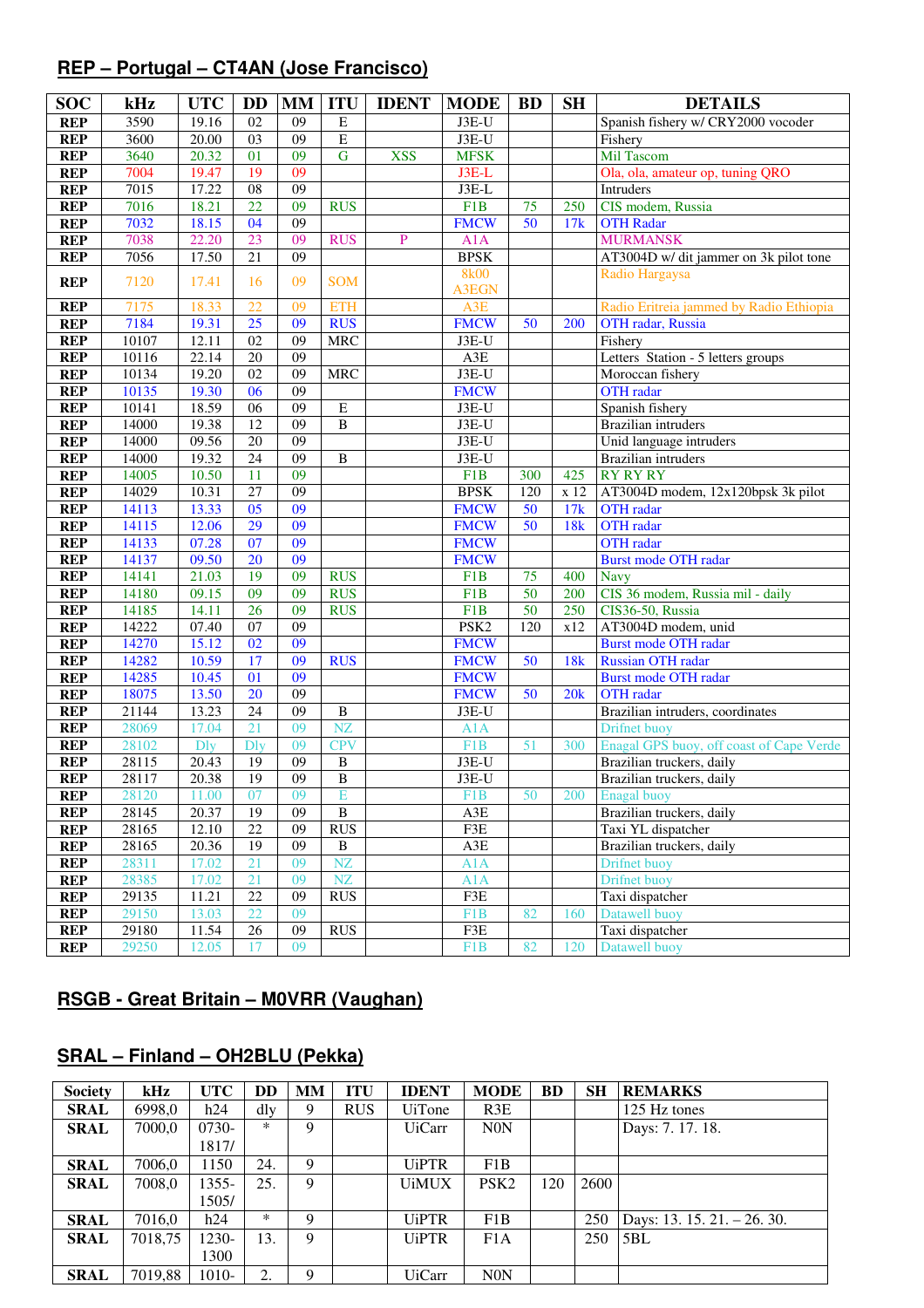| <b>Society</b>             | kHz              | <b>UTC</b>       | <b>DD</b>         | <b>MM</b>      | <b>ITU</b>     | <b>IDENT</b>            | <b>MODE</b>      | <b>BD</b> | <b>SH</b> | <b>REMARKS</b>               |
|----------------------------|------------------|------------------|-------------------|----------------|----------------|-------------------------|------------------|-----------|-----------|------------------------------|
|                            |                  | 1103/            |                   |                |                |                         |                  |           |           |                              |
| <b>SRAL</b>                | 7020,0           | $0420-$<br>1930  | $\ast$            | $\overline{9}$ |                | <b>UiPTR</b>            | F1B              |           | 250       | Days: 23. - 25. 30.          |
| <b>SRAL</b>                | 7022,0           | 1425-            | 22.               | 9              |                | <b>UiMUX</b>            | PSK <sub>2</sub> | 120       | 2600      |                              |
|                            |                  | 1430/            |                   |                |                |                         |                  |           |           |                              |
| <b>SRAL</b>                | 7025,0           | 1120-            | 8.                | 9              |                | <b>UiMUX</b>            | PSK <sub>2</sub> | 120       | 2600      |                              |
|                            |                  | 1200             |                   |                |                |                         |                  |           |           |                              |
| <b>SRAL</b><br><b>SRAL</b> | 7027,5<br>7035,0 | 1545-            | 25.               | 9              | <b>UZB</b>     | V<br><b>UiPTR</b>       | A1A<br>F1B       |           |           | QSY to 6928,0 kHz            |
|                            |                  | 1615             |                   |                |                |                         |                  |           |           |                              |
| <b>SRAL</b>                | 7037,0           | 0535-            | 21.               | 9              | <b>RUS</b>     | <b>UiMUX</b>            | PSK <sub>2</sub> | 120       | 2600      |                              |
|                            |                  | 0830             |                   |                |                |                         |                  |           |           |                              |
| <b>SRAL</b>                | 7039,0           | 0745-<br>1345    | 3.11.             | 9              | <b>RUS</b>     | $\mathbf C$             | A1A              |           |           | Moscow                       |
| <b>SRAL</b>                | 7039,2           | 1340             | 11.               | 9              | RUS            | $\overline{F}$          | A1A              |           |           | Vladivostok                  |
| <b>SRAL</b>                | 7039,5           | $1240-$          | $\overline{11}$ . | 9              |                | <b>UiCW</b>             | A1A              |           |           | Hand keying "T T"            |
|                            |                  | 1649             | 12.               |                |                |                         |                  |           |           |                              |
| <b>SRAL</b>                | 7055,0           | 1715             | 21.               | 9              |                | <b>UiMUX</b>            | PSK <sub>2</sub> | 120       | 2600      |                              |
| <b>SRAL</b>                | 7059,0           | $1115 -$<br>1200 | 15.               | 9              |                | <b>UiPTR</b>            | F1B              |           | 250       |                              |
| <b>SRAL</b>                | 7066,0           | 0425-            | $23. -$           | $\overline{9}$ |                | <b>UiPTR</b>            | F1B              |           |           |                              |
|                            |                  | 1615             | 25.               |                |                |                         |                  |           |           |                              |
| <b>SRAL</b>                | 7072,0           | 1145-            | 2.                | 9              |                | <b>UiPTR</b>            | F1B              |           | 200       |                              |
| <b>SRAL</b>                | 7076,0           | 1400<br>$0915 -$ | 14.               | $\overline{9}$ |                | <b>UiPTR</b>            | F1B              |           | 250       |                              |
|                            |                  | 1800             |                   |                |                |                         |                  |           |           |                              |
| <b>SRAL</b>                | 7081,0           | 0830             | 17.               | 9              |                | <b>UiCarr</b>           | $\rm{N0N}$       |           |           |                              |
| <b>SRAL</b>                | 7090,5           | 0430-            | $12. -$           | 9              | <b>RUS</b>     | <b>UiMUX</b>            | PSK <sub>2</sub> | 120       | 2600      | Carr. On 7088,5 kHz          |
|                            |                  | 1930             | 14.               | 9              |                |                         |                  |           |           |                              |
| <b>SRAL</b>                | 7090,5           | 1135-<br>1155/   | 13.               |                |                | <b>UiCarr</b>           | <b>N0N</b>       |           |           |                              |
| <b>SRAL</b>                | 7091,5           | 0810-            | dly               | 9              | <b>UZB</b>     | $\overline{\mathbf{V}}$ | A1A              |           |           |                              |
|                            |                  | 1930             |                   |                |                |                         |                  |           |           |                              |
| <b>SRAL</b>                | 7099,0           | 1030-            | 19.               | 9              |                | <b>UiPTR</b>            | F1B              |           | 200       |                              |
| <b>SRAL</b>                | 7103,0           | 1050<br>1300-    | 21.               | 9              |                | <b>UiMUX</b>            | PSK <sub>2</sub> | 120       | 2600      |                              |
|                            |                  | 1320/            |                   |                |                |                         |                  |           |           |                              |
| <b>SRAL</b>                | 7110,0           | 1745-            | $7. -$            | 9              | <b>RUS</b>     | <b>UiMUX</b>            | PSK <sub>2</sub> | 120       | 2600      |                              |
|                            |                  | 0600             | 9.                |                |                |                         |                  |           |           |                              |
| <b>SRAL</b>                | 7110,0           | 1710-<br>1715/   | $\overline{5}$ .  | 9              | $\overline{F}$ | 369                     | A1A              |           |           |                              |
| <b>SRAL</b>                | 7114,0           | 1040-            | 3.                | 9              |                | <b>UiPTR</b>            | F1B              |           |           |                              |
|                            |                  | 1110             |                   |                |                |                         |                  |           |           |                              |
| <b>SRAL</b>                | 7116,6           | 1530-            | 19.               | $\overline{9}$ |                | <b>UiCarr</b>           | N0N              |           |           |                              |
| <b>SRAL</b>                | 7117,0           | 1845<br>0545-    | $\ast$            | 9              | <b>RUS</b>     | REA4                    | ${\rm F1B}/$     |           | 1000      | Days: 7.9.11. - 13.15.18.19. |
|                            |                  | 1045/            |                   |                |                |                         | N <sub>0</sub> N |           |           | 21.25.                       |
| <b>SRAL</b>                | 7120,0           | 0320-            | dly               | 9              | SOM            | R.Hargeis               | A3E              |           |           |                              |
|                            |                  | 0430/            |                   |                |                | a                       |                  |           |           |                              |
| <b>SRAL</b>                | 7120,0           | 1500-<br>1900/   | dly               | $\overline{9}$ | SOM            | R.Hargeis<br>a          | A3E              |           |           |                              |
| <b>SRAL</b>                | 7146,6           | 0300-            | 30.               | 9              | ERI            | VoBME1                  | A3E              |           |           |                              |
|                            |                  | 0500/            |                   |                |                |                         |                  |           |           |                              |
| <b>SRAL</b>                | 7146,6           | 1420-            | 29.               | 9              | ERI            | VoBME1                  | A3E              |           |           | On 30. Carrier 1840 - 2400   |
| <b>SRAL</b>                | 7150,7           | 1840<br>1305-    | 30.<br>23.        | 9              |                | <b>UiCW</b>             | A3E              |           |           | Fast MR "QSY"                |
|                            |                  | 1855             | 24.               |                |                |                         |                  |           |           |                              |
| <b>SRAL</b>                | 7151,0           | 0745-            | 2.3.              | 9              | <b>UKR</b>     | <b>UiMUX</b>            | PSK <sub>2</sub> | 120       | 2600      |                              |
|                            |                  | 1930             |                   |                |                |                         |                  |           |           |                              |
| <b>SRAL</b>                | 7160,0           | 0630-            | 20.               | 9              | <b>RUS</b>     | RMW32                   | A1A              |           |           | 5F, 5BL                      |
| <b>SRAL</b>                | 7162,0           | 1000<br>1320-    | 21.<br>1.         | 9              |                | <b>UiPTR</b>            | F1B              |           | 250       |                              |
|                            |                  | 1347/            |                   |                |                |                         |                  |           |           |                              |
| <b>SRAL</b>                | 7170,0           | 1250-            | 23.               | 9              |                | <b>UiPTR</b>            | F1B              |           | 200       |                              |
|                            |                  | 1400             | $\ast$            |                |                |                         |                  |           |           |                              |
| <b>SRAL</b>                | 7175,0           | 0300-<br>0500    |                   | 9              | ERI            | VoBME2                  | $\rm A3E$        |           |           | Days: 14. 17. - 30.          |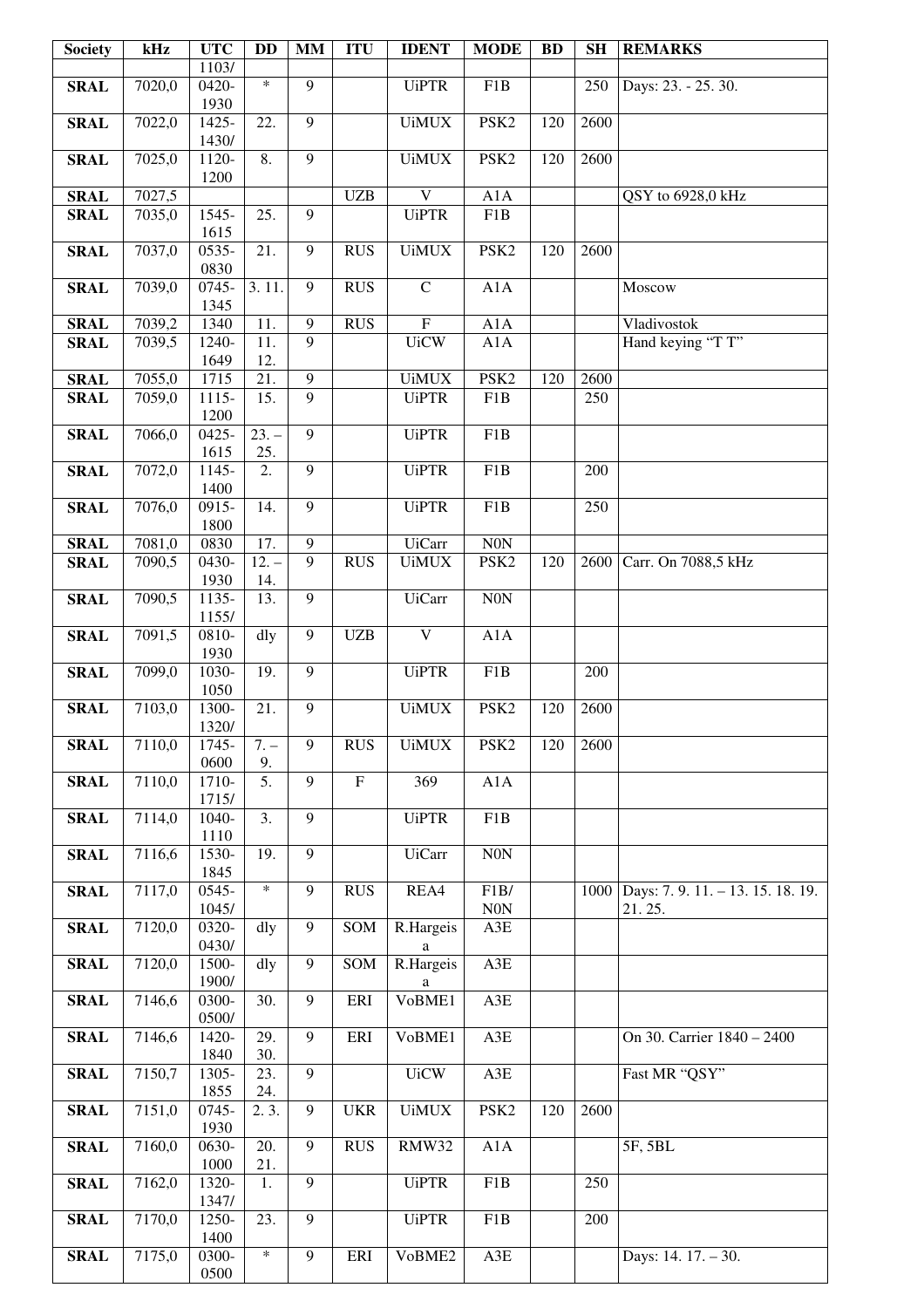| <b>Society</b> | kHz     | <b>UTC</b>    | <b>DD</b> | <b>MM</b>      | <b>ITU</b> | <b>IDENT</b>   | <b>MODE</b>      | <b>BD</b> | <b>SH</b> | <b>REMARKS</b>                    |
|----------------|---------|---------------|-----------|----------------|------------|----------------|------------------|-----------|-----------|-----------------------------------|
| <b>SRAL</b>    | 7175,0  | 1430-         | $\ast$    | 9              | ERI        | VoBME2         | A3E              |           |           | Days: 14. 17. - 30. Anthem at     |
|                |         | 1850/         |           |                |            |                |                  |           |           | 1833 then N0N until s/off         |
| <b>SRAL</b>    | 7176,0  | 0900-         | 21.       | 9              |            | <b>UiPTR</b>   | F1B              |           | 250       |                                   |
|                |         | 1900          | 9.        | 9              |            |                |                  |           |           |                                   |
| <b>SRAL</b>    | 7187,0  | 1845-<br>1930 |           |                |            | <b>UiMUX</b>   | PSK <sub>2</sub> | 120       | 2600      |                                   |
| <b>SRAL</b>    | 7190,5  | 1600-         | 1.        | $\overline{9}$ |            | <b>UiCarr</b>  | <b>N0N</b>       |           |           |                                   |
|                |         | 1630          |           |                |            |                |                  |           |           |                                   |
| <b>SRAL</b>    | 7198,0  | 1100-         | 9.        | 9              |            | <b>UiMUX</b>   | PSK <sub>2</sub> | 120       | 2600      |                                   |
|                |         | 1300          |           |                |            |                |                  |           |           |                                   |
| <b>SRAL</b>    | 7200,0  | $0930-$       | dly       | 9              | <b>CHN</b> | CNR1           | A3E              |           |           | Used as jammer on TWN             |
|                |         | 1300/         |           |                |            |                |                  |           |           |                                   |
| <b>SRAL</b>    | 7200,0  | 1300-         | dly       | $\overline{9}$ | <b>MMR</b> | $\overline{R}$ | A3E              |           |           |                                   |
|                |         | 1500/         |           |                |            | Myanmar        |                  |           |           |                                   |
| <b>SRAL</b>    | 7200,0  | 2245-         | dly       | 9              | <b>MMR</b> | $\mathbf R$    | A3E              |           |           |                                   |
|                |         | 2400/         |           | 9              |            | Myanmar        |                  |           |           |                                   |
| <b>SRAL</b>    | 7 MHz   | 0430-<br>0445 | 21.       |                | <b>RUS</b> | 29B6           | <b>FMCW</b>      |           |           | 50Hz / 15 kHz, (WebSDR 7<br>days) |
| <b>SRAL</b>    | 10 MHz  |               |           | 9              | <b>RUS</b> | 29B6           | <b>FMCW</b>      |           |           | 50Hz / 15 kHz (WebSDR 8           |
|                |         |               |           |                |            |                |                  |           |           | days)                             |
| <b>SRAL</b>    | 14008,0 | 1015          | 11.       | 9              | <b>RUS</b> | <b>UiPTR</b>   | F1B              |           | 250       |                                   |
| <b>SRAL</b>    | 14026,0 | 0640-         | 3.26.     | $\overline{9}$ |            | <b>UiMUX</b>   | PSK <sub>2</sub> | 120       | 2600      |                                   |
|                |         | 1040          |           |                |            |                |                  |           |           |                                   |
| <b>SRAL</b>    | 14160,0 | 0740-         | 16.       | 9              | <b>RUS</b> | <b>UiPTR</b>   | F1B              |           | 250       |                                   |
|                |         | 1200          | 22.       |                |            |                |                  |           |           |                                   |
| <b>SRAL</b>    | 14180,0 | $0415 -$      | dly       | 9              | <b>RUS</b> | <b>RDL</b>     | F1B              |           | 200       |                                   |
|                |         | 1530          |           |                |            |                |                  |           |           |                                   |
| <b>SRAL</b>    | 14192,0 | 0900-         | $\ast$    | 9              | <b>RUS</b> | <b>UiPTR</b>   | F1B              |           | 200       | Days: $6.11 - 13$ .               |
| <b>SRAL</b>    | 14221,0 | 1500<br>0315- | dly       | 9              | $\rm KGZ$  | <b>UiPTR</b>   | F1B              |           | 200       |                                   |
|                |         | 0600/         |           |                |            |                |                  |           |           |                                   |
| <b>SRAL</b>    | 14295,0 | 0400-         | dly       | 9              | TJK        | $\overline{R}$ | $A3E$            |           |           | 3f 4765,00 kHz, Yangiyul TX       |
|                |         | 1600          |           |                |            | Tojikiston     |                  |           |           |                                   |
| <b>SRAL</b>    | 14 MHz  | 0730-         | $\ast$    | 9              | <b>RUS</b> | 29B6           | <b>FMCW</b>      |           |           | 50Hz / 15 kHz, days: 1.2.4.6.     |
|                |         | 1415          |           |                |            |                |                  |           |           | 7.9.11.17.18.                     |
| <b>SRAL</b>    | 14 MHz  | 0700-         | dly       | 9              | <b>RUS</b> | <b>UiOTHR</b>  | <b>FMCW</b>      |           |           | 10Hz / 15 kHz, 30 sec transmit    |
|                |         | 1800          |           |                |            |                |                  |           |           | with 16 min cycle                 |
| <b>SRAL</b>    | 18080,0 | 0740-         | $\ast$    | 9              | <b>TWN</b> | <b>SOH</b>     | $\rm A3E$        |           |           | Days: 3. 17. 18. + CHN jammer     |
|                | 18 MHz  | 0800<br>1345- | 25.       | 9              | CYP/       | <b>UiOTHR</b>  | <b>FMCW</b>      |           |           | 25/50Hz / 20 kHz, days: 20. 26.   |
| <b>SRAL</b>    |         | 1350          |           |                | TUR        |                |                  |           |           | 29. (WebSDR 12 days)              |
| <b>SRAL</b>    | 21 MHz  | 0820-         | 8.        | 9              | CYP/       | <b>UiOTHR</b>  | <b>FMCW</b>      |           |           | 25/50Hz / 20 kHz (WebSDR 10       |
|                |         | 0837/         |           |                | TUR        |                |                  |           |           | days)                             |
| <b>SRAL</b>    | 21438,0 | $/0830-$      | $\ast$    | 9              | <b>RUS</b> | <b>RCV</b>     | A1A              |           |           | Days: 3. 11. 14.                  |
|                |         | 0910          |           |                |            |                |                  |           |           |                                   |
| <b>SRAL</b>    | 24 MHz  |               |           | 9              |            | <b>UiOTHR</b>  | <b>FMCW</b>      |           |           | No reports                        |
| <b>SRAL</b>    | 28960,0 | 0600-         | $\ast$    | 9              | <b>IRN</b> | <b>UiOTHR</b>  | <b>FMCW</b>      |           |           | 150 & 313 Hz / 60 kHz, days:      |
|                |         | 1100          |           |                |            |                |                  |           |           | 3.12.13.                          |
| <b>SRAL</b>    | 28 MHz  |               |           | 9              |            | <b>UiOTHR</b>  | <b>FMCW</b>      |           |           | 25/50Hz / 20 kHz                  |
| <b>SRAL</b>    | 28 MHz  | 0540-         | $\ast$    | 9              | <b>RUS</b> | Taxi disp.     | F3E              |           |           | Days: 3.9. - 15.30.78 reports     |
|                |         | 1715          |           |                |            |                |                  |           |           |                                   |

# **USKA – Switzerland – HB9CET (Peter)**

| <b>SOC</b>                                                                                               | <b>kHz</b>         | <b>UTC</b> | DD. | $\blacksquare$ MM $\blacksquare$ ITU |  | <b>IDENT</b> | <b>MODE</b>      | <b>BD</b> | <b>SH</b><br>(BW) | <b>DETAILS</b>                                           |  |  |
|----------------------------------------------------------------------------------------------------------|--------------------|------------|-----|--------------------------------------|--|--------------|------------------|-----------|-------------------|----------------------------------------------------------|--|--|
| 80 m band informational only! Primary allocation but shared with other also primary allocated services ! |                    |            |     |                                      |  |              |                  |           |                   |                                                          |  |  |
| <b>USKA</b>                                                                                              | 3525.0<br>(Center) | 2111       | 27  | 09                                   |  |              | <b>DOPSK</b>     | 14x75     | 5k9               | LINK 11 CLEW;<br>almost daily<br>(STANAG 5511): ISB Mode |  |  |
| <b>USKA</b>                                                                                              | 3530.0 2150        |            | 07  | 09                                   |  |              | J7D              | 12x120    | 2k7               | BPSK; CIS12                                              |  |  |
| <b>USKA</b>                                                                                              | 3532.0<br>VFO USB  | 2117       | 27  | 09                                   |  |              | <b>DOPSK</b>     | 14x75     | 5k9               | LINK 11 CLEW (STANAG 5511)                               |  |  |
| <b>USKA</b>                                                                                              | 3548.0             | 2147       | 02  | 09                                   |  |              | F1B              | 50        | 200               | almost daily                                             |  |  |
| <b>USKA</b>                                                                                              | 3549.0             | 2218       | 05  | 09                                   |  |              | PSK <sub>8</sub> | 2400      | $\sim$ 2k7        | MIL188-110A (Hybrid),                                    |  |  |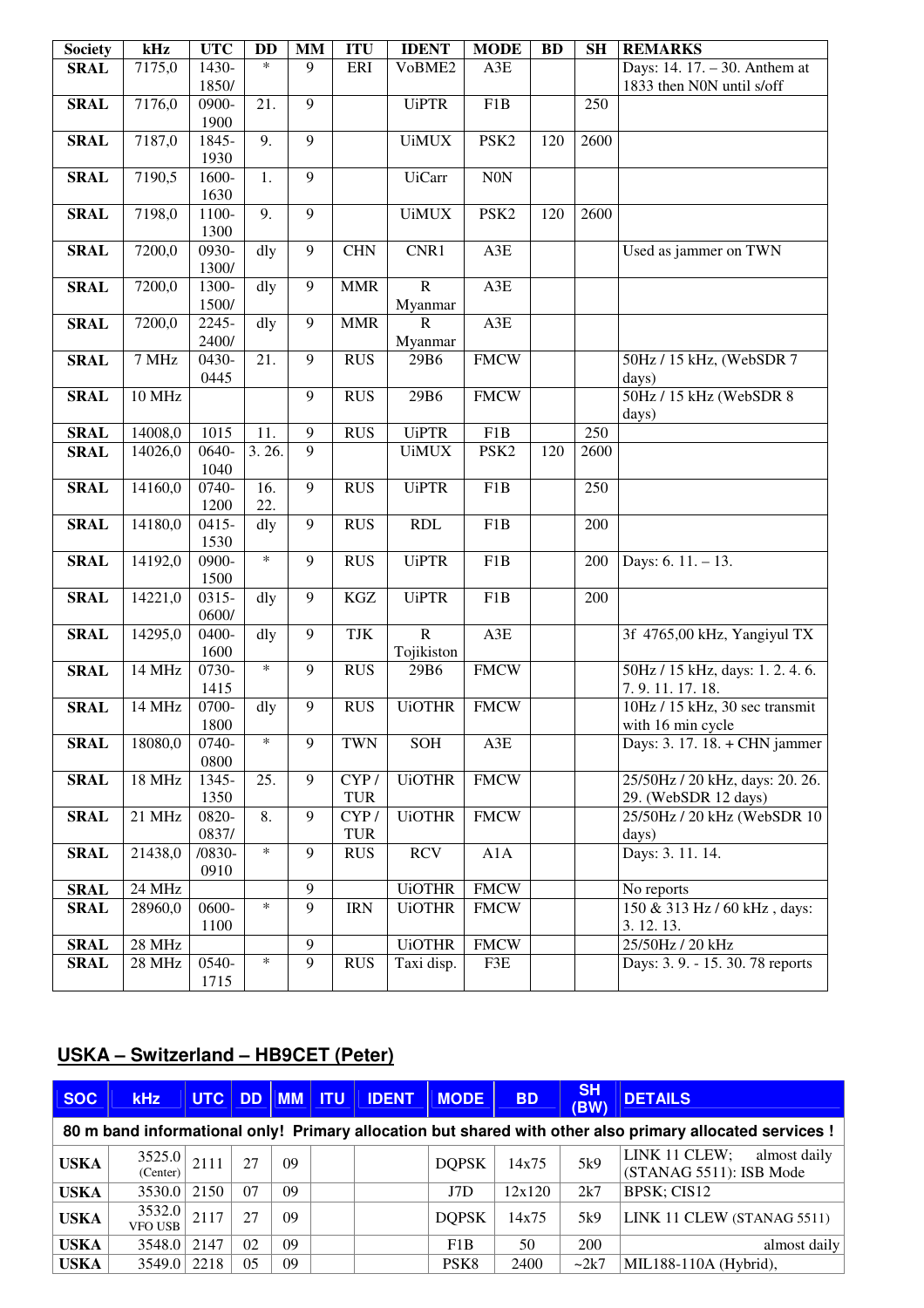| <b>SOC</b>                 | <b>kHz</b>         | <b>UTC</b>   | <b>DD</b>       | <b>MM</b> | <b>ITU</b>               | <b>IDENT</b>     | <b>MODE</b>            | <b>BD</b>        | <b>SH</b><br>(BW) | <b>DETAILS</b>                                                              |  |
|----------------------------|--------------------|--------------|-----------------|-----------|--------------------------|------------------|------------------------|------------------|-------------------|-----------------------------------------------------------------------------|--|
|                            | <b>VFO USB</b>     |              |                 |           |                          |                  |                        |                  |                   | preamble 4 tones, 450Hz spacing                                             |  |
| <b>USKA</b>                | 3553.8             | 2151         | 02              | 09        |                          |                  | G1D                    | 2400             | ~2k4              | Stanag 4285; PSK8 almost daily                                              |  |
| <b>USKA</b>                | 3570.5             |              |                 | 09        |                          |                  | F1B                    | $40.5 + 81$      | 250               | sometimes also short F1A                                                    |  |
| <b>USKA</b>                | 3582.5             |              |                 | 09        |                          |                  | F1B                    | 50               | 200               | often                                                                       |  |
| <b>USKA</b>                | 3586.0             | 2123         | 27              | 09        |                          |                  | J7D                    | 12x120           | 2k7               | BPSK; CIS12                                                                 |  |
| <b>USKA</b>                | 3658.0             | 2125         | 27              | 09        |                          | V                | A1A                    |                  |                   | Beacon V                                                                    |  |
| <b>USKA</b>                | 3662.5             |              |                 | 09        |                          |                  | F1B                    | 75               | 250               |                                                                             |  |
| <b>USKA</b>                | 3699.0             | 2227         | 05              | 09        |                          |                  | J7D                    | 12x120           | 2k7               | BPSK; CIS12                                                                 |  |
| <b>USKA</b>                | 3712.0             | 2106         | 08              | 09        |                          |                  | <b>DQPSK</b>           | 14x75            | 5k9               | LINK 11 CLEW; DSB mode                                                      |  |
| <b>USKA</b>                | 6998.0             | 2149         | 03              | 09        |                          |                  | H3E-U<br><b>Bursts</b> |                  | ~28k              | "Buzzer" up to $\geq$ 7001.5kHz daily                                       |  |
| <b>USKA</b>                | 7026.0             | 2118         | 20              | 09        |                          |                  | <b>OTHR</b>            | $50$ sps         | ~13k              | OTHR; occup. BW appx 30k                                                    |  |
| <b>USKA</b>                | 7027.0             | 2140         | 02              | 09        |                          |                  | J7D                    | 12x120           | 2k7               | BPSK; CIS12                                                                 |  |
| <b>USKA</b>                | 7030.0             | 2129         | 06              | 09        |                          |                  | J7D                    | 12x120           | 2k7               | CIS <sub>12</sub>                                                           |  |
| <b>USKA</b>                | 7070.0             | 2149         | 29              | 09        |                          | 811199           | MFSK8                  | 125              | 1750              | MIL 188-141A                                                                |  |
| <b>USKA</b>                | 7080.0             | 2021         | 08              | 09        |                          |                  | F1B                    | 50               | 200               |                                                                             |  |
|                            | 7089.5             | 2056         | 12              | 09        |                          |                  | J7D                    | 12x120           | 2k7               | BPSK; CIS12                                                                 |  |
| <b>USKA</b><br><b>USKA</b> | 7091.565           | 2202         | 03              | 09        | <b>KAZ</b>               | V                | A1A                    |                  |                   | Beacon V; with spurious<br>daily                                            |  |
|                            |                    |              |                 |           |                          |                  |                        |                  |                   | Burst system; tone spacing 75 Hz.                                           |  |
| <b>USKA</b>                | 7112.0<br>VFO LSB  | 2132<br>109  | 26<br>27        | 09        |                          |                  | <b>BPSK</b>            | 30x60Bd          | ~2k5              | Preamble 4x PSK4 60Bd, spacing<br>600Hz; Pilottone at 450Hz                 |  |
| <b>USKA</b>                | 7117.0             | 1443         | 07              | 09        |                          | REA4             | F <sub>1</sub> B       | 100              | 1000              | ID in $F1A(h+40)$                                                           |  |
| <b>USKA</b>                | 7117.0             | 2146         | 07              | 09        |                          |                  | F <sub>1</sub> B       | 75               | 200               |                                                                             |  |
| <b>USKA</b>                | 7120.0             | 1759         | 06              | 09        | SOM                      |                  | A3E                    |                  | 10k               | Radio Hargaysa                                                              |  |
| <b>USKA</b>                | 7124.0             | 0639         | 06              | 09        |                          |                  | J7D                    | 12x120           | 2k7               | BPSK; CIS12                                                                 |  |
| <b>USKA</b>                | 7135.0             | 1916         | 15              | 09        |                          |                  | F1B                    | 50               | 200               |                                                                             |  |
| <b>USKA</b>                | 7137.0             | 2103         | 04              | 09        |                          |                  | F1B                    | 50               | 200               |                                                                             |  |
| <b>USKA</b>                | 7146.557           | 1615         | 30              | 09        |                          |                  | A3E                    |                  | 10k               | <b>BC</b>                                                                   |  |
| <b>USKA</b>                | 7151.0             | 2144         | 02              | 09        |                          |                  | J7D                    | 12x120           | 2k7               | BPSK; CIS12                                                                 |  |
| <b>USKA</b>                | 7171.8             | 2043         | 08              | 09        |                          |                  | PSK8                   | 2400             | $-2k7$            | MIL 188-141B; waveform BW2<br>BC; Voice of the broad masses                 |  |
| <b>USKA</b>                | 7174.989           | 1557         | 30              | 09        | ERI                      |                  | A3E                    |                  | 10k               | (jammed)                                                                    |  |
| <b>USKA</b>                | 7175.0 1557        |              | 30              | 09        | ETH?                     |                  | Noise                  |                  | $\geq$ 15 $k$     | Jammer                                                                      |  |
| <b>USKA</b>                | 7186.0 2215        |              | $\overline{05}$ | 09        |                          |                  | J7D                    | 12x120           | $2k7$             | BPSK: CIS12; with carrier                                                   |  |
| <b>USKA</b>                | 7197.0 2048        |              | 29              | 09        | <b>TUR</b>               | 365013           | MFSK8                  | 125              | 1750              | MIL 188-141A                                                                |  |
| <b>USKA</b>                | 7197.0             | 2057         | 29<br>29        | 09<br>09  | <b>TUR</b>               | 344018           | MFSK8                  | 125              | 1750              | MIL 188-141A                                                                |  |
| <b>USKA</b><br><b>USKA</b> | 7197.0<br>7197.0   | 2057<br>2102 | 29              | 09        | <b>TUR</b><br><b>TUR</b> | 367013<br>377018 | MFSK8<br>MFSK8         | 125<br>125       | 1750<br>1750      | MIL 188-141A<br>MIL 188-141A                                                |  |
| <b>USKA</b>                | 7197.0             | 2108         | 29              | 09        | <b>TUR</b>               | 306023           | MFSK8                  | 125              | 1750              | MIL 188-141A                                                                |  |
| <b>USKA</b>                | 7197.0             | 2118         | 29              | 09        | <b>TUR</b>               | 318018           | MFSK8                  | 125              | 1750              | MIL 188-141A                                                                |  |
| <b>USKA</b>                | 7197.0             | 2124         | 29              | 09        | <b>TUR</b>               | 314013           | MFSK8                  | 125              | 1750              | MIL 188-141A                                                                |  |
| <b>USKA</b>                | 7197.0             | 2124         | 29              | 09        | <b>TUR</b>               | 381018           | MFSK8                  | 125              | 1750              | MIL 188-141A                                                                |  |
| <b>USKA</b>                | 7197.0             | 2125         | 29              | 09        | <b>TUR</b>               | 361013           | MFSK8                  | 125              | 1750              | MIL 188-141A                                                                |  |
| <b>USKA</b>                | 7197.0             | 2126         | 29              | 09        | <b>TUR</b>               | 305013           | MFSK8                  | 125              | 1750              | MIL 188-141A                                                                |  |
| <b>USKA</b>                | 7197.0             | 2128         | 29              | 09        | <b>TUR</b>               | 340018           | MFSK8                  | 125              | 1750              | MIL 188-141A                                                                |  |
| <b>USKA</b>                | 7197.0             | 2132         | 29              | 09        | <b>TUR</b>               | 123456           | MFSK8                  | 125              | 1750              | MIL 188-141A                                                                |  |
| <b>USKA</b>                | 7197.0             | 2133         | 29              | 09        | <b>TUR</b>               | 347018           | MFSK8                  | 125              | 1750              | MIL 188-141A                                                                |  |
| <b>USKA</b>                | 7197.0             | 2139         | 29              | 09        | <b>TUR</b>               | 319018           | MFSK8                  | 125              | 1750              | MIL 188-141A                                                                |  |
| <b>USKA</b>                | 7200.0             | 2208         | 07              | 09        |                          |                  | F1B                    | 50               | 200               |                                                                             |  |
| <b>USKA</b>                | 10120.0            | 2141         | 07              | 09        |                          |                  | <b>FMCW</b>            | $50$ sps         | 20k               | <b>OTHR</b>                                                                 |  |
| <b>USKA</b>                | 14000.0            | 1508         | 07              | 09<br>09  |                          |                  | <b>N0N</b>             |                  |                   | long lasting carrier (strong fading)                                        |  |
| <b>USKA</b>                | 14008.0            | 1006<br>1128 | 28<br>02        | 09        |                          |                  | F1B<br>J7D             | $50\,$<br>12x120 | 250<br>2k7        | often<br>BPSK; CIS12                                                        |  |
| <b>USKA</b><br><b>USKA</b> | 14052.0<br>14114.0 | 1142         | 29              | 09        |                          |                  | <b>OTHR</b>            | $50$ sps         | ~13k              | OTHR; occup. BW appx 30k                                                    |  |
| <b>USKA</b>                | 14115.0            | 1410         | 16              | 09        |                          |                  | <b>OTHR</b>            | $50$ sps         | ~13k              | OTHR; occup. BW appx 30k                                                    |  |
| <b>USKA</b>                | 14135.0            | 1257         | 17              | 09        |                          |                  | <b>OTHR</b>            | 50 sps           | ~13k              | OTHR; occup. BW appx 30k                                                    |  |
| <b>USKA</b>                | 14171.0            | 1216         | 29              | 09        |                          |                  | J7D                    | 12x120           | 2k7               | BPSK; CIS12                                                                 |  |
| <b>USKA</b>                | 14180.0            | 1330         | 06              | 09        |                          | <b>RDL</b>       | F <sub>1</sub> A       |                  | 200               | Letters and figures<br>often                                                |  |
| <b>USKA</b>                | 14180.0            | 1335         | 06              | 09        |                          |                  | F1B                    | $36 + 50$        | 200               | CIS 36-50<br>almost daily                                                   |  |
| <b>USKA</b>                | 14192.0            | 1337         | 12              | 09        |                          |                  | F <sub>1</sub> B       | 50               | 200               |                                                                             |  |
| <b>USKA</b>                | 14201.8            | 1129         | 02              | 09        |                          |                  | <b>BPSK</b>            | 16x75            | 2k2               | Burst system; 16 tones, 2 Pilottones<br>when idling short dots every 0.725s |  |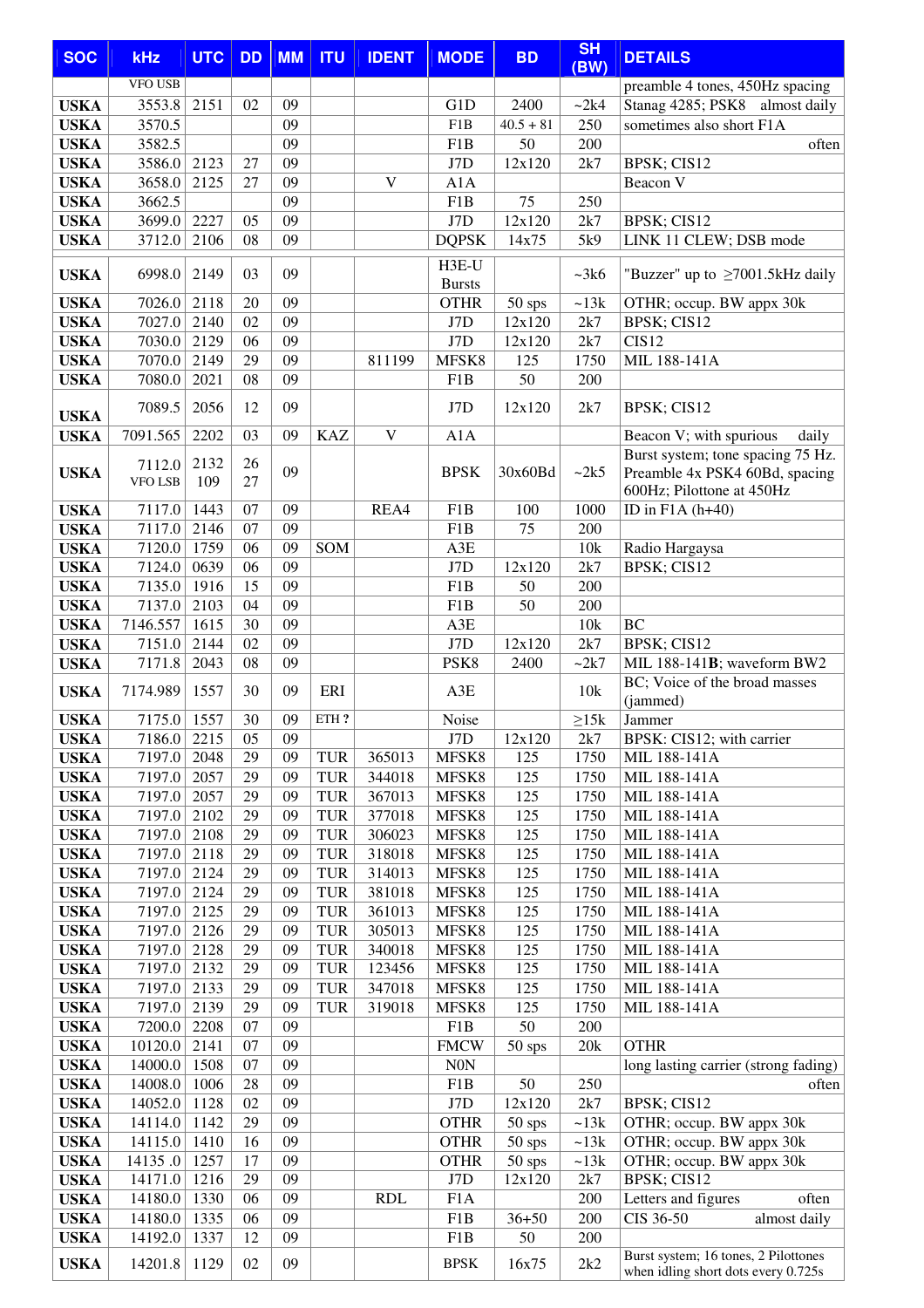| <b>SOC</b>  | <b>kHz</b> | <b>UTC</b>   | <b>DD</b> | <b>MM</b> | <b>ITU</b> | <b>IDENT</b> | <b>MODE</b>      | <b>BD</b>  | <b>SH</b><br>(BW) | <b>DETAILS</b>                                              |
|-------------|------------|--------------|-----------|-----------|------------|--------------|------------------|------------|-------------------|-------------------------------------------------------------|
| <b>USKA</b> | 14204.0    | 0944         | 09        | 09        |            |              | OFDM60           | 35.55      | $\sim$ 2k7        | PSK-8B modulated, tone spacing<br>44.44Hz; pilottone at 3k3 |
| <b>USKA</b> | 14239.0    | 1031         | 09        | 09        |            |              | <b>FMOP</b>      | $10$ sps   | ~10k              | OTHR; only short period                                     |
| <b>USKA</b> | 14241.5    | 1351         | 28        | 09        |            |              | PSK-8            | 2000       | $\sim$ 2k0        | ev. RFSM2400?                                               |
| <b>USKA</b> | 14242.0    | 1117         | 02        | 09        |            |              | J7D              | 12x120     | 2k7               | BPSK; CIS12                                                 |
| <b>USKA</b> | 14261.0    | 0742         | 08        | 09        |            |              | OFDM60           | 35.55      | $\sim$ 2k7        | PSK-4B modulated, tone spacing<br>44.44Hz; pilottone at 3k3 |
| <b>USKA</b> | 14272.0    | 1019         | 07        | 09        |            |              | <b>FMCW</b>      | $50$ sps   | $\sim$ 13 $k$     | OTHR; occup. BW appx 30k                                    |
| <b>USKA</b> | 14281.0    | 1056         | 22        | 09        |            |              | <b>FMCW</b>      | $50$ sps   | $\sim$ 13 $k$     | OTHR; occup. BW appx 30k                                    |
| <b>USKA</b> | 14340.0    | 1006         | 28        | 09        |            |              | J7D              | 12x120     | 2k7               | BPSK; CIS12<br>often                                        |
| <b>USKA</b> | 18085.0    | 1103         | 22        | 09        |            |              | <b>FMCW</b>      | $50$ sps   | 20k               | <b>OTHR</b>                                                 |
| <b>USKA</b> | 18095.0    | 1512         | 07        | 09        |            |              | <b>FMCW</b>      |            | 20k               | <b>OTHR</b>                                                 |
| <b>USKA</b> | 18107.0    | 0831<br>0835 | 08        | 09        |            | <b>RDL</b>   | F1B              | 36<br>50   | 200               | CIS 36-50                                                   |
| <b>USKA</b> | 18107.0    | 0836         | 08        | 09        |            |              | F <sub>1</sub> A |            | 200               | letters and figures                                         |
| <b>USKA</b> | 18149.0    | 0936         | 21        | 09        |            |              | FMOP?            | $12.5$ sps | 30k               | <b>OTHR</b>                                                 |
| <b>USKA</b> | 18150.0    | 0823         | 19        | 09        |            |              | F1B              | 100        | 1000              | 2nd of 9075 kHz (100Bd 500Hz)                               |
| <b>USKA</b> | 21353.5    | 1412         | 16        | 09        |            |              | F1B              | 600        | 600               | ARQ system                                                  |
| <b>USKA</b> | 28306.0    | 1943         | 12        | 09        |            |              | H3E-U            |            |                   | Unident; roger beeps (no ham)                               |

# **Veron – Netherlands – PA2GRU (Dick)**

| $\overline{S}OC$ | kHz     | <b>UTC</b> | <b>DD</b>       | MM             | <b>ITU</b>       | <b>IDENT</b>   | <b>MODE</b>      | <b>BD</b> | <b>SH</b>        | <b>DETAILS</b>                |
|------------------|---------|------------|-----------------|----------------|------------------|----------------|------------------|-----------|------------------|-------------------------------|
| <b>VERON</b>     | 3646,0  | 19.30      | 5               | 9              | <b>CIS</b>       | <b>UiCW</b>    | A1A              |           |                  | 5F                            |
| <b>VERON</b>     | 3797,0  | 19.37      | $\overline{5}$  | $\overline{9}$ | <b>RUS</b>       | <b>RCV</b>     | A1A              |           |                  | RIC87 de RCV Prip             |
|                  |         |            |                 |                |                  |                |                  |           |                  | Noworossijsk 541              |
| <b>VERON</b>     | 3797,0  | 19.44      | $\overline{5}$  | $\overline{9}$ | <b>RUS</b>       | <b>RCV</b>     | A1A              |           |                  | RIC87 de RCV Prip             |
|                  |         |            |                 |                |                  |                |                  |           |                  | Noworossijsk 540              |
| <b>VERON</b>     | 7037,0  | 23.22      | 11              | $\overline{9}$ |                  | <b>UiPtr</b>   | F1B              |           | $\overline{200}$ |                               |
| <b>VERON</b>     | 7070,0  | 06.45      | $\overline{6}$  | $\overline{9}$ | $\overline{E}$   | <b>UiILL</b>   | $J3E-u$          |           |                  | Spanish, several male         |
|                  |         |            |                 |                |                  |                |                  |           |                  | voices, fishery               |
| <b>VERON</b>     | 7080,0  | 20.02      | 11              | 9              |                  | UiPtr          | F <sub>1</sub> B |           | 200              |                               |
| <b>VERON</b>     | 7080,0  | 17.24      | $\overline{13}$ | $\overline{9}$ | $\overline{CIS}$ | <b>UiPTR</b>   | $\overline{F1B}$ |           |                  | Revs/Ptr                      |
| <b>VERON</b>     | 7080,0  | 20.00      | $\overline{7}$  | $\overline{9}$ | $\overline{?}$   | $\overline{?}$ | F <sub>1</sub> B |           | 200              | revs, ptr                     |
| <b>VERON</b>     | 7117,0  | 15.41      | $\overline{9}$  | 9              | <b>RUS</b>       | REA4           | A1A              |           |                  | 5F                            |
| <b>VERON</b>     | 7117,0  | 17.41      | 7               | $\overline{9}$ | <b>RUS</b>       | REA4           | F1A              |           |                  | REA4 07160 99900 5F           |
| <b>VERON</b>     | 7137,0  | 17.23      | 13              | $\overline{9}$ | <b>CIS</b>       | <b>UiPTR</b>   | F1B              |           |                  | Revs/Ptr also at 17/9 17.25   |
|                  |         |            |                 |                |                  |                |                  |           |                  | <b>UTC</b>                    |
| <b>VERON</b>     | 7175,0  | 18.05      | 27              | $\overline{9}$ | Eritrea          | <b>UiBC</b>    | A3E              |           |                  | speak, jammed by              |
|                  |         |            |                 |                |                  |                |                  |           |                  | <b>Ethiopie Govt</b>          |
| <b>VERON</b>     | 10102,5 | 11.19      | $\overline{6}$  | $\overline{9}$ |                  | <b>UiPTR</b>   | F1B              |           |                  | Revs                          |
| <b>VERON</b>     | 14008,0 | 06.43      | $\overline{5}$  | $\overline{9}$ |                  | <b>UiPtr</b>   | F1B              |           | $\overline{250}$ | Ptr                           |
| <b>VERON</b>     | 14008,0 | 09.29      | $\overline{11}$ | $\overline{9}$ | <b>RUS</b>       | <b>UiCAR</b>   | <b>NON</b>       |           |                  | carrier S-9                   |
| <b>VERON</b>     | 14008,0 | 08.43      | $\overline{11}$ | $\overline{9}$ | <b>CIS</b>       | <b>UiPTR</b>   | F1B              |           |                  | Carrier/Revs/Ptr              |
| <b>VERON</b>     | 14014,0 | 10,14      | $\overline{12}$ | 9              | $\overline{CIS}$ | <b>WEGI</b>    | A1A              |           |                  | XXX WEGI 63448                |
|                  |         |            |                 |                |                  |                |                  |           |                  | <b>WATMAN 1686 7142</b>       |
| <b>VERON</b>     | 14014,0 | 10.16      | 12              | 9              | <b>CIS</b>       | THL8           | A1A              |           |                  | 5BL                           |
| <b>VERON</b>     | 14014,0 | 10.22      | 12              | 9              | <b>CIS</b>       | <b>WEGI</b>    | A1A              |           |                  | XXX WEGI 46587                |
|                  |         |            |                 |                |                  |                |                  |           |                  | RVAWEJchIJ 8276 6515          |
| <b>VERON</b>     | 14014,0 | 10.34      | 12              | $\overline{9}$ | $\overline{CIS}$ | THL8           | A1A              |           |                  | WXDN de THL8 ZNB              |
|                  |         |            |                 |                |                  |                |                  |           |                  | ZEM ZEA ZQT ZHA               |
| <b>VERON</b>     | 14110,0 | 14.32      | 16              | 9              |                  | <b>OTHR</b>    | <b>FMCW</b>      |           |                  | radar                         |
| <b>VERON</b>     | 14132,0 | 07.43      | 6               | 9              |                  | <b>OTHR</b>    | <b>FMCW</b>      |           |                  | radar                         |
| <b>VERON</b>     | 14133,0 | 09.27      | $\overline{2}$  | $\overline{9}$ | <b>RUS</b>       | <b>OTHR</b>    | <b>FMCW</b>      |           |                  | radar                         |
| <b>VERON</b>     | 14135,0 | 09.44      | $\overline{2}$  | $\overline{9}$ | <b>RUS</b>       | <b>UiMUX</b>   | PSK <sub>2</sub> |           |                  | <b>12 MPSK AT3004</b>         |
| <b>VERON</b>     | 14150,0 | 19.28      | $\overline{11}$ | $\overline{9}$ | RUS              | UiRadar        | <b>FMCW</b>      |           | 10k              | <b>OTHR Contayner</b> ; 10sps |
| <b>VERON</b>     | 14160,0 | 08.18      | $\overline{16}$ | 9              |                  | <b>UiPTR</b>   | F1B              |           |                  | Ptr                           |
| <b>VERON</b>     | 14180,0 | 08.02      | 13              | $\overline{9}$ |                  | <b>UiPtr</b>   | F1B              |           | 200              | Ptr                           |
| <b>VERON</b>     | 14180,0 | 11.02      | $\overline{10}$ | $\overline{9}$ |                  | <b>UiPtr</b>   | F1B              |           | 200              |                               |
| <b>VERON</b>     | 14180,0 | 13.57      | $\overline{11}$ | $\overline{9}$ |                  | UiPtr          | F1B              |           | 200              |                               |
| <b>VERON</b>     | 14180,0 | 11.21      | $\overline{6}$  | $\overline{9}$ | <b>CIS</b>       | <b>UiPTR</b>   | F1B              |           |                  | Revs/Ptr                      |
| <b>VERON</b>     | 14180,0 | 11.33      | 6               | $\overline{9}$ | <b>RUS</b>       | <b>RDL</b>     | F1A              |           |                  | RDL 89669 97315 K             |